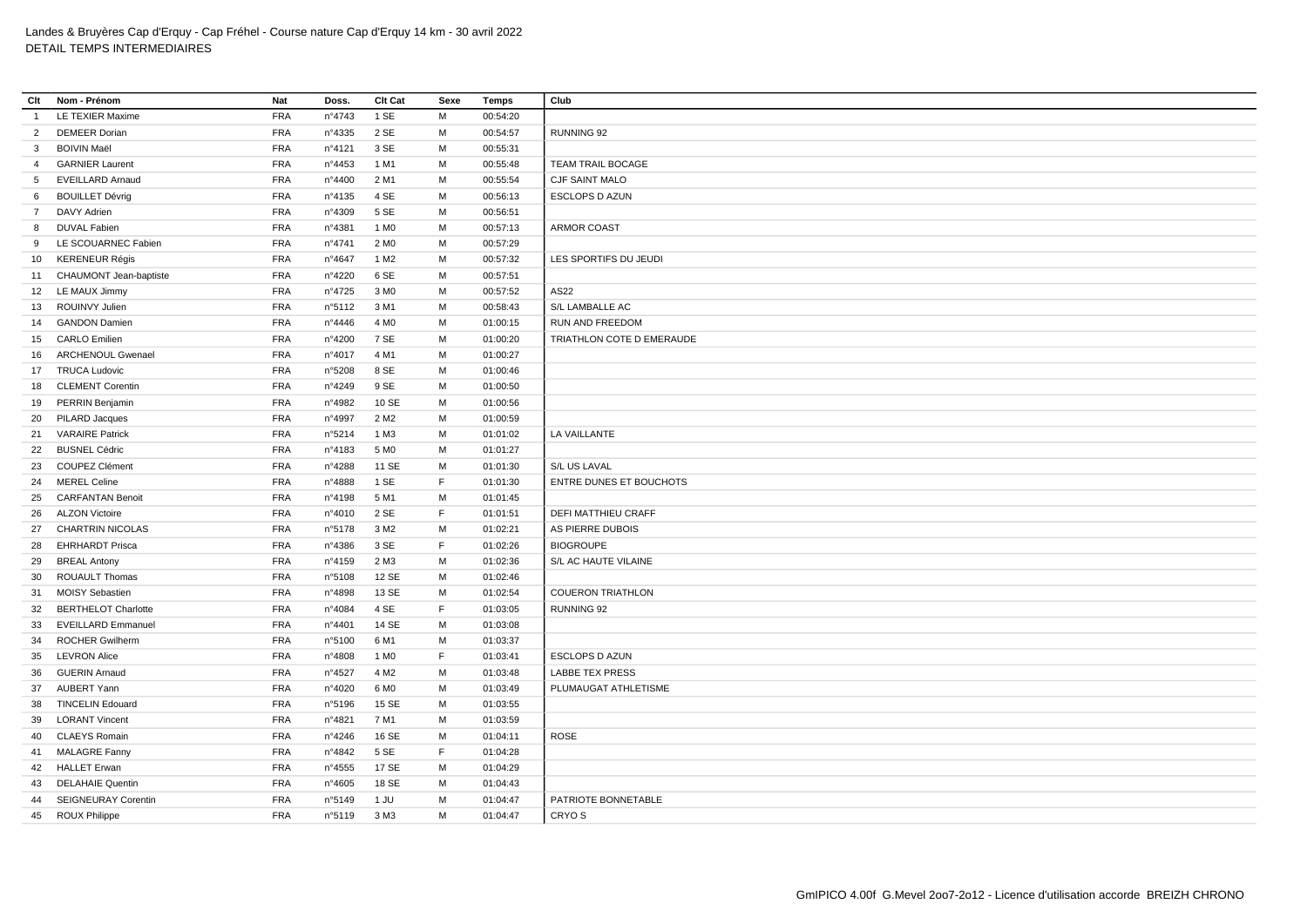| Clt | Nom - Prénom               | Nat        | Doss.  | Clt Cat           | Sexe | <b>Temps</b> | Club                              |
|-----|----------------------------|------------|--------|-------------------|------|--------------|-----------------------------------|
| 46  | SPINOSI Thomas             | <b>FRA</b> | n°5167 | 7 M <sub>0</sub>  | M    | 01:04:47     |                                   |
| 47  | <b>BOUVIER Thomas</b>      | <b>FRA</b> | n°4156 | 19 SE             | M    | 01:04:58     | <b>TEAM BOUBOU</b>                |
| 48  | <b>LECUYER David</b>       | <b>FRA</b> | n°4760 | 5 M <sub>2</sub>  | M    | 01:05:10     |                                   |
| 49  | <b>CONNAN Tony</b>         | <b>FRA</b> | n°4265 | 8 M <sub>0</sub>  | M    | 01:05:30     |                                   |
| 50  | POULIQUEN Yoann            | <b>FRA</b> | n°5017 | 8 M1              | M    | 01:05:30     |                                   |
| 51  | <b>LEUREGANS Franck</b>    | <b>FRA</b> | n°4803 | 6 M <sub>2</sub>  | M    | 01:05:34     | <b>ASLH</b>                       |
| 52  | LE GUEVEL Simon            | <b>FRA</b> | n°4719 | 20 SE             | M    | 01:05:43     |                                   |
| 53  | <b>MECHE Antoine</b>       | <b>FRA</b> | n°4868 | $2$ JU            | M    | 01:05:59     | PATRIOTE BONNETABLE               |
| 54  | MERDRIGNAC Aubin           | <b>FRA</b> | n°4884 | 21 SE             | M    | 01:06:03     |                                   |
| 55  | <b>MORVAN Emmanuel</b>     | <b>FRA</b> | n°4918 | 22 SE             | M    | 01:06:05     |                                   |
| 56  | <b>LACROIX Ernest</b>      | <b>FRA</b> | n°4657 | 1 M <sub>5</sub>  | M    | 01:06:06     | LES COUREURS DE L IC              |
| 57  | <b>MERCOU Florian</b>      | <b>FRA</b> | n°4883 | 9 M <sub>0</sub>  | M    | 01:06:08     |                                   |
| 58  | MAZZOLA Giulia             | <b>ITA</b> | n°4867 | 6 SE              | F.   | 01:06:32     |                                   |
| 59  | <b>CLEMENT Stephane</b>    | <b>FRA</b> | n°4251 | 10 M <sub>0</sub> | M    | 01:06:33     | TEAM RUN TRAIL BEER               |
| 60  | <b>LACLAIS Didier</b>      | <b>FRA</b> | n°4656 | 1 M4              | M    | 01:07:02     | S/L UNION ATHLETIQUE CHATEAUBOURG |
| 61  | <b>JOLLY Erwan</b>         | <b>FRA</b> | n°4630 | 11 M <sub>0</sub> | M    | 01:07:05     | LES CHEMINS DE TRAVERSE           |
| 62  | <b>CUINET Antoine</b>      | <b>FRA</b> | n°4296 | 9 M1              | M    | 01:07:14     |                                   |
| 63  | <b>LAGADEUC Kelian</b>     | <b>FRA</b> | n°4660 | 23 SE             | M    | 01:07:17     |                                   |
| 64  | <b>PICHARD Benoit</b>      | <b>FRA</b> | n°4991 | 10 M1             | M    | 01:07:19     |                                   |
| 65  | <b>MALABRY Marie-laure</b> | <b>FRA</b> | n°4841 | 1 M3              | F.   | 01:07:22     | ANILLE BRAYE ATHLETISME           |
| 66  | <b>DALIGAULT Clement</b>   | <b>FRA</b> | n°4299 | 24 SE             | M    | 01:07:23     | MAREL                             |
| 67  | <b>FRAIRE Emilie</b>       | <b>FRA</b> | n°4430 | 1 M1              | F.   | 01:07:54     | ATHLETIC PONT REAN                |
| 68  | <b>ROCHE Stanislas</b>     | <b>FRA</b> | n°5099 | 25 SE             | M    | 01:08:00     |                                   |
| 69  | JOUFFRE Pierre-marie       | <b>FRA</b> | n°4640 | 26 SE             | M    | 01:08:09     |                                   |
| 70  | <b>LECOMTE Tanguy</b>      | <b>FRA</b> | n°4753 | 3 JU              | M    | 01:08:18     |                                   |
| 71  | <b>BASSET Emerick</b>      | <b>FRA</b> | n°4054 | 11 M1             | M    | 01:08:37     | ROSE                              |
| 72  | LE MOUELLIC Nicolas        | <b>FRA</b> | n°4731 | 12 M <sub>0</sub> | M    | 01:08:43     |                                   |
| 73  | <b>CHARTRIN Estelle</b>    | <b>FRA</b> | n°4217 | 1 M <sub>2</sub>  | F.   | 01:08:45     | L <sub>2</sub> A                  |
| 74  | <b>DAUVE Nicolas</b>       | <b>FRA</b> | n°4306 | 13 M <sub>0</sub> | M    | 01:08:53     |                                   |
| 75  | <b>CHANTREAU Alexandre</b> | <b>FRA</b> | n°4210 | 7 M <sub>2</sub>  | M    | 01:09:00     |                                   |
| 76  | <b>CHEVRETTE Martin</b>    | <b>FRA</b> | n°4240 | 27 SE             | M    | 01:09:02     | <b>ROSE</b>                       |
| 77  | <b>MARIE Thierry</b>       | <b>FRA</b> | n°4849 | 2 M4              | м    | 01:09:03     | LES JOGGEURS DU PAYS D AUGE       |
| 78  | <b>GUYOT Marc</b>          | <b>FRA</b> | n°4552 | 8 M <sub>2</sub>  | M    | 01:09:07     |                                   |
| 79  | <b>LENOIR Hugo</b>         | <b>FRA</b> | n°4784 | 28 SE             | M    | 01:09:07     |                                   |
| 80  | <b>ROUILLE Thierry</b>     | <b>FRA</b> | n°5111 | 29 SE             | M    | 01:09:15     | ROSE                              |
| 81  | <b>CARRE Antoine</b>       | <b>FRA</b> | n°4202 | 30 SE             | м    | 01:09:19     |                                   |
| 82  | <b>VALLEE Guillaume</b>    | <b>FRA</b> | n°5210 | 31 SE             | M    | 01:09:21     |                                   |
| 83  | JEHAN Jean-pierre          | <b>FRA</b> | n°4626 | 4 M3              | м    | 01:09:22     | AD PRO                            |
| 84  | <b>GOUGEON Julien</b>      | <b>FRA</b> | n°4499 | 32 SE             | м    | 01:09:24     |                                   |
| 85  | LE NAOUR Maxime            | <b>FRA</b> | n°4732 | 33 SE             | м    | 01:09:25     | <b>BIOGROUPE</b>                  |
| 86  | <b>COAT Sebastien</b>      | <b>FRA</b> | n°4256 | 12 M1             | м    | 01:09:27     | TEAM TRAIL DE LA FLORA            |
| 87  | <b>HINGANT Emmanuel</b>    | <b>FRA</b> | n°4591 | 13 M1             | м    | 01:09:30     | <b>TEAM VITEL</b>                 |
| 88  | LE JARD Hugo-frédéric      | <b>FRA</b> | n°4723 | 34 SE             | M    | 01:09:38     |                                   |
| 89  | LESCEAU Jonathan           | <b>FRA</b> | n°4795 | 14 M <sub>0</sub> | M    | 01:09:38     |                                   |
| 90  | <b>BERNARD Thibault</b>    | <b>FRA</b> | n°4078 | 14 M1             | M    | 01:09:39     | <b>BIOGROUPE</b>                  |
|     |                            |            |        |                   |      |              |                                   |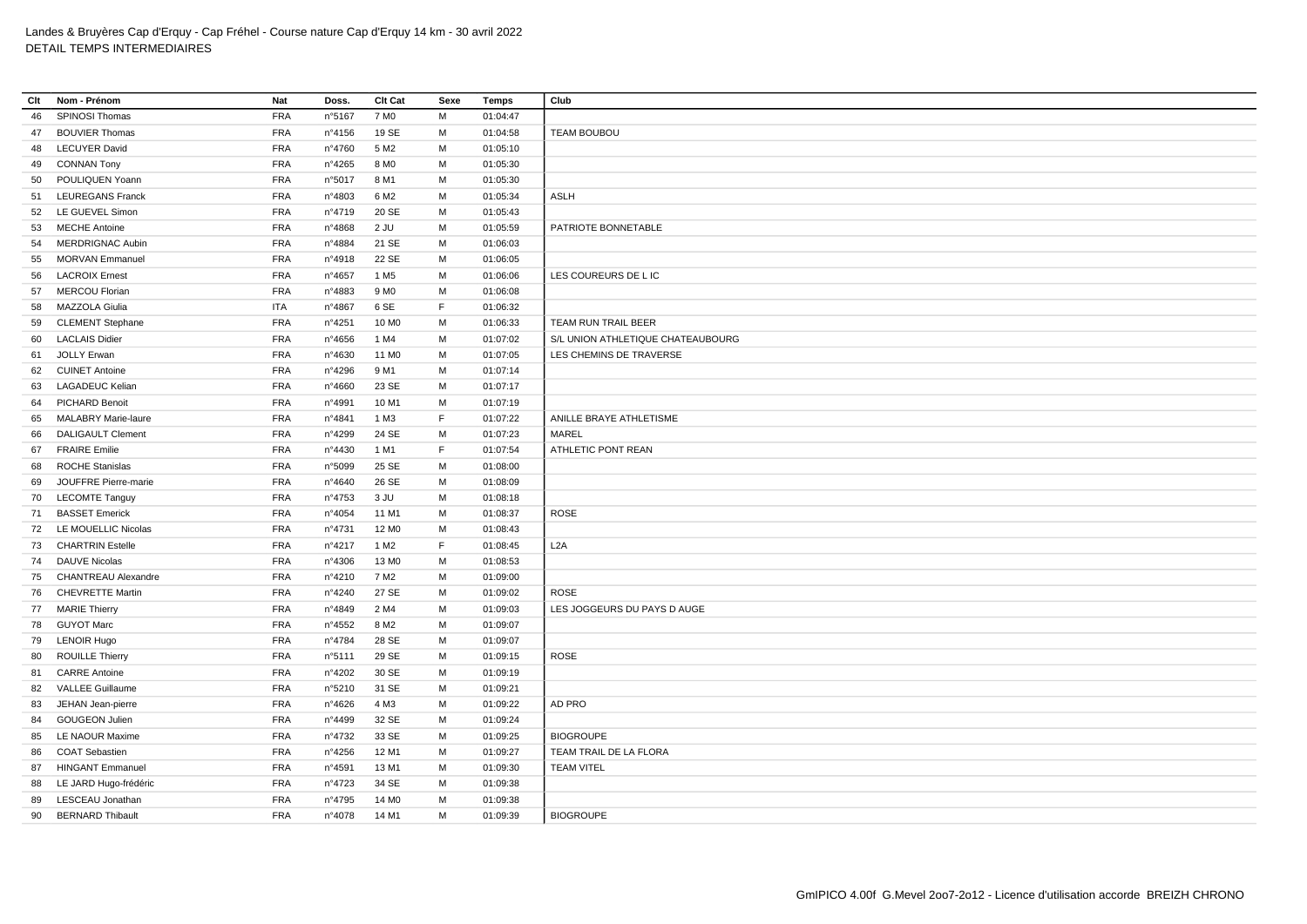| Clt | Nom - Prénom               | Nat        | Doss.           | Clt Cat           | Sexe | Temps    | Club                      |
|-----|----------------------------|------------|-----------------|-------------------|------|----------|---------------------------|
| 91  | <b>BRIENS Jérôme</b>       | <b>FRA</b> | nº4170          | 15 M1             | M    | 01:09:39 | PLUMAUGAT ATHLETISME      |
| 92  | POIRIER Julien             | <b>FRA</b> | n°5009          | 15 M <sub>0</sub> | M    | 01:09:42 |                           |
| 93  | <b>MACE Maxence</b>        | <b>FRA</b> | n°4835          | 35 SE             | М    | 01:09:48 |                           |
| 94  | <b>DABOUDET Vincent</b>    | <b>FRA</b> | n°4297          | 16 M1             | М    | 01:09:48 |                           |
| 95  | <b>MORATILLE Anthony</b>   | <b>FRA</b> | n°4904          | 16 M <sub>0</sub> | М    | 01:09:48 |                           |
| 96  | LEFEBVRE Pierre-marie      | <b>FRA</b> | n°4766          | 36 SE             | M    | 01:09:49 | <b>TEAM PRODIGIOUS</b>    |
| 97  | <b>CHERDRONNET Jessy</b>   | FRA        | n°4232          | 17 M <sub>0</sub> | M    | 01:09:57 | <b>ROSE</b>               |
| 98  | <b>DEGARDIN Cyril</b>      | <b>FRA</b> | n°4315          | 9 M <sub>2</sub>  | М    | 01:10:02 | <b>COURIR EN LAYON</b>    |
| 99  | <b>LAROCHELLE Florian</b>  | <b>FRA</b> | n°4672          | 37 SE             | M    | 01:10:04 |                           |
|     | 100 MIOT Anthony           | <b>FRA</b> | n°4895          | 38 SE             | M    | 01:10:07 | <b>TEAM BREIZH TRAIL</b>  |
|     | 101 BRODIN Hélène          | <b>FRA</b> | $n^{\circ}4175$ | 2 M <sub>0</sub>  | F    | 01:10:08 |                           |
|     | 102 ETIENNE Jérémy         | <b>FRA</b> | n°4394          | 17 M1             | М    | 01:10:16 | <b>TEAM BREIZH TRAIL</b>  |
|     | 103 PHILIPPOT Daniel       | <b>FRA</b> | n°4990          | 10 M <sub>2</sub> | M    | 01:10:21 |                           |
|     | 104 VEILLE Claude          | <b>FRA</b> | n°5216          | 2 M <sub>5</sub>  | М    | 01:10:22 | <b>OXYGENE ARGENTRE</b>   |
|     | 105 ROCABOY Ronan          | <b>FRA</b> | n°5098          | 18 M <sub>0</sub> | м    | 01:10:27 |                           |
|     | 106 CHAUVIN Regis          | <b>FRA</b> | $n^{\circ}4225$ | 18 M1             | M    | 01:10:32 | <b>DINAN</b>              |
|     | 107 CHAUVIN Dominique      | <b>FRA</b> | n°4224          | 3 M4              | M    | 01:10:45 | 73R                       |
|     | 108 LE BRIS Nicolas        | <b>FRA</b> | n°4687          | 19 M1             | M    | 01:10:47 |                           |
|     | 109 DAYOT Alexandre        | <b>FRA</b> | nº4310          | 20 M1             | M    | 01:10:48 |                           |
|     | 110 LE NINAN Julie         | <b>FRA</b> | n°4733          | 7 SE              | F    | 01:10:48 |                           |
|     | 111 NAVION Augustin        | <b>FRA</b> | n°4933          | 39 SE             | М    | 01:10:57 |                           |
|     | 112 BANNIER Anthony        | <b>FRA</b> | n°4043          | 40 SE             | M    | 01:11:07 |                           |
|     | 113 LECHEVALLIER Morgan    | <b>FRA</b> | n°4749          | 41 SE             | M    | 01:11:09 |                           |
|     | 114 HUMBERT Matt           | <b>FRA</b> | n°4606          | 19 M <sub>0</sub> | M    | 01:11:10 | LA VAILLANTE              |
|     | 115 GUYOMARD Mickaël       | <b>FRA</b> | n°4550          | 5 M3              | M    | 01:11:13 |                           |
|     | 116 BILLON David           | <b>FRA</b> | n°4101          | 21 M1             | M    | 01:11:18 | S/L ESM CHALLANS          |
|     | 117 LEBEAU Pauline         | <b>FRA</b> | n°4746          | 8 SE              | F    | 01:11:27 |                           |
|     | 118 TOUZE Virgile          | <b>FRA</b> | n°5199          | 42 SE             | М    | 01:11:37 | <b>MAREL</b>              |
|     | 119 DELAUNAY Alexandre     | <b>FRA</b> | nº4321          | 22 M1             | M    | 01:11:40 |                           |
|     | 120 MARTIN Vincent         | <b>FRA</b> | n°4864          | 11 M <sub>2</sub> | М    | 01:11:41 | <b>ASPTT TOURS</b>        |
|     | 121 REMY Frédérick         | <b>FRA</b> | n°5056          | 12 M <sub>2</sub> | M    | 01:11:48 | <b>JPG PLERIN</b>         |
|     | 122 DREANO Cedric          | <b>FRA</b> | n°4363          | 13 M2             | М    | 01:11:58 | MAREL                     |
|     | 123 DE MONTMORILLON Sophie | <b>FRA</b> | $n^{\circ}4312$ | 1 ES              | F    | 01:11:58 |                           |
|     | 124 LHOTELLIER David       | <b>FRA</b> | n°4811          | 23 M1             | М    | 01:12:01 | <b>COURIR A CHAVAGNE</b>  |
|     | 125 ROUXEL Jérôme          | <b>FRA</b> | n°5122          | 24 M1             | M    | 01:12:06 |                           |
|     | 126 LEFEBVRE Alexandre     | <b>FRA</b> | n°4762          | 43 SE             | М    | 01:12:13 |                           |
|     | 127 MARIVINT Arnaud        | <b>FRA</b> | n°4852          | 20 M <sub>0</sub> | M    | 01:12:24 | PLANCOET ARGUENON RUNNING |
|     | 128 EUGENE Guillaume       | <b>FRA</b> | n°5080          | 21 M <sub>0</sub> | м    | 01:12:28 |                           |
|     | 129 BIZETTE Olivier        | <b>FRA</b> | n°4103          | 14 M <sub>2</sub> | М    | 01:12:36 |                           |
| 130 | JOUANNO Sebastien          | <b>FRA</b> | n°4639          | 25 M1             | М    | 01:12:47 | MAREL                     |
|     | 131 DELAVOIS Antony        | <b>FRA</b> | n°4324          | 44 SE             | М    | 01:12:52 |                           |
|     | 132 RICHEUX Emma           | <b>FRA</b> | n°5075          | 2 ES              | F    | 01:13:03 |                           |
|     | 133 BRESSY Paul            | <b>FRA</b> | n°4162          | 1 ES              | M    | 01:13:04 |                           |
|     | 134 SIBILLE Hugues         | <b>FRA</b> | n°5154          | 22 M <sub>0</sub> | M    | 01:13:05 |                           |
|     | 135 DENIS Charles          | <b>FRA</b> | n°4337          | 45 SE             | М    | 01:13:09 |                           |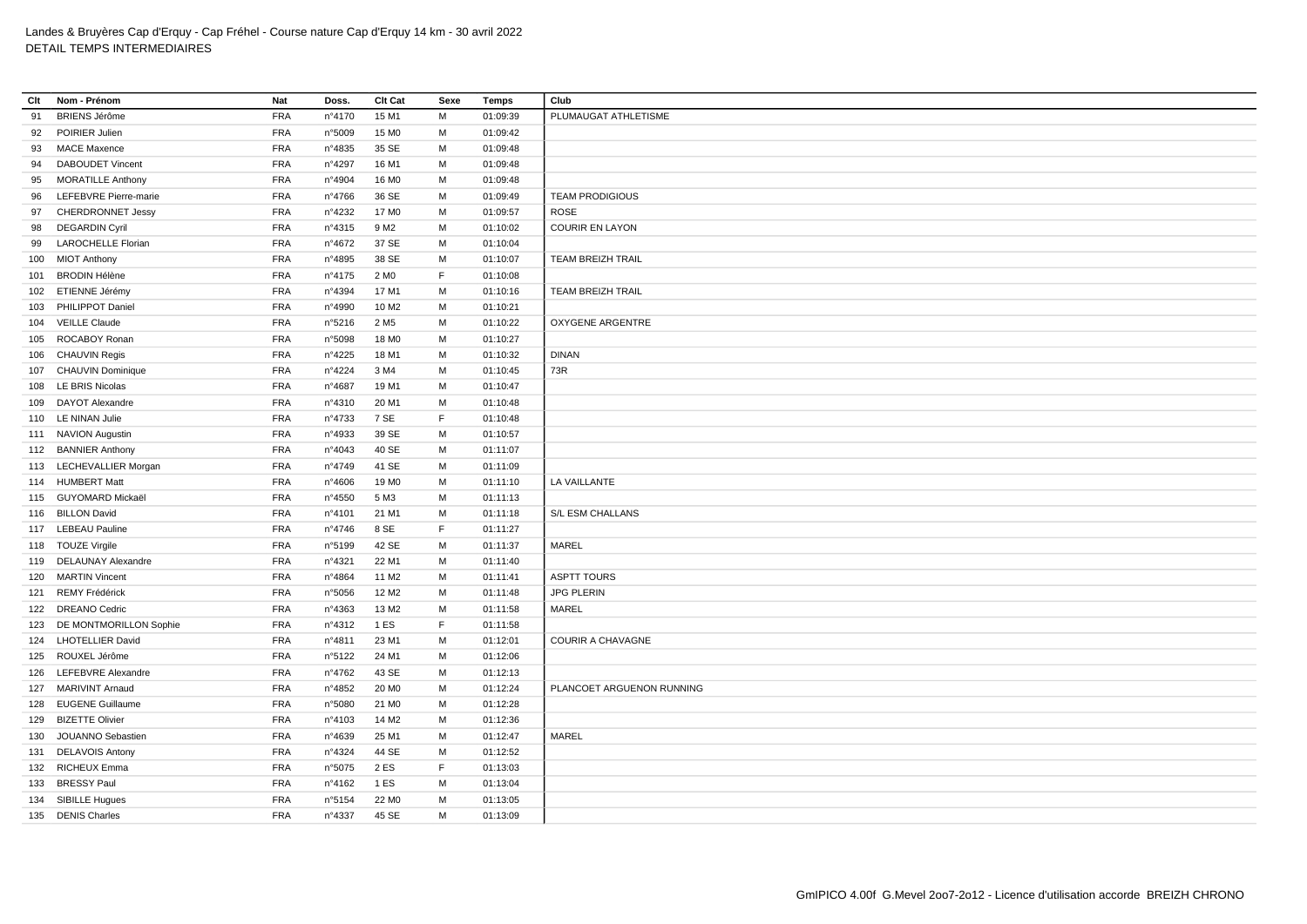| Clt | Nom - Prénom                | Nat        | Doss.           | Clt Cat           | Sexe | Temps    | Club                                    |
|-----|-----------------------------|------------|-----------------|-------------------|------|----------|-----------------------------------------|
| 136 | <b>LE GALL Vincent</b>      | <b>FRA</b> | nº4710          | 23 MO             | M    | 01:13:10 | <b>STALLA</b>                           |
|     | 137 ROBERT Bruno            | <b>FRA</b> | n°5085          | 6 M3              | M    | 01:13:12 |                                         |
|     | 138 TRON Virgile            | <b>FRA</b> | n°5204          | 46 SE             | м    | 01:13:14 |                                         |
|     | 139 STZEPOURGINSKI Anton    | <b>FRA</b> | n°5170          | 47 SE             | M    | 01:13:14 |                                         |
|     | 140 ROBERT Tom              | <b>FRA</b> | n°5089          | 48 SE             | м    | 01:13:20 |                                         |
|     | 141 ROBLIN Sylvain          | <b>FRA</b> | n°5097          | 49 SE             | M    | 01:13:21 | <b>COURIR A PLUSIEURS</b>               |
|     | 142 BAUDRIER Charlotte      | <b>FRA</b> | n°4058          | 3 M <sub>0</sub>  | F    | 01:13:35 |                                         |
|     | 143 COLLART DUTILLEUL Félix | <b>FRA</b> | n°4260          | 50 SE             | M    | 01:13:40 |                                         |
|     | 144 RAULO Aurelien          | <b>FRA</b> | n°5043          | 26 M1             | M    | 01:13:43 | <b>MAREL</b>                            |
|     | 145 ROYER Severine          | <b>FRA</b> | n°5124          | 2 M <sub>2</sub>  | F    | 01:13:47 | COURIR A SAINT GREGOIRE                 |
| 146 | <b>FORGET Aurelie</b>       | <b>FRA</b> | n°4423          | 3 M <sub>2</sub>  | F    | 01:13:55 | PATRIOTE BONNETABLE                     |
|     | 147 LENOIR Mathieu          | <b>FRA</b> | n°4785          | 51 SE             | M    | 01:14:01 | <b>ROSE</b>                             |
| 148 | <b>GAUDIN Nicolas</b>       | FRA        | n°4458          | 24 M <sub>0</sub> | M    | 01:14:02 |                                         |
| 149 | <b>BEUGIN Joel</b>          | <b>FRA</b> | n°4093          | 1 M6              | М    | 01:14:02 | LES JOGGEURS DU PAYS D AUGE             |
|     | 150 HUCHET Erwan            | <b>FRA</b> | n°4604          | 15 M2             | M    | 01:14:05 | <b>OXYGENE</b>                          |
|     | 151 MAHOT Vincent           | <b>FRA</b> | n°5236          | 16 M <sub>2</sub> | M    | 01:14:07 | JOGGING CLUB DE RETIERS                 |
|     | 152 FRANCISCO Eloïse        | <b>FRA</b> | n°4431          | 9 SE              | F    | 01:14:12 | <b>COURIR A PLUSIEURS</b>               |
|     | 153 MONVOISIN Tristan       | <b>FRA</b> | n°4902          | 52 SE             | м    | 01:14:14 | <b>RUN GUY RUN</b>                      |
|     | 154 COUILLARD Pascal        | <b>FRA</b> | n°4286          | 2 M <sub>6</sub>  | M    | 01:14:16 | <b>COURRIR A CHAVAGNE</b>               |
|     | 155 LEJAS Antoine           | <b>FRA</b> | n°4773          | 53 SE             | M    | 01:14:22 |                                         |
|     | 156 CRESPEL Julien          | <b>FRA</b> | n°4291          | 27 M1             | M    | 01:14:24 | GEVEZE C EST LE PIED                    |
| 157 | <b>PEROU Vincent</b>        | <b>FRA</b> | n°4976          | 17 M <sub>2</sub> | M    | 01:14:24 | JE COURS A RENNES                       |
| 158 | <b>RONSIN Dominique</b>     | <b>FRA</b> | n°5103          | 3 M6              | M    | 01:14:30 | <b>REDEK BRETEIL</b>                    |
|     | 159 LANDIER Cedric          | <b>FRA</b> | n°4669          | 28 M1             | M    | 01:14:33 |                                         |
| 160 | <b>GUIRRIEC Didier</b>      | <b>FRA</b> | n°4547          | 4 M <sub>6</sub>  | M    | 01:14:34 |                                         |
|     | 161 HAGUET Mickaël          | <b>FRA</b> | n°4554          | 7 M3              | M    | 01:14:40 | <b>ROSE</b>                             |
| 162 | <b>DOMANICO Xavier</b>      | <b>FRA</b> | n°4360          | 29 M1             | М    | 01:14:41 |                                         |
|     | 163 BEDOUET Benjamin        | <b>FRA</b> | n°4067          | 30 M1             | M    | 01:14:41 |                                         |
|     | 164 PERROT Emilie           | <b>FRA</b> | n°4985          | 2 M3              | F    | 01:14:44 | PLUMAUGAT ATHLETISME                    |
| 165 | <b>CORFMAT Eric</b>         | <b>FRA</b> | n°4277          | 18 M2             | M    | 01:14:46 |                                         |
| 166 | <b>GUERIN Chanien</b>       | <b>FRA</b> | $n^{\circ}4528$ | 54 SE             | M    | 01:14:51 |                                         |
| 167 | <b>SAMSON Enzo</b>          | <b>FRA</b> | n°5140          | 4 JU              | M    | 01:14:54 | 73R                                     |
|     | 168 LUBERT Didier           | <b>FRA</b> | n°4828          | 8 M3              | M    | 01:14:56 | 73R                                     |
| 169 | <b>DESBOIS Richard</b>      | <b>FRA</b> | nº4340          | 9 M3              | M    | 01:14:59 |                                         |
|     | 170 PRUNELET Lyonel         | <b>FRA</b> | n°5025          | 10 M3             | М    | 01:15:02 |                                         |
|     | 171 MOREAU Pierre-alain     | <b>FRA</b> | n°4906          | 55 SE             | M    | 01:15:04 |                                         |
|     | 172 LE TARNEC Stephane      | FRA        | n°4742          | 4 M4              | M    | 01:15:08 | L ULTRA MARIN RAID DU GOLFE DU MORBIHAN |
|     | 173 MENERAT Nathalie        | <b>FRA</b> | n°4873          | 2 M1              | F    | 01:15:14 | CSX                                     |
|     | 174 LENOIR Vincent          | <b>FRA</b> | n°4786          | 11 M3             | M    | 01:15:15 |                                         |
|     | 175 BOUGEARD Michel         | <b>FRA</b> | n°4134          | 19 M <sub>2</sub> | М    | 01:15:18 |                                         |
|     | 176 GAUDAIRE Vincent        | <b>FRA</b> | n°4457          | 31 M1             | M    | 01:15:26 |                                         |
|     | 177 GUILLOREL Benjamin      | <b>FRA</b> | $n^{\circ}4544$ | 56 SE             | М    | 01:15:40 |                                         |
| 178 | <b>GUYOMARD Anne-sophie</b> | <b>FRA</b> | $n^{\circ}4548$ | 10 SE             | F    | 01:15:40 | <b>AS POMMERET</b>                      |
|     | 179 REDON Samuel            | <b>FRA</b> | n°5051          | 25 M <sub>0</sub> | M    | 01:15:44 | <b>CHEMINS DE TRAVERSE</b>              |
| 180 | <b>HENRIOT Iris</b>         | <b>FRA</b> | n°4581          | 11 SE             | F.   | 01:15:48 | <b>TRIATHLON</b>                        |
|     |                             |            |                 |                   |      |          |                                         |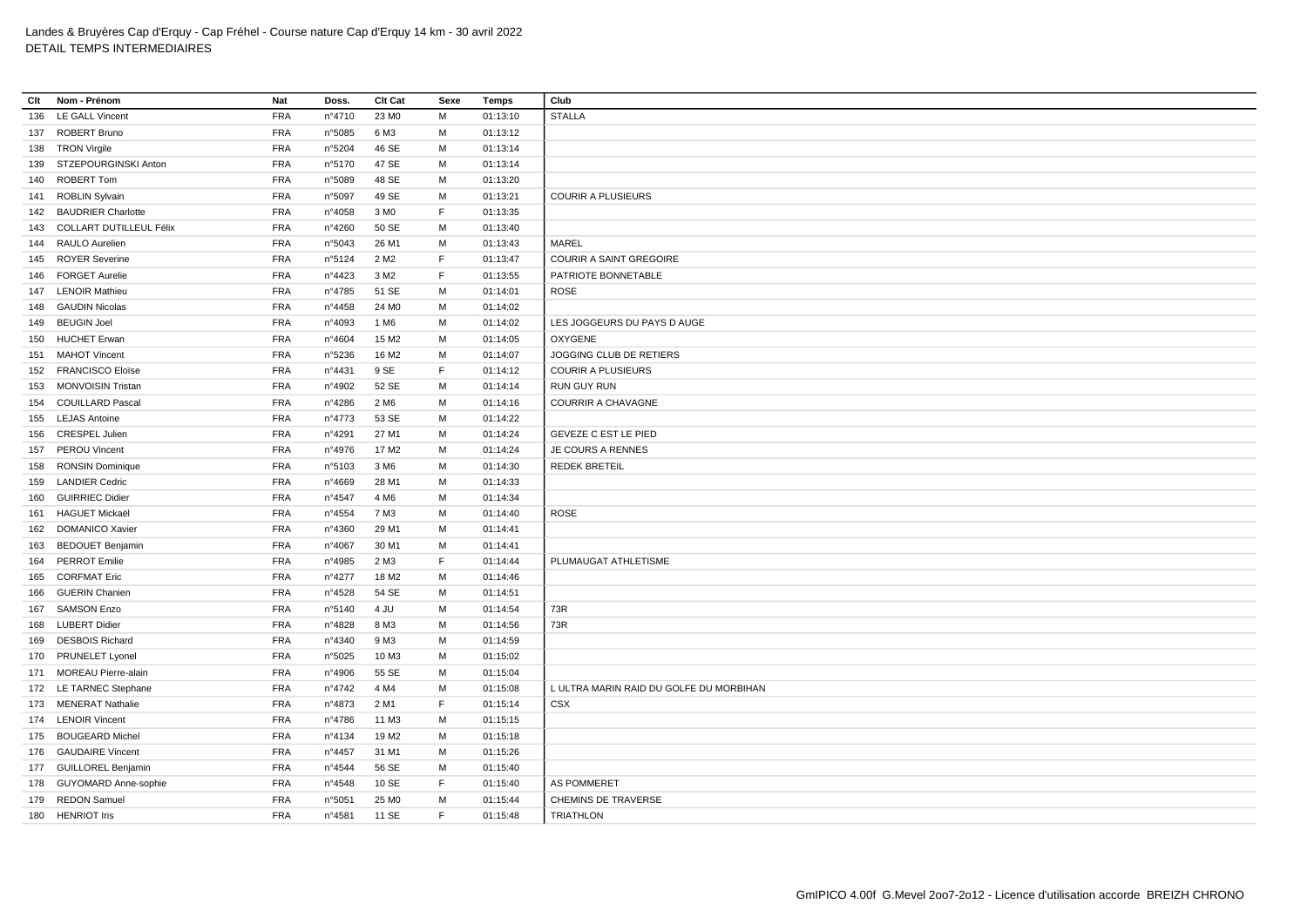| Clt | Nom - Prénom                                    | Nat                      | Doss.            | Clt Cat           | Sexe    | <b>Temps</b> | Club                                                                               |
|-----|-------------------------------------------------|--------------------------|------------------|-------------------|---------|--------------|------------------------------------------------------------------------------------|
| 181 | <b>THEVENET Didier</b>                          | <b>FRA</b>               | n°5184           | 12 M3             | M       | 01:15:51     |                                                                                    |
|     | 182 GARNIER Stéphanie                           | <b>FRA</b>               | n°4454           | 3 M1              | F       | 01:15:56     | <b>TEAM TRAIL BOCAGE</b>                                                           |
|     | 183 FLAGEUL Rodolphe                            | <b>FRA</b>               | n°4421           | 20 M <sub>2</sub> | М       | 01:16:02     |                                                                                    |
|     | 184 POILVERT Cédric                             | <b>FRA</b>               | n°5008           | 32 M1             | M       | 01:16:08     | S/L AC MERDRIGNAC                                                                  |
| 185 | <b>RABARDEL Yannick</b>                         | <b>FRA</b>               | n°5034           | 5 M4              | М       | 01:16:09     |                                                                                    |
| 186 | <b>LECHEVALLIER Thomas</b>                      | <b>FRA</b>               | n°4750           | 57 SE             | M       | 01:16:16     |                                                                                    |
| 187 | <b>BION Sébastien</b>                           | <b>FRA</b>               | nº4102           | 13 M3             | М       | 01:16:21     |                                                                                    |
| 188 | <b>DELAVOIS Ludovic</b>                         | <b>FRA</b>               | n°4326           | 58 SE             | M       | 01:16:27     |                                                                                    |
| 189 | <b>BRODIN Davy</b>                              | <b>FRA</b>               | nº4174           | 21 M <sub>2</sub> | М       | 01:16:29     |                                                                                    |
| 190 | <b>CONTAT Maud</b>                              | <b>FRA</b>               | n°4268           | 4 M <sub>0</sub>  | F       | 01:16:34     |                                                                                    |
| 191 | <b>BARBEY Emmanuel</b>                          | <b>FRA</b>               | n°4049           | 14 M3             | M       | 01:16:35     | CONSEIL REGIONAL NORMANDIE                                                         |
|     | 192 CONTAT David                                | <b>FRA</b>               | n°4267           | 33 M1             | М       | 01:16:35     |                                                                                    |
|     | 193 SAUSSEREAU Charly                           | <b>FRA</b>               | n°5147           | 34 M1             | M       | 01:16:36     |                                                                                    |
| 194 | <b>SAMSON Reynald</b>                           | <b>FRA</b>               | n°5143           | 35 M1             | М       | 01:16:40     | 73R                                                                                |
|     | 195 CHAPUIS Damien                              | <b>FRA</b>               | $n^{\circ}4212$  | 59 SE             | M       | 01:16:41     |                                                                                    |
| 196 | <b>SURGET Bernard</b>                           | <b>FRA</b>               | n°5171           | 5 M <sub>6</sub>  | М       | 01:16:41     | 73R                                                                                |
| 197 | <b>NAUDIN Christophe</b>                        | <b>FRA</b>               | n°4932           | 6 M4              | М       | 01:16:42     |                                                                                    |
|     | 198 LE NIVET Fabien                             | FRA                      | n°4734           | 60 SE             | M       | 01:16:47     | MAREL                                                                              |
| 199 | <b>EVANO Adrien</b>                             | <b>FRA</b>               | n°4399           | 61 SE             | М       | 01:16:55     |                                                                                    |
| 200 | <b>DAVID Emmanuel</b>                           | <b>FRA</b>               | n°4308           | 36 M1             | M       | 01:16:57     |                                                                                    |
| 201 | CHANTREL Déborah                                | <b>FRA</b>               | n°4211           | 4 M1              | F.      | 01:16:57     |                                                                                    |
|     | 202 LE FEVRE Lucie                              | <b>FRA</b>               | n°4707           | 12 SE             | F       | 01:16:59     |                                                                                    |
| 203 | <b>BONVALLET Xavier</b>                         | <b>FRA</b>               | n°4127           | 22 M <sub>2</sub> | M       | 01:17:00     | LES G.O                                                                            |
|     | 204 WEBER Raphaël                               | <b>FRA</b>               | n°5232           | 62 SE             | M       | 01:17:04     | CAP                                                                                |
| 205 | ABJEAN-UGUEN Kévin                              | <b>FRA</b>               | n°4002           | 63 SE             | М       | 01:17:08     |                                                                                    |
| 206 | <b>BOURGES Nathan</b>                           | <b>FRA</b>               | n°4149           | 64 SE             | M       | 01:17:09     |                                                                                    |
| 207 | <b>GOUGER Lionel</b>                            | <b>FRA</b>               | n°4500           | 37 M1             | М       | 01:17:12     |                                                                                    |
|     | 208 VRIGNON Valérie                             | FRA                      | n°5231           | 4 M <sub>2</sub>  | F       | 01:17:13     |                                                                                    |
| 209 | <b>DUVAL Baptiste</b>                           | <b>FRA</b>               | n°4380           | 5 JU              | M       | 01:17:15     |                                                                                    |
| 210 | DESHAYES Hélèna                                 | <b>FRA</b>               | n°4342           | 3 ES              | F.      | 01:17:17     |                                                                                    |
| 211 | <b>DESPAS Steven</b>                            | <b>FRA</b>               | $n^{\circ}$ 4345 | 65 SE             | M       | 01:17:18     |                                                                                    |
|     | 212 LE QUINTREC Gwénolé                         | <b>FRA</b>               | n°4737           | 66 SE             | М       | 01:17:20     |                                                                                    |
|     | 213 LECLERC Emmanuelle                          | <b>FRA</b>               | $n^{\circ}4752$  | 5 M1              | F       | 01:17:22     |                                                                                    |
|     | 214 LEVRON Agathe                               | <b>FRA</b>               | n°4807           | 13 SE             | F       | 01:17:24     |                                                                                    |
|     | 215 THOMAS Christian                            | <b>FRA</b>               | n°5186           | 7 M4              | M       | 01:17:24     |                                                                                    |
|     | 216 GUENO Thomas                                | <b>FRA</b>               | $n^{\circ}4525$  | 38 M1             | м       | 01:17:27     |                                                                                    |
|     | 217 DEMOY Davy                                  | <b>FRA</b>               | $n^{\circ}$ 4336 | 26 M <sub>0</sub> | M       | 01:17:27     | <b>ARMORCOAST</b>                                                                  |
|     |                                                 | <b>FRA</b>               |                  |                   |         |              |                                                                                    |
|     | 218 VIEILLEPEAU Olivier                         |                          | n°5221           | 23 M <sub>2</sub> | м<br>F. | 01:17:28     | STADE OLYMPIQUE DU MAINE ATHLETISME                                                |
|     | 219 LE PRIOL Anna<br><b>COUPEZ Pierre-louis</b> | <b>FRA</b><br><b>FRA</b> | n°4736           | 14 SE<br>2 ES     | М       | 01:17:30     | JE COURS A RENNES                                                                  |
| 220 |                                                 |                          | n°4289           |                   |         | 01:17:33     | S/L US LAVAL                                                                       |
| 221 | DIQUELOU Yvan                                   | <b>FRA</b>               | n°4357           | 15 M3             | М<br>F  | 01:17:40     | LA VAILLANTE                                                                       |
|     | 222 PLANCHAIS Anna                              | <b>FRA</b>               | n°5006           | 6 M1              | М       | 01:17:41     |                                                                                    |
|     | 223 TAI-LEUNG Jean-pierre                       | <b>FRA</b><br><b>FRA</b> | n°5174           | 3 M <sub>5</sub>  | M       | 01:17:47     | L ULTRA MARIN RAID DU GOLFE DU MORBIHAN<br>L ULTRA MARIN RAID DU GOLFE DU MORBIHAN |
| 224 | <b>DESVAGES Nicolas</b>                         |                          | nº4350           | 16 M3             |         | 01:17:47     |                                                                                    |
|     | 225 RENAUT Laure                                | <b>FRA</b>               | n°5064           | 15 SE             | F       | 01:17:47     |                                                                                    |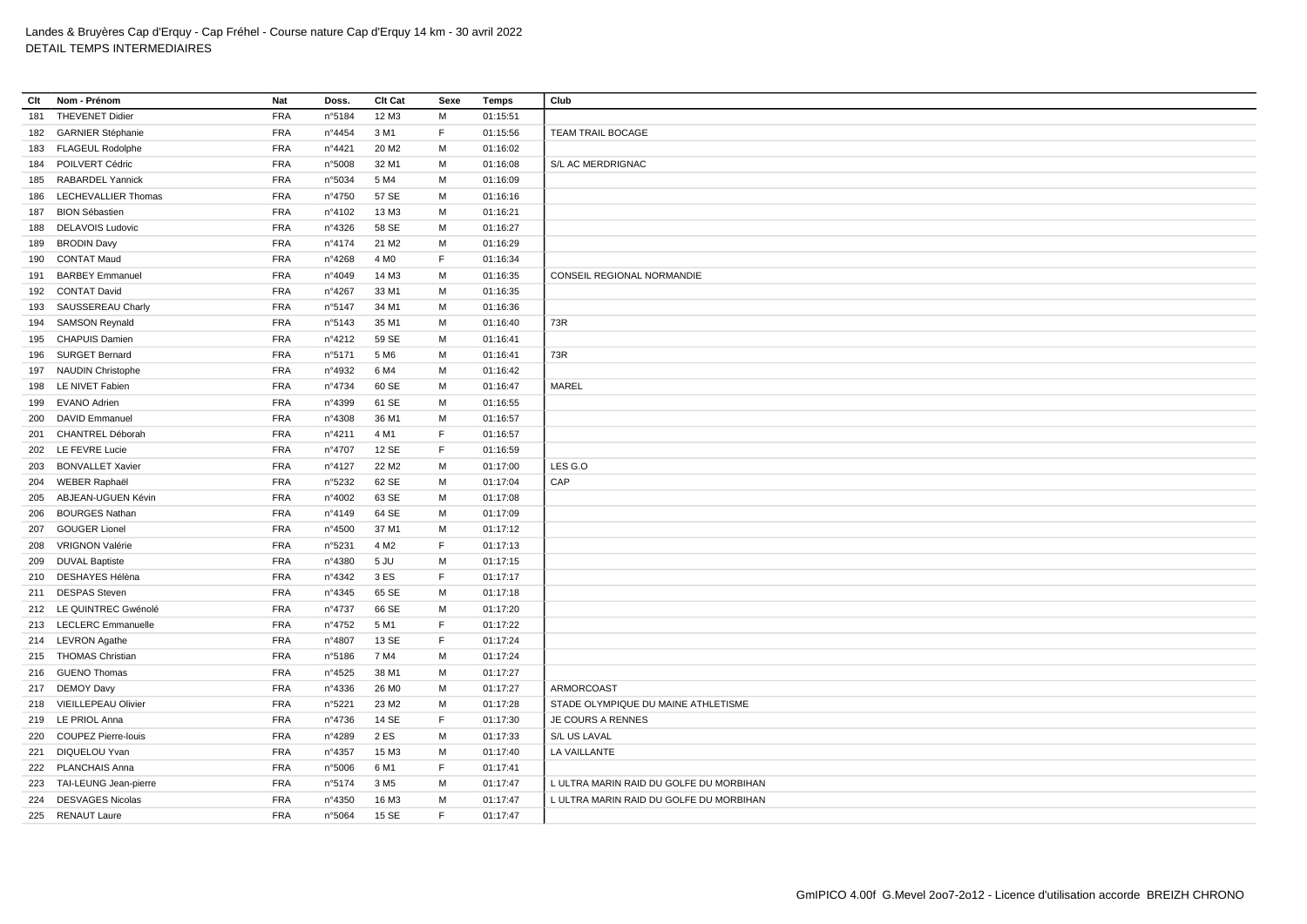| Clt | Nom - Prénom                | <b>Nat</b> | Doss.  | Clt Cat           | Sexe        | <b>Temps</b> | Club                         |
|-----|-----------------------------|------------|--------|-------------------|-------------|--------------|------------------------------|
| 226 | <b>BENARD Christian</b>     | <b>FRA</b> | n°4072 | 4 M <sub>5</sub>  | M           | 01:17:47     | MILLES PATTES VITRE          |
|     | 227 DUVAL Franck            | <b>FRA</b> | n°4382 | 17 M3             | M           | 01:17:48     |                              |
| 228 | <b>DESRIAC Jean Charles</b> | <b>FRA</b> | n°4349 | 39 M1             | М           | 01:17:49     |                              |
| 229 | PAGLIARO Guillaume          | <b>FRA</b> | n°4958 | 27 M <sub>0</sub> | M           | 01:17:49     |                              |
|     | 230 DUVAL PHILIPPO Marie    | <b>FRA</b> | n°4383 | 5 MO              | $\mathsf F$ | 01:17:50     | ARMOR COAST                  |
| 231 | L'HENORET David             | <b>FRA</b> | n°4650 | 28 M <sub>0</sub> | м           | 01:17:53     | <b>MORI TEAM</b>             |
|     | 232 CHARPENTIER Sandrine    | <b>FRA</b> | n°4216 | 5 M <sub>2</sub>  | E           | 01:17:53     | PATRIOTE BONNETABLE          |
|     | 233 NICOLAS Noël            | <b>FRA</b> | n°4941 | 6 M <sub>6</sub>  | м           | 01:17:55     |                              |
|     | 234 HAMON Benjamin          | <b>FRA</b> | n°4566 | 29 M <sub>0</sub> | M           | 01:18:00     |                              |
|     | 235 GUESSSANT Loïc          | <b>FRA</b> | n°4534 | 5 M <sub>5</sub>  | M           | 01:18:02     |                              |
| 236 | <b>GUESSANT Damien</b>      | <b>FRA</b> | n°4532 | 67 SE             | M           | 01:18:03     |                              |
|     | 237 MERCIER Thibault        | <b>FRA</b> | n°4882 | 40 M1             | м           | 01:18:03     |                              |
| 238 | <b>GUILLET Emilie</b>       | <b>FRA</b> | n°4541 | 16 SE             | E           | 01:18:06     | S/L US LAVAL                 |
| 239 | <b>TAVERSON Mael</b>        | <b>FRA</b> | n°5177 | 68 SE             | M           | 01:18:08     |                              |
| 240 | <b>BESNOUX Fabrice</b>      | <b>FRA</b> | n°4091 | 24 M <sub>2</sub> | M           | 01:18:09     | RUZ BOUTOU PLOUGASNOU        |
| 241 | <b>GENISSEL Frédéric</b>    | <b>FRA</b> | n°4466 | 41 M1             | M           | 01:18:15     |                              |
|     | 242 RAULT Pauline           | <b>FRA</b> | n°5047 | 17 SE             | E           | 01:18:16     |                              |
|     | 243 HOURDIN Damien          | <b>FRA</b> | n°4599 | 42 M1             | M           | 01:18:22     |                              |
|     | 244 GUILLAUMIE Tremeur      | <b>FRA</b> | n°4539 | 30 M <sub>0</sub> | М           | 01:18:25     |                              |
|     | 245 PHILIPPE Alan           | <b>FRA</b> | n°4988 | 43 M1             | м           | 01:18:26     |                              |
|     | 246 GOVEN Melanie           | <b>FRA</b> | n°4506 | 18 SE             | F           | 01:18:27     |                              |
| 247 | <b>REGENT Franck</b>        | <b>FRA</b> | n°4060 | 8 M4              | M           | 01:18:28     |                              |
|     | 248 GUEZENEC Aude           | <b>FRA</b> | n°4535 | 19 SE             | $\mathsf F$ | 01:18:29     |                              |
| 249 | <b>GILLET Guillaume</b>     | <b>FRA</b> | n°4483 | 9 M4              | M           | 01:18:31     | S/L AC CESSON                |
|     | 250 ROBERT Aude             | <b>FRA</b> | n°5084 | 20 SE             | E           | 01:18:37     | PLANCOET ARGUENON RUNNING    |
| 251 | <b>HAVARD Vincent</b>       | <b>FRA</b> | n°4574 | 31 M <sub>0</sub> | M           | 01:18:42     |                              |
|     | 252 LE CHEVERE Landry       | <b>FRA</b> | n°4695 | 44 M1             | M           | 01:18:45     | LANDEHEN ENDURANCE CLUB      |
|     | 253 KERJEAN Cindy           | <b>FRA</b> | n°4648 | 21 SE             | F           | 01:18:48     |                              |
| 254 | <b>MOUROCQ Mathieu</b>      | <b>FRA</b> | n°4928 | 25 M <sub>2</sub> | м           | 01:18:51     |                              |
|     | 255 MOUROCQ Jérôme          | <b>FRA</b> | n°4926 | 45 M1             | M           | 01:18:51     |                              |
| 256 | <b>MACE Vincent</b>         | <b>FRA</b> | n°4836 | 32 M <sub>0</sub> | M           | 01:18:52     |                              |
|     | 257 NOVE-JOSSERAND Clotilde | <b>FRA</b> | n°4947 | 22 SE             | E           | 01:18:53     |                              |
|     | 258 RESLOU Frederic         | <b>FRA</b> | n°5068 | 18 M3             | M           | 01:18:55     |                              |
|     | 259 LECOUEY Lydia           | <b>FRA</b> | n°4756 | 6 M <sub>2</sub>  | F           | 01:18:56     | MAREL                        |
| 260 | <b>BROUSSAUD Arthur</b>     | <b>FRA</b> | n°4177 | 69 SE             | M           | 01:18:57     |                              |
| 261 | <b>PIJARD Arhur</b>         | <b>FRA</b> | n°4995 | 6 JU              | м           | 01:18:58     |                              |
|     | 262 POLIGNE Mathieu         | <b>FRA</b> | n°5010 | 70 SE             | M           | 01:18:59     |                              |
|     | 263 PERBOS Clara            | <b>FRA</b> | n°4973 | 23 SE             | F           | 01:19:03     | S/L US LAVAL                 |
|     | 264 LANDIER Christophe      | <b>FRA</b> | n°5243 | 10 M4             | M           | 01:19:03     | TREGUEUX LANGUEUX ATHLETISME |
| 265 | VALLEE Mickael              | <b>FRA</b> | n°5211 | 19 M3             | M           | 01:19:03     |                              |
|     | 266 HAMONIC Margot          | <b>FRA</b> | n°4570 | 24 SE             | E           | 01:19:04     | ATHLETIC PONT REAN           |
| 267 | <b>CORBILLE Jean-marie</b>  | <b>FRA</b> | n°4272 | 6 M <sub>5</sub>  | M           | 01:19:06     | 73R                          |
| 268 | <b>THOMAS Fabrice</b>       | <b>FRA</b> | n°5187 | 46 M1             | м           | 01:19:08     |                              |
| 269 | <b>ROUXEL Antoine</b>       | <b>FRA</b> | n°5120 | 33 M <sub>0</sub> | M           | 01:19:09     | <b>ARMORCOAST</b>            |
|     | 270 MERCAY Jean Christophe  | <b>FRA</b> | n°4879 | 26 M <sub>2</sub> | M           | 01:19:19     |                              |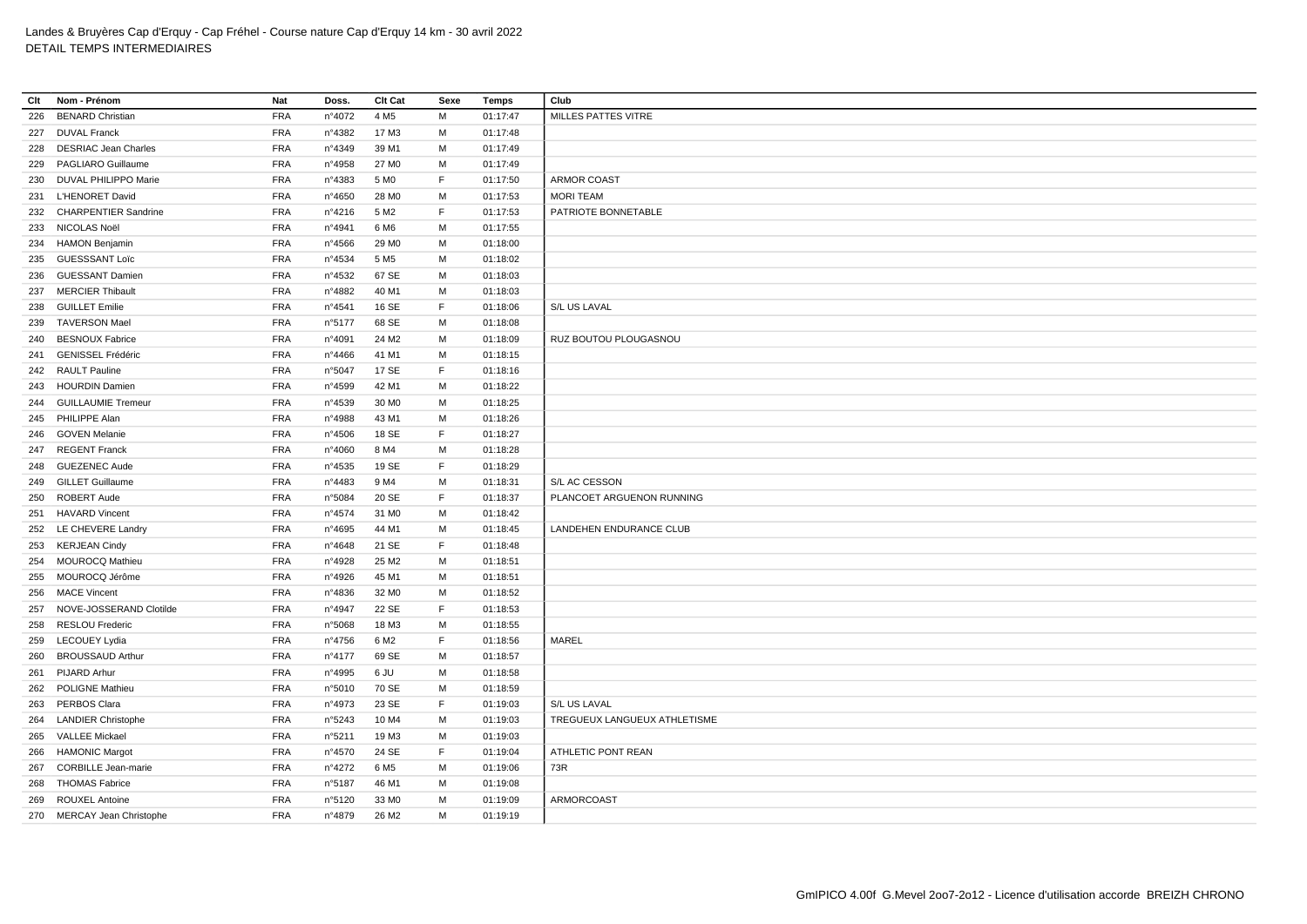| Clt | Nom - Prénom              | Nat        | Doss.           | Clt Cat           | Sexe    | <b>Temps</b> | Club                                           |
|-----|---------------------------|------------|-----------------|-------------------|---------|--------------|------------------------------------------------|
| 271 | <b>HAMAYON François</b>   | <b>FRA</b> | n°4556          | 71 SE             | М       | 01:19:28     |                                                |
|     | 272 BIDAN Frédéric        | <b>FRA</b> | n°4096          | 47 M1             | М       | 01:19:31     |                                                |
|     | 273 MORFOUACE Pierre      | <b>FRA</b> | n°4908          | 72 SE             | М       | 01:19:35     |                                                |
|     | 274 COUDRIN Christian     | <b>FRA</b> | n°4284          | 20 M3             | М       | 01:19:39     | <b>MEGA CLUB</b>                               |
|     | 275 LANDAIS Stephane      | <b>FRA</b> | n°4668          | 21 M3             | M       | 01:19:40     |                                                |
|     | 276 DURAND Frédérique     | <b>FRA</b> | n°4377          | 7 M1              | F       | 01:19:42     |                                                |
| 277 | <b>BOULLENGER Pauline</b> | <b>FRA</b> | n°4141          | 6 M <sub>0</sub>  | F       | 01:19:42     |                                                |
| 278 | <b>GILLES Yannick</b>     | <b>FRA</b> | n°5238          | 7 M <sub>5</sub>  | М       | 01:19:44     | <b>LABBE TEX PRESS</b>                         |
| 279 | <b>GOUBAUD Anne-laure</b> | <b>FRA</b> | n°4496          | 7 M <sub>0</sub>  | F       | 01:19:44     |                                                |
| 280 | <b>BOINET Claude</b>      | <b>FRA</b> | n°4115          | 8 M <sub>5</sub>  | M       | 01:19:46     | <b>ROSE</b>                                    |
| 281 | <b>BRIENS Céline</b>      | <b>FRA</b> | n°4168          | 25 SE             | F       | 01:19:47     |                                                |
| 282 | PINCON Yohann             | <b>FRA</b> | n°5001          | 48 M1             | М       | 01:19:49     | S/L US LAVAL                                   |
| 283 | <b>BILLAN Gwenael</b>     | <b>FRA</b> | n°4099          | 34 M <sub>0</sub> | M       | 01:19:50     |                                                |
| 284 | <b>ETIENNE Lionel</b>     | <b>FRA</b> | n°4395          | 49 M1             | М       | 01:19:50     | <b>JPG PLERIN</b>                              |
| 285 | <b>GERARDIN Benjamin</b>  | <b>FRA</b> | n°4470          | 50 M1             | M       | 01:19:53     |                                                |
| 286 | <b>HILLION Romain</b>     | <b>FRA</b> | n°4590          | 35 MO             | м       | 01:19:53     |                                                |
| 287 | <b>DROUET Thierry</b>     | <b>FRA</b> | n°4368          | 9 M <sub>5</sub>  | М       | 01:19:54     | MORDELLES JOGGING                              |
| 288 | PEUCH Maud                | <b>FRA</b> | n°4987          | 8 M1              | F       | 01:19:59     |                                                |
| 289 | <b>BOHARD Mathis</b>      | <b>FRA</b> | $n^{\circ}4113$ | 73 SE             | M       | 01:19:59     | CAPCONDE                                       |
| 290 | SOUVESTRE Françoise       | <b>FRA</b> | n°5166          | 1 M4              | F       | 01:20:02     |                                                |
| 291 | <b>HUNAULT Bruno</b>      | <b>FRA</b> | n°4607          | 22 M3             | M       | 01:20:04     | S/L AC HAUTE VILAINE                           |
|     | 292 LERAT Chloé           | <b>FRA</b> | n°4789          | 9 M1              | F       | 01:20:04     |                                                |
|     |                           | FRA        |                 |                   | M       |              |                                                |
| 293 | <b>HAMON Aurelien</b>     | <b>FRA</b> | $n^{\circ}4565$ | 51 M1             |         | 01:20:07     |                                                |
| 294 | <b>ROUTIER Philippe</b>   |            | n°5117          | 23 M3             | М<br>M  | 01:20:07     | <b>TEAM HDB</b>                                |
| 295 | <b>HAMON Antoine</b>      | <b>FRA</b> | n°4564          | 52 M1             | F       | 01:20:07     |                                                |
| 296 | <b>MAHEO Soizic</b>       | <b>FRA</b> | n°4838          | 10 M1<br>74 SE    | M       | 01:20:07     | <b>LAVAL SWIM&amp;RUN</b>                      |
| 297 | <b>RICHEUX Tristan</b>    | <b>FRA</b> | n°5076          |                   |         | 01:20:07     |                                                |
|     | 298 LE ROUX Pascal        | FRA        | n°4740          | 24 M3             | м<br>F. | 01:20:10     |                                                |
| 299 | RAVARD Vanessa            | <b>FRA</b> | n°5048          | 11 M1             |         | 01:20:15     | <b>TEAM BREIZH TRAIL</b>                       |
| 300 | <b>BILLE Olivier</b>      | <b>FRA</b> | nº4100          | 11 M4             | М<br>F  | 01:20:20     |                                                |
| 301 | <b>CORMAND Elodie</b>     | <b>FRA</b> | n°4278          | 26 SE             |         | 01:20:20     | <b>COURIR A TREMUSON</b>                       |
|     | 302 ROBERT Laurent        | <b>FRA</b> | n°5087          | 53 M1             | M       | 01:20:26     |                                                |
| 303 | JOUAN Jérome              | <b>FRA</b> | n°4637          | 27 M <sub>2</sub> | м       | 01:20:26     | COUREURS DE L IC                               |
|     | 304 MARTIN Peter          | <b>IRL</b> | n°4861          | 54 M1             | M       | 01:20:27     | LES MOLLETS LYSTRIENS                          |
| 305 | <b>BOCHONKO Alexis</b>    | <b>FRA</b> | n°4109          | 55 M1             | M       | 01:20:29     |                                                |
| 306 | ?Dossard #5036            | <b>FRA</b> | n°5036          | 75 SE             | м       | 01:20:35     |                                                |
| 307 | <b>BREHE David</b>        | <b>FRA</b> | n°4161          | 28 M2             | M       | 01:20:38     |                                                |
| 308 | <b>FEVRIER Nicolas</b>    | <b>FRA</b> | $n^{\circ}4418$ | 29 M <sub>2</sub> | M       | 01:20:40     |                                                |
| 309 | TREMBLAYS Régis           | <b>FRA</b> | n°5201          | 12 M4             | м       | 01:20:40     |                                                |
|     | 310 CARBONNIER Louis      | <b>FRA</b> | n°4195          | 56 M1             | M       | 01:20:42     |                                                |
| 311 | PEARSON Aude              | <b>FRA</b> | n°4970          | 8 M <sub>0</sub>  | F       | 01:20:43     |                                                |
|     | 312 MARTIN Solenn         | <b>FRA</b> | n°4862          | 9 M <sub>0</sub>  | F.      | 01:20:45     |                                                |
|     | 313 MACE Eric             | <b>FRA</b> | n°4833          | 30 M <sub>2</sub> | М       | 01:20:48     | <b>TEAM HDB</b>                                |
|     | 314 BOUCHE Paul           | <b>FRA</b> | n°4131          | 3 ES              | M       | 01:20:49     |                                                |
|     | 315 LEMONNIER Stephanie   | <b>FRA</b> | n°4783          | 7 M <sub>2</sub>  | E       | 01:20:54     | S/L JANZE ATHLETISME PAYS DE LA ROCHE AUX FEES |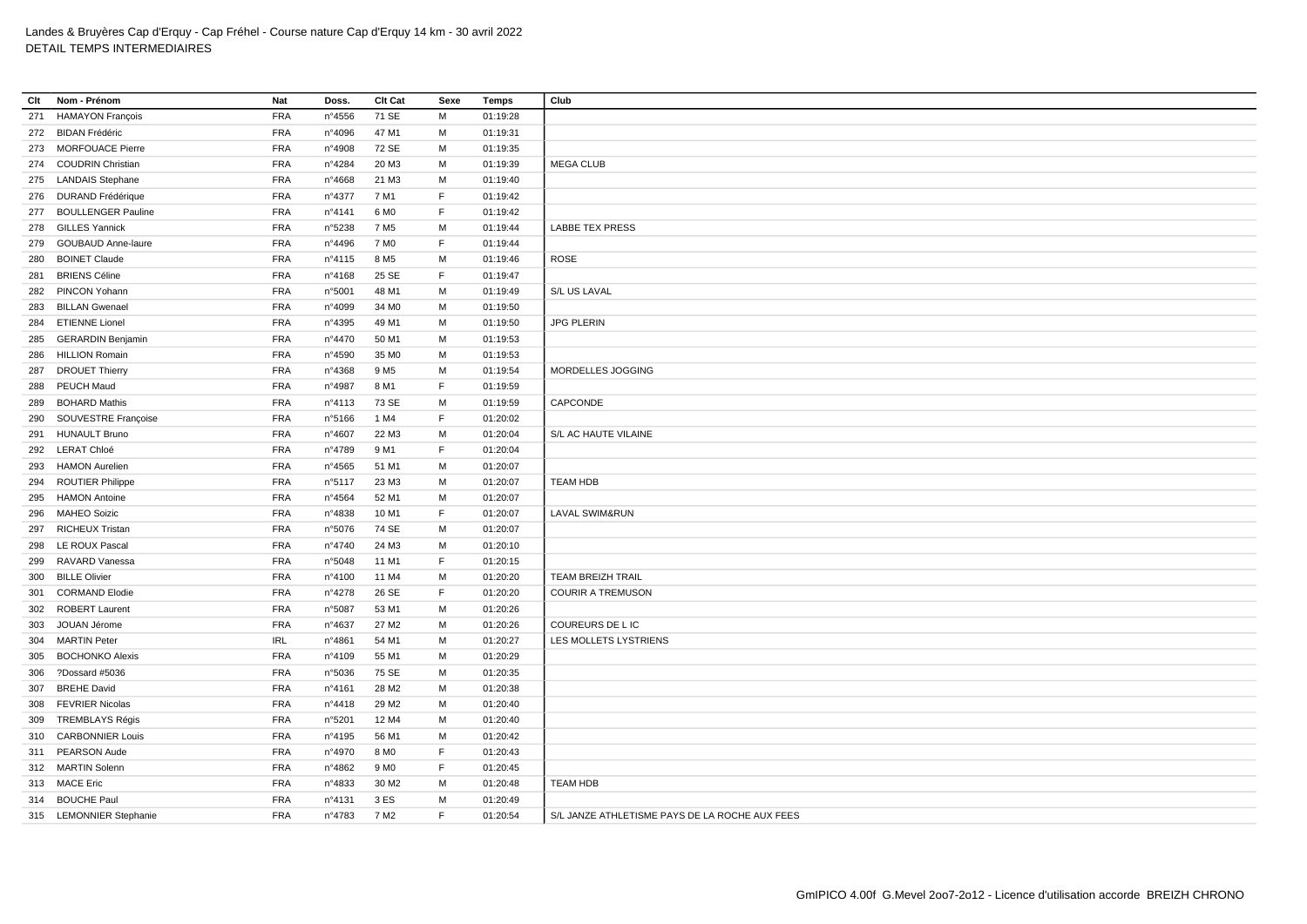| Clt | Nom - Prénom                | Nat        | Doss.  | Clt Cat           | Sexe | Temps    | Club                                    |
|-----|-----------------------------|------------|--------|-------------------|------|----------|-----------------------------------------|
| 316 | <b>HOUITTE Sébastien</b>    | <b>FRA</b> | n°4598 | 57 M1             | M    | 01:20:55 |                                         |
|     | 317 REMINIAC Ronan          | <b>FRA</b> | n°5055 | 76 SE             | М    | 01:20:56 |                                         |
|     | 318 OLIVIER Gilles          | <b>FRA</b> | n°4951 | 13 M4             | м    | 01:20:59 |                                         |
|     | 319 MARTEIL Benoit          | <b>FRA</b> | n°4855 | 36 M <sub>0</sub> | M    | 01:21:01 |                                         |
|     | 320 SOULAS Hugues           | <b>FRA</b> | n°5163 | 77 SE             | M    | 01:21:01 |                                         |
|     | 321 LE MERER Lydie          | <b>FRA</b> | n°4727 | 10 M <sub>0</sub> | F.   | 01:21:05 |                                         |
|     | 322 FENICE Soazic           | FRA        | n°4411 | 12 M1             | F.   | 01:21:05 |                                         |
|     | 323 SIMON Jérôme            | <b>FRA</b> | n°5158 | 31 M <sub>2</sub> | м    | 01:21:15 |                                         |
|     | 324 OLLIVRO Yann            | <b>FRA</b> | n°4953 | 14 M4             | м    | 01:21:19 |                                         |
| 325 | <b>MARY Nathalie</b>        | <b>FRA</b> | n°4865 | 3 M3              | F.   | 01:21:23 | <b>ROSE</b>                             |
|     | 326 GORRE Olivier           | FRA        | n°4493 | 32 M <sub>2</sub> | м    | 01:21:31 | <b>AOARB</b>                            |
|     | 327 LESSARD Anne            | <b>FRA</b> | n°4798 | 11 M <sub>0</sub> | E    | 01:21:33 | <b>MEGA CLUB</b>                        |
| 328 | <b>TROUWAERT Valerie</b>    | <b>FRA</b> | n°5207 | 13 M1             | F    | 01:21:35 | PLUMAUGAT ATHLETISME                    |
| 329 | <b>BOULLIER Anne-cécile</b> | <b>FRA</b> | n°4142 | 14 M1             | F    | 01:21:39 | PLUMAUGAT ATHLETISME                    |
| 330 | MONNERIE Jérôme             | FRA        | n°4901 | 33 M2             | M    | 01:21:43 |                                         |
| 331 | <b>DELEPINE Herve</b>       | <b>FRA</b> | n°4328 | 7 M <sub>6</sub>  | M    | 01:21:44 | <b>ASCR TRIATHLON</b>                   |
|     | 332 PORCHER Ophelie         | <b>FRA</b> | n°5012 | 27 SE             | E    | 01:21:47 |                                         |
| 333 | <b>DESGRANGES Jerome</b>    | <b>FRA</b> | n°4341 | 34 M2             | M    | 01:21:47 | US ACOME                                |
| 334 | <b>ROBERT Didier</b>        | <b>FRA</b> | n°4092 | 15 M4             | M    | 01:21:52 | LA VAILLANTE COURSE A PIED SAINT BRIEUC |
|     | 335 BODIN Stéphane          | <b>FRA</b> | nº4111 | 35 M2             | M    | 01:21:54 |                                         |
| 336 | <b>TARTARIN François</b>    | <b>FRA</b> | n°5176 | 16 M4             | M    | 01:21:54 |                                         |
|     | 337 LUCAS Christophe        | <b>FRA</b> | n°4829 | 25 M3             | М    | 01:21:54 | VAL DE REUIL AC                         |
| 338 | <b>GESRET Charlène</b>      | <b>FRA</b> | n°4476 | 28 SE             | F.   | 01:21:57 |                                         |
| 339 | CHEVANCE Sébastien          | <b>FRA</b> | n°4237 | 26 M3             | М    | 01:21:58 |                                         |
|     | 340 AURRY Martial           | <b>FRA</b> | n°4029 | 27 M3             | м    | 01:22:04 | S/L CA MAYENNE                          |
|     | 341 GABILLET Nicolas        | <b>FRA</b> | n°4440 | 36 M <sub>2</sub> | M    | 01:22:06 |                                         |
|     | 342 LE BUHAN Denis          | <b>FRA</b> | n°4690 | 10 M <sub>5</sub> | М    | 01:22:08 | COUREURS DE L IC PORDIC                 |
|     | 343 AUBERT Hélène           | <b>FRA</b> | n°4019 | 29 SE             | F.   | 01:22:12 |                                         |
|     | 344 CHEVILLARD Damien       | <b>FRA</b> | n°4238 | 17 M4             | M    | 01:22:12 | S/L ESSHA LE LION D ANGERS              |
|     | 345 ROBIN Didier            | <b>FRA</b> | n°5093 | 37 M2             | м    | 01:22:14 |                                         |
|     | 346 LE PENNEC Jean-louis    | <b>FRA</b> | n°4735 | 28 M3             | м    | 01:22:14 | <b>CMB</b>                              |
| 347 | <b>BRILHAULT Simon</b>      | <b>FRA</b> | n°4172 | 78 SE             | м    | 01:22:15 |                                         |
|     | 348 ENGELS Benoit           | FRA        | n°4390 | 58 M1             | М    | 01:22:16 |                                         |
| 349 | <b>DANY Antoine</b>         | <b>FRA</b> | n°4303 | 59 M1             | M    | 01:22:17 |                                         |
|     | 350 RENIMEL Hélène          | FRA        | n°5066 | 12 M <sub>0</sub> | F    | 01:22:17 |                                         |
| 351 | <b>BRIARD-BION Valérie</b>  | <b>FRA</b> | n°4165 | 8 M <sub>2</sub>  | F    | 01:22:21 |                                         |
| 352 | <b>GASTAUD Geneviève</b>    | <b>FRA</b> | n°4456 | 1 M7              | F    | 01:22:27 |                                         |
| 353 | <b>GUERCHET Sylvie</b>      | <b>FRA</b> | n°4526 | 2 M4              | F    | 01:22:27 |                                         |
| 354 | POMI Jean-michel            | <b>FRA</b> | n°5011 | 8 M <sub>6</sub>  | м    | 01:22:32 | ASA DU BERRY                            |
|     | 355 DEMAURE Sylvain         | <b>FRA</b> | n°4333 | 38 M2             | M    | 01:22:34 | <b>IRODOUER</b>                         |
|     | 356 FRIN Julie              | <b>FRA</b> | n°4436 | 30 SE             | F.   | 01:22:35 |                                         |
|     | 357 LOISEAU Marie           | <b>FRA</b> | n°4814 | 31 SE             | F.   | 01:22:35 |                                         |
| 358 | <b>SICARD Franck</b>        | <b>FRA</b> | n°5155 | 18 M4             | м    | 01:22:36 | S/L CO PACEEN                           |
|     | 359 LACART Boris            | <b>FRA</b> | n°4655 | 79 SE             | M    | 01:22:37 |                                         |
|     | 360 FOUCHER Candice         | <b>FRA</b> | n°4424 | 32 SE             | F.   | 01:22:37 |                                         |
|     |                             |            |        |                   |      |          |                                         |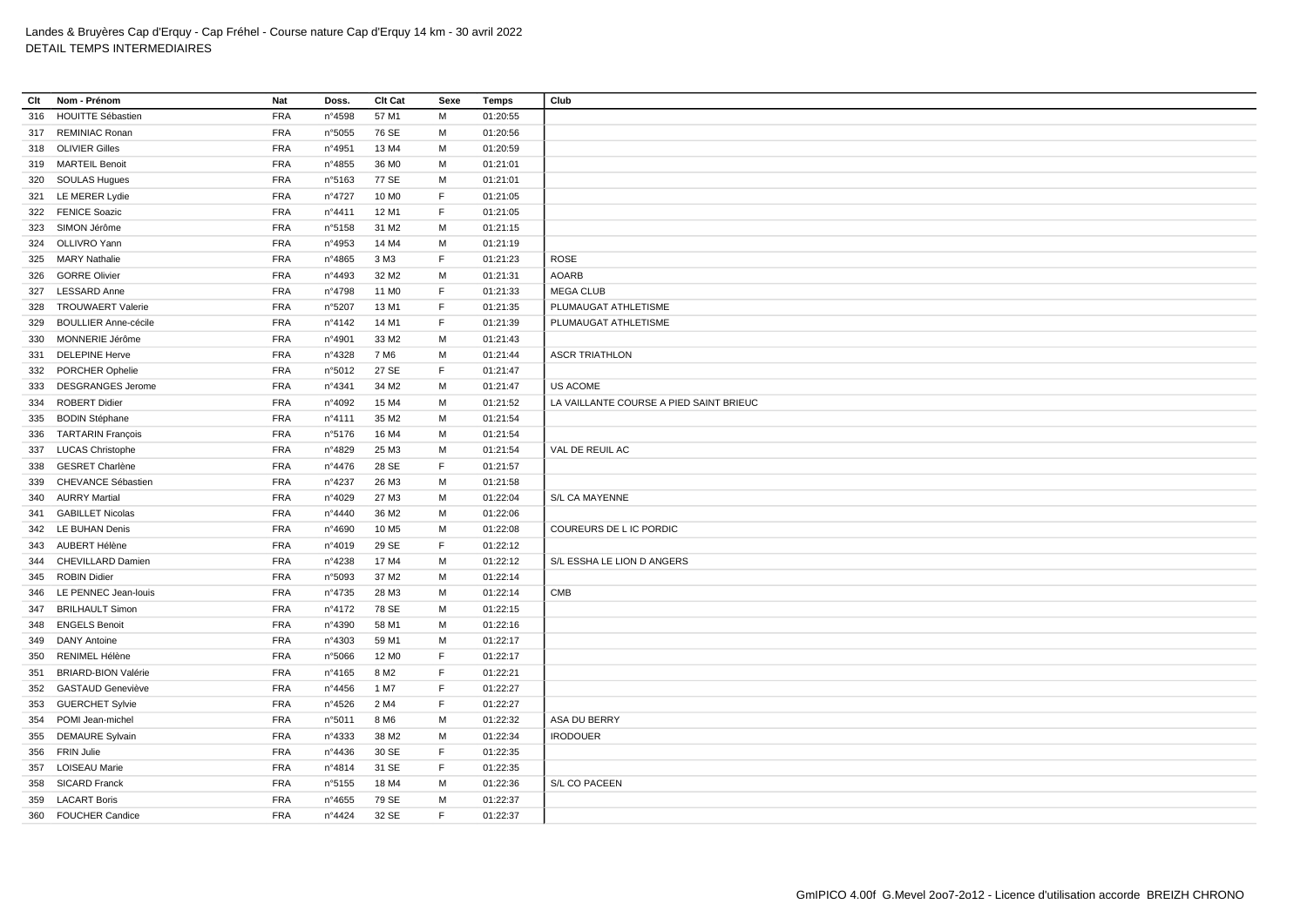| Clt | Nom - Prénom                 | Nat        | Doss.  | Clt Cat           | Sexe        | Temps    | Club                                      |
|-----|------------------------------|------------|--------|-------------------|-------------|----------|-------------------------------------------|
| 361 | <b>DUBLY Vincent</b>         | FRA        | n°4370 | 29 M3             | M           | 01:22:41 |                                           |
|     | 362 ROLLAND Patrice          | <b>FRA</b> | n°5101 | 19 M4             | M           | 01:22:47 |                                           |
| 363 | <b>CAILLIBOTTE Guillaume</b> | <b>FRA</b> | n°4188 | 4ES               | M           | 01:22:49 |                                           |
| 364 | <b>RAULT Constance</b>       | FRA        | n°5046 | 1 JU              | F           | 01:22:50 |                                           |
|     | 365 NICOLAS Laurent          | <b>FRA</b> | n°4939 | 80 SE             | M           | 01:22:50 |                                           |
| 366 | <b>DREVILLON Sebastien</b>   | <b>FRA</b> | n°4366 | 37 M <sub>0</sub> | M           | 01:22:52 |                                           |
|     | 367 PERRIGNON Manon          | <b>FRA</b> | n°4980 | 33 SE             | $\mathsf F$ | 01:22:54 |                                           |
| 368 | <b>TROTEL Stéphane</b>       | <b>FRA</b> | n°5205 | 30 M3             | M           | 01:22:59 | LABBE                                     |
|     | 369 LE BRIS Yoann            | <b>FRA</b> | n°4688 | 39 M2             | М           | 01:23:00 | AS POMMERET                               |
|     | 370 DANIEL Fanny             | <b>FRA</b> | n°4300 | 9 M <sub>2</sub>  | $\mathsf F$ | 01:23:05 | <b>HEU RHUM</b>                           |
|     | 371 LABBE Céline             | <b>FRA</b> | n°4654 | 13 MO             | $\mathsf F$ | 01:23:06 | <b>COURIR A TREMUSON</b>                  |
|     | 372 BRIAND Henri             | <b>FRA</b> | n°4164 | 38 MO             | M           | 01:23:07 |                                           |
|     | 373 QUENET Cathy             | <b>FRA</b> | n°5029 | 1 M <sub>6</sub>  | F           | 01:23:07 | <b>JE COURS A RENNES</b>                  |
|     | 374 LEJAY Nicolas            | FRA        | n°4774 | 60 M1             | M           | 01:23:12 |                                           |
|     | 375 LECOURT Arnaud           | <b>FRA</b> | n°4758 | 40 M <sub>2</sub> | M           | 01:23:12 | CMB                                       |
|     | 376 DESLOGES Benoit          | <b>FRA</b> | n°4344 | 39 MO             | M           | 01:23:14 | <b>TEAM HENANTRAIL</b>                    |
| 377 | <b>DESHAYES Stephane</b>     | <b>FRA</b> | n°4343 | 20 M4             | M           | 01:23:18 | S/L AC HAUTE VILAINE                      |
|     | 378 GAURET Morgan            | <b>FRA</b> | n°4464 | 41 M <sub>2</sub> | M           | 01:23:20 |                                           |
| 379 | <b>CARPIER David</b>         | <b>FRA</b> | nº4201 | 40 M <sub>0</sub> | M           | 01:23:22 |                                           |
|     | 380 NIZETTI Thomas           | <b>FRA</b> | n°4943 | 42 M <sub>2</sub> | M           | 01:23:26 |                                           |
| 381 | <b>HEAS Sten</b>             | <b>FRA</b> | n°4575 | 61 M1             | M           | 01:23:26 |                                           |
| 382 | VIANEY Sébastien             | <b>FRA</b> | n°5219 | 62 M1             | M           | 01:23:28 |                                           |
| 383 | <b>GUYOMARD Denis</b>        | <b>FRA</b> | n°4549 | 63 M1             | M           | 01:23:28 | JOGGING RANDO EN PAYS DE LAMBALLE         |
| 384 | <b>GUEGUEN Jacques</b>       | <b>FRA</b> | n°4521 | 9 M <sub>6</sub>  | M           | 01:23:31 |                                           |
| 385 | <b>BERHAULT Ronan</b>        | <b>FRA</b> | nº4077 | 81 SE             | M           | 01:23:34 |                                           |
| 386 | <b>GRANDPIERRE Mélanie</b>   | FRA        | n°4509 | 14 M <sub>0</sub> | F           | 01:23:34 |                                           |
| 387 | <b>DUMOND Vincent</b>        | <b>FRA</b> | nº4374 | 43 M2             | M           | 01:23:39 |                                           |
| 388 | FEILLET-DA CUNHA Nathalie    | FRA        | n°4408 | 3 M4              | F           | 01:23:42 | VAT                                       |
| 389 | <b>JARRY Philippine</b>      | <b>FRA</b> | n°4621 | 34 SE             | E           | 01:23:43 |                                           |
|     | 390 FELIN Guylène            | <b>FRA</b> | n°4410 | 4 M3              | F           | 01:23:45 | JOGGING RANDO LAMBALLE LES BANANES VERTES |
| 391 | JACQ Ronan                   | <b>FRA</b> | n°4612 | 21 M4             | M           | 01:23:45 |                                           |
| 392 | <b>BRICHORY Ludovic</b>      | <b>FRA</b> | n°5128 | 64 M1             | M           | 01:23:46 | POMPIERS ERQUY                            |
| 393 | <b>QUEMERAIS Morgane</b>     | <b>FRA</b> | n°5028 | 15 M <sub>0</sub> | $\mathsf F$ | 01:23:46 |                                           |
|     | 394 GOUESSAN Serge           | <b>FRA</b> | n°4498 | 10 M6             | M           | 01:23:49 | <b>AG ANDEL</b>                           |
| 395 | LEVY Laura                   | <b>FRA</b> | n°4809 | 35 SE             | F           | 01:23:49 |                                           |
|     | 396 AMICE Angélique          | FRA        | n°4011 | 36 SE             | $\mathsf F$ | 01:23:50 |                                           |
| 397 | <b>AMICE Juliette</b>        | <b>FRA</b> | n°4012 | 37 SE             | $\mathsf F$ | 01:23:50 |                                           |
|     | 398 LE HELLOCO Christophe    | <b>FRA</b> | nº4721 | 44 M2             | M           | 01:23:53 |                                           |
| 399 | <b>HERVE Romain</b>          | <b>FRA</b> | n°4587 | 41 M <sub>0</sub> | M           | 01:23:54 | <b>TEAM HERVE</b>                         |
|     | 400 BRULON Romain            | <b>FRA</b> | n°4181 | 42 MO             | M           | 01:23:54 | <b>DINAN TRIATHLON</b>                    |
|     | 401 ARCHETTI Cynthia         | <b>FRA</b> | n°4018 | 15 M1             | $\mathsf F$ | 01:23:54 |                                           |
|     | 402 RENAUT Cecile            | <b>FRA</b> | n°5063 | 16 MO             | F           | 01:23:55 |                                           |
|     | 403 GAILLET Christophe       | <b>FRA</b> | n°4444 | 45 M2             | M           | 01:23:56 | CMB                                       |
| 404 | <b>GARAULT Jean Francois</b> | <b>FRA</b> | n°4450 | 1 M7              | M           | 01:23:58 |                                           |
|     | 405 NOUVEL Dominique         | <b>FRA</b> | n°4946 | 22 M4             | M           | 01:24:00 |                                           |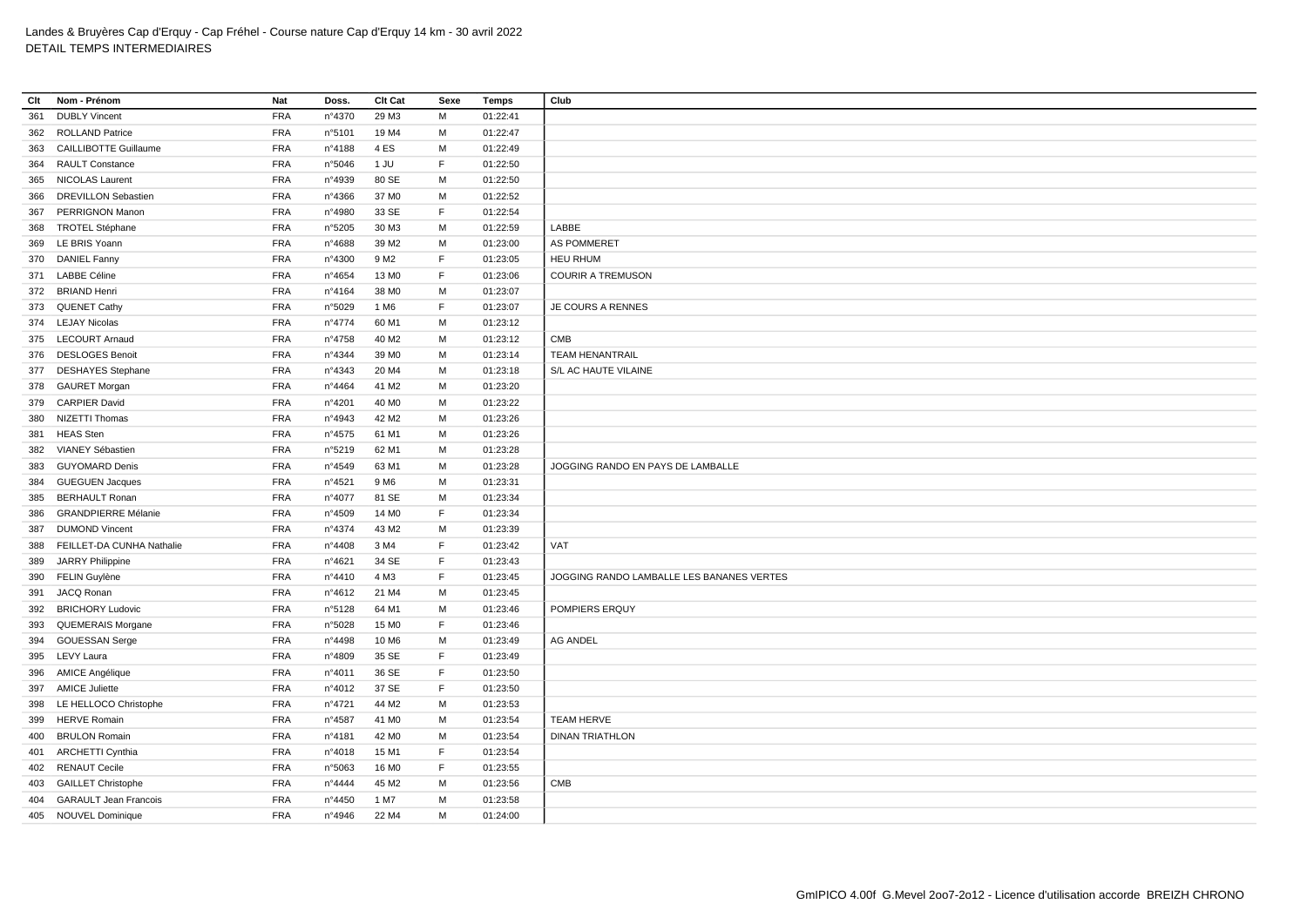| Clt | Nom - Prénom             | Nat        | Doss.           | Clt Cat           | Sexe | <b>Temps</b> | Club                                              |
|-----|--------------------------|------------|-----------------|-------------------|------|--------------|---------------------------------------------------|
| 406 | LE GUEVEL Emma           | <b>FRA</b> | n°4717          | 38 SE             | F.   | 01:24:00     |                                                   |
| 407 | LEPROVOST Jean           | <b>FRA</b> | n°4788          | 11 M6             | м    | 01:24:02     |                                                   |
| 408 | <b>PERRAULT Matthieu</b> | <b>FRA</b> | n°4978          | 82 SE             | м    | 01:24:03     |                                                   |
| 409 | AUBRY Yann               | <b>FRA</b> | n°4024          | 12 M <sub>6</sub> | M    | 01:24:04     |                                                   |
|     | 410 PAGLIARO Odile       | <b>FRA</b> | n°4959          | 1 M <sub>5</sub>  | F.   | 01:24:07     |                                                   |
|     | 411 LUCAS Yohann         | <b>FRA</b> | n°4831          | 43 M <sub>0</sub> | M    | 01:24:08     | COURIR A PLEDELIAC                                |
|     | 412 LORANT Lydie         | <b>FRA</b> | n°4819          | 5 M3              | E    | 01:24:09     | S/L COTE DE PENTHIEVRE ATHLETISME COURIR ENSEMBLE |
| 413 | <b>CHAPUIS Julien</b>    | <b>FRA</b> | n°4213          | 83 SE             | М    | 01:24:09     |                                                   |
|     | 414 HEUZE Clément        | <b>FRA</b> | n°4589          | 44 M <sub>0</sub> | M    | 01:24:10     |                                                   |
|     | 415 MOLAC Fabrice        | <b>FRA</b> | n°4899          | 23 M4             | М    | 01:24:13     |                                                   |
| 416 | <b>HAMAYON Luc</b>       | <b>FRA</b> | n°4557          | 11 M <sub>5</sub> | M    | 01:24:14     |                                                   |
|     | 417 BAR Florence         | <b>FRA</b> | n°4044          | 16 M1             | F.   | 01:24:14     | S/L CA MAYENNE                                    |
|     | 418 PIEAU Mireille       | <b>FRA</b> | n°4992          | 17 M1             | F.   | 01:24:15     | S/L CA MAYENNE                                    |
| 419 | <b>DESAIVRES Arnaud</b>  | <b>FRA</b> | n°4339          | 45 M <sub>0</sub> | м    | 01:24:17     |                                                   |
| 420 | <b>DIBOU Lionel</b>      | <b>FRA</b> | n°4353          | 46 M <sub>2</sub> | м    | 01:24:19     | YECH MAT                                          |
| 421 | <b>SIMON Kevin</b>       | <b>FRA</b> | n°5159          | 84 SE             | м    | 01:24:23     |                                                   |
|     | 422 NEDELEC Rene         | <b>FRA</b> | n°4935          | 12 M <sub>5</sub> | M    | 01:24:25     | <b>REDEK A BRETEIL</b>                            |
| 423 | <b>BOUVIER Mathilde</b>  | <b>FRA</b> | n°4153          | 17 M <sub>0</sub> | F.   | 01:24:28     |                                                   |
| 424 | <b>BOUVIER Pauline</b>   | <b>FRA</b> | n°4154          | 39 SE             | F    | 01:24:28     |                                                   |
| 425 | <b>MORIN Marylene</b>    | <b>FRA</b> | n°4912          | 6 M3              | F.   | 01:24:28     | S/L COTE DE PENTHIEVRE ATHLETISME COURIR ENSEMBLE |
| 426 | <b>DURAND Pascale</b>    | <b>FRA</b> | n°4378          | 18 M1             | F    | 01:24:29     |                                                   |
| 427 | <b>RENAUT Serge</b>      | <b>FRA</b> | n°5065          | 13 M <sub>5</sub> | M    | 01:24:32     |                                                   |
| 428 | <b>MOUNIER Pascal</b>    | <b>FRA</b> | n°4924          | 24 M4             | M    | 01:24:34     | ASSOCIATION LET S GO MALORIE                      |
| 429 | <b>CANTIN Cyrille</b>    | <b>FRA</b> | n°4192          | 65 M1             | M    | 01:24:35     |                                                   |
| 430 | PIGNON Edwige            | <b>FRA</b> | n°4994          | 18 M <sub>0</sub> | F    | 01:24:40     |                                                   |
| 431 | <b>BERHAULT Alain</b>    | <b>FRA</b> | n°4076          | 25 M4             | M    | 01:24:40     |                                                   |
| 432 | <b>PEDRON Denis</b>      | <b>FRA</b> | n°4971          | 47 M2             | М    | 01:24:40     |                                                   |
| 433 | <b>SAINTILAN Nicolas</b> | <b>FRA</b> | n°5133          | 46 M <sub>0</sub> | м    | 01:24:43     |                                                   |
| 434 | <b>MEHEUT Guillaume</b>  | <b>FRA</b> | n°4871          | 47 M <sub>0</sub> | м    | 01:24:48     |                                                   |
| 435 | <b>DUBLY Laurence</b>    | <b>FRA</b> | n°4369          | 10 M <sub>2</sub> | F    | 01:24:49     |                                                   |
| 436 | PIOCHE Gaëlle            | <b>FRA</b> | n°5002          | 19 M1             | F.   | 01:24:49     |                                                   |
| 437 | JARDIN Philippe          | <b>FRA</b> | n°4618          | 31 M3             | M    | 01:24:50     |                                                   |
| 438 | <b>LABBE Lydie</b>       | <b>FRA</b> | n°5237          | 19 M <sub>0</sub> | F.   | 01:24:57     | PLUMAUGAT ATHETISME                               |
| 439 | LE HELLO Kevin           | <b>FRA</b> | n°4720          | 85 SE             | M    | 01:25:01     |                                                   |
| 440 | <b>GRIMAULT Nicolas</b>  | <b>FRA</b> | n°4515          | 32 M3             | M    | 01:25:01     |                                                   |
| 441 | <b>HAMON Anaëlle</b>     | <b>FRA</b> | n°4562          | 40 SE             | F    | 01:25:02     |                                                   |
| 442 | <b>HELOURY Jeanne</b>    | <b>FRA</b> | n°4580          | 41 SE             | F.   | 01:25:03     | LA VAILLANTE                                      |
| 443 | <b>BEDEL Jonathan</b>    | <b>FRA</b> | n°4066          | 48 M <sub>0</sub> | M    | 01:25:05     | MAREL                                             |
| 444 | AUVRAY Nassima           | <b>FRA</b> | n°4032          | 20 M1             | F.   | 01:25:08     |                                                   |
| 445 | <b>GALLAIS Axel</b>      | <b>FRA</b> | $n^{\circ}4445$ | 86 SE             | М    | 01:25:09     |                                                   |
| 446 | <b>CARBONNIER Remy</b>   | <b>FRA</b> | n°4196          | 14 M <sub>5</sub> | M    | 01:25:09     |                                                   |
| 447 | LE DIRACH Erwan          | <b>FRA</b> | n°4702          | 48 M2             | М    | 01:25:16     |                                                   |
| 448 | <b>HOREAU Christian</b>  | <b>FRA</b> | n°4593          | 15 M <sub>5</sub> | M    | 01:25:16     | S/L CA MAYENNE                                    |
| 449 | <b>ADAM Christelle</b>   | <b>FRA</b> | n°4003          | 11 M <sub>2</sub> | E    | 01:25:18     | PLUMAUGAT ATHLETISME                              |
| 450 | LE BELLEGUY Aude         | <b>FRA</b> | n°4682          | 42 SE             | F.   | 01:25:20     | AS POMMERET                                       |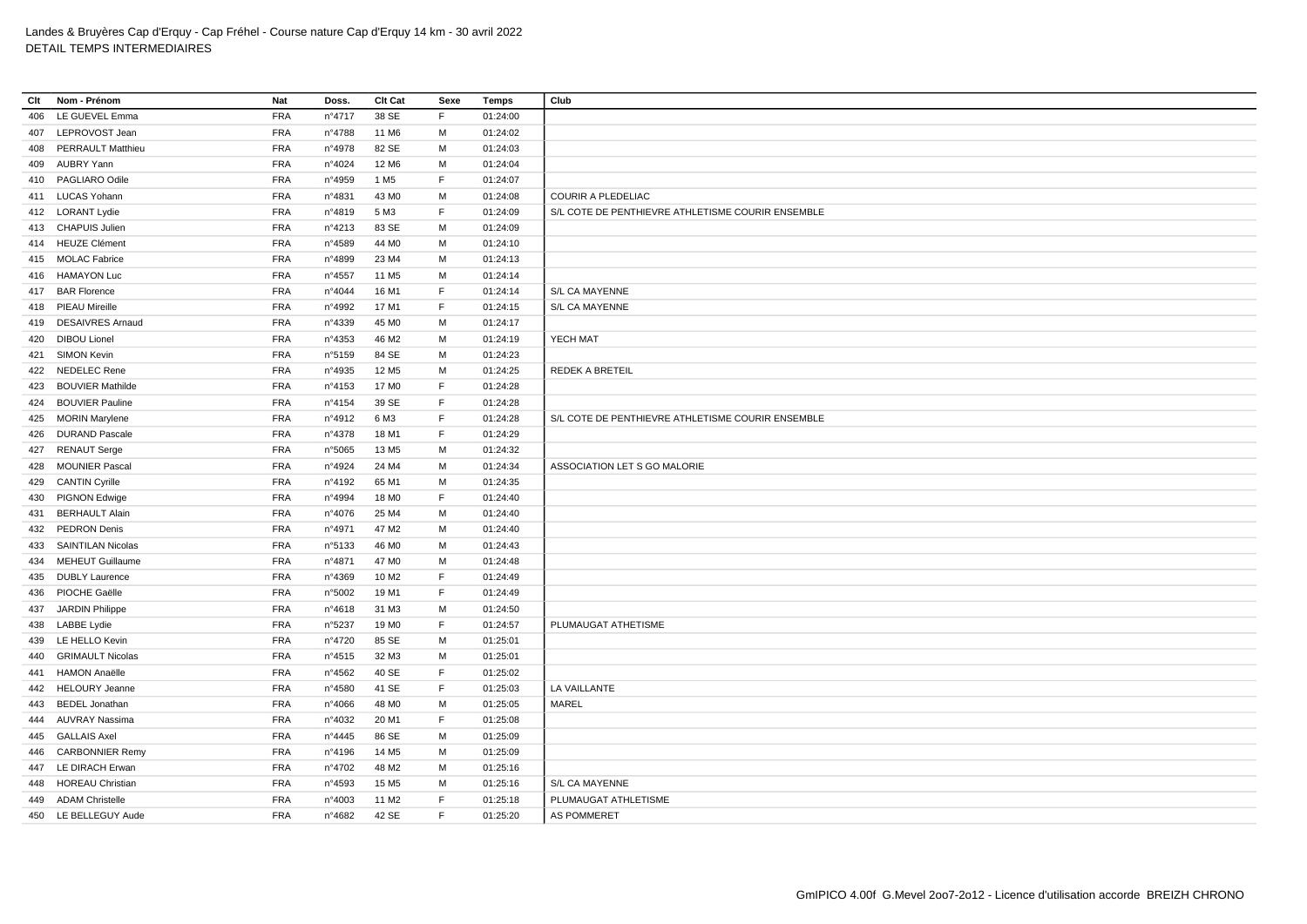| Clt | Nom - Prénom                 | Nat        | Doss.           | Clt Cat           | Sexe        | <b>Temps</b> | Club                                  |
|-----|------------------------------|------------|-----------------|-------------------|-------------|--------------|---------------------------------------|
| 451 | MORVAN Jonathan              | <b>FRA</b> | n°4919          | 87 SE             | M           | 01:25:21     |                                       |
|     | 452 BROUTE Maxime            | <b>FRA</b> | nº4178          | 88 SE             | M           | 01:25:22     |                                       |
|     | 453 PIOLAIN Anthony          | <b>FRA</b> | n°5003          | 89 SE             | M           | 01:25:23     |                                       |
| 454 | <b>DELAVOIS Claude</b>       | <b>FRA</b> | n°4325          | 26 M4             | M           | 01:25:24     |                                       |
| 455 | <b>GONDARD David</b>         | <b>FRA</b> | n°4489          | 49 M <sub>2</sub> | M           | 01:25:25     | TOC TEAM ORIGNE                       |
|     | 456 LE CORNEC Vincent        | <b>FRA</b> | n°4698          | 90 SE             | M           | 01:25:25     | <b>BANANES VERTES</b>                 |
|     | 457 DELAURE Pierre-alexandre | <b>FRA</b> | n°4323          | 91 SE             | M           | 01:25:25     |                                       |
| 458 | <b>KERBIRIOU Carole</b>      | <b>FRA</b> | n°4646          | 21 M1             | F           | 01:25:26     |                                       |
|     | 459 ROUTIER Juliette         | <b>FRA</b> | n°5116          | 43 SE             | F           | 01:25:27     |                                       |
| 460 | <b>BECEL Nadine</b>          | <b>FRA</b> | n°4065          | 22 M1             | F           | 01:25:28     | MIL PAT DE L AULNE                    |
| 461 | DREAU Rozenn                 | <b>FRA</b> | n°4365          | 12 M <sub>2</sub> | F           | 01:25:30     | <b>AS POMMERET</b>                    |
| 462 | <b>BRANCHU Helene</b>        | <b>FRA</b> | n°4158          | 23 M1             | F           | 01:25:30     | ASSOCIATION SPORTIVE DU CHANT D OISEL |
| 463 | <b>JOURNOT Enzo</b>          | <b>FRA</b> | n°4641          | 5 ES              | M           | 01:25:36     |                                       |
| 464 | ROBIN Jean Pierre            | <b>FRA</b> | n°5094          | 33 M3             | M           | 01:25:39     |                                       |
|     | 465 BRUGALET Christophe      | <b>FRA</b> | n°4180          | 66 M1             | M           | 01:25:39     |                                       |
| 466 | <b>SAUDRAIS Tiphanie</b>     | <b>FRA</b> | n°5242          | 20 M <sub>0</sub> | F           | 01:25:39     | AC CESSON                             |
| 467 | <b>LOUVET Francois</b>       | <b>FRA</b> | n°4826          | 27 M4             | M           | 01:25:42     |                                       |
| 468 | CHEVALLIER Maël              | <b>FRA</b> | n°4236          | 50 M2             | M           | 01:25:43     |                                       |
| 469 | <b>COUDRAY Didier</b>        | <b>FRA</b> | n°4283          | 28 M4             | M           | 01:25:43     |                                       |
|     | 470 LAGADEUC Cédric          | <b>FRA</b> | n°4659          | 51 M2             | M           | 01:25:44     |                                       |
| 471 | <b>JOLY Emilie</b>           | <b>FRA</b> | n°4631          | 13 M2             | F           | 01:25:45     |                                       |
|     | 472 MARTIN Boris             | <b>FRA</b> | n°4856          | 92 SE             | M           | 01:25:47     |                                       |
|     | 473 THOMAS Camille           | <b>FRA</b> | n°5185          | 44 SE             | F           | 01:25:48     |                                       |
|     | 474 AGASSE Marylene          | <b>FRA</b> | n°4004          | 14 M <sub>2</sub> | $\mathsf F$ | 01:25:51     |                                       |
|     | 475 HOUDMON Judith           | <b>FRA</b> | n°4596          | 24 M1             | F           | 01:25:51     |                                       |
|     | 476 EUDES Thibault           | <b>FRA</b> | n°4398          | 93 SE             | M           | 01:25:53     |                                       |
|     | 477 GEORGET Florence         | <b>FRA</b> | n°4468          | 21 M <sub>0</sub> | F           | 01:25:54     |                                       |
|     | 478 MORIO Gilbert            | <b>FRA</b> | n°4916          | 29 M4             | м           | 01:25:55     | <b>EVELLYS RUNNING</b>                |
|     | 479 MORIO Chloé              | <b>FRA</b> | n°4915          | $2$ JU            | F           | 01:25:55     |                                       |
| 480 | <b>BOISHARDY Stéphanie</b>   | <b>FRA</b> | n°4117          | 22 M <sub>0</sub> | F           | 01:25:58     |                                       |
|     | 481 GERARD Nathalie          | <b>FRA</b> | n°4469          | 7 M3              | F           | 01:26:01     | ALB ATHLE 35                          |
| 482 | PIERRE Johan                 | <b>FRA</b> | n°4993          | 7 JU              | M           | 01:26:02     |                                       |
| 483 | <b>RENAUDIN Emmanuelle</b>   | <b>FRA</b> | n°5060          | 25 M1             | F           | 01:26:02     | ALB ATHLE 35                          |
| 484 | <b>LELEU Eric</b>            | <b>FRA</b> | $n^{\circ}4775$ | 34 M3             | M           | 01:26:05     | 73R                                   |
|     | 485 GUENEGO Clémence         | <b>FRA</b> | n°4523          | 45 SE             | F           | 01:26:06     | S/L AC MERDRIGNAC                     |
|     | 486 MOREL Jérôme             | <b>FRA</b> | n°4907          | 52 M2             | M           | 01:26:06     | LA FL M                               |
|     | 487 MERDRIGNAC Simon         | <b>FRA</b> | n°4886          | 94 SE             | M           | 01:26:08     |                                       |
| 488 | SERGEANT Sébastien           | <b>FRA</b> | n°5152          | 53 M2             | M           | 01:26:08     | LA VAILLANTE                          |
| 489 | <b>SERGEANT Sandrine</b>     | <b>FRA</b> | n°5151          | 15 M2             | F           | 01:26:08     | S/L PLERIN ATHLETISME                 |
| 490 | <b>GAPAIS Eric</b>           | <b>FRA</b> | n°4449          | 35 M3             | М           | 01:26:11     | <b>BROCELIANDE TRIATHLON</b>          |
|     | 491 SALOME Florian           | <b>FRA</b> | n°5137          | 95 SE             | М           | 01:26:17     |                                       |
|     | 492 FENOU Maxime             | <b>FRA</b> | n°4412          | 96 SE             | M           | 01:26:17     | <b>BIOGROUPE</b>                      |
| 493 | <b>CARFANTAN Fanny</b>       | <b>FRA</b> | n°4199          | 23 M <sub>0</sub> | F           | 01:26:19     |                                       |
|     | 494 LE BRAS Marie            | <b>FRA</b> | n°4685          | 46 SE             | F           | 01:26:20     | <b>BIOGROUPE</b>                      |
|     | 495 MOUNIER Sarah            | <b>FRA</b> | n°4925          | 47 SE             | F           | 01:26:20     |                                       |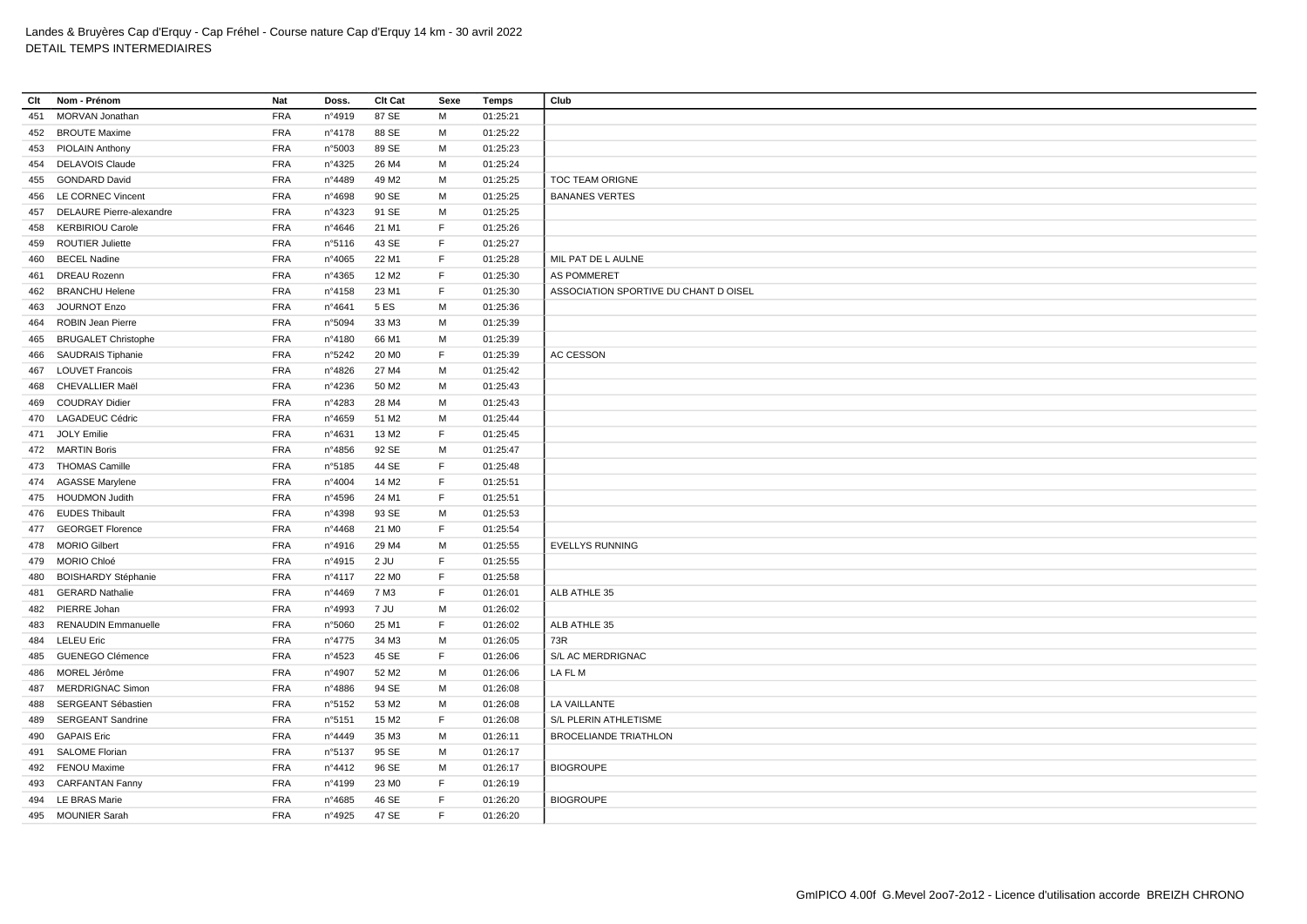| Clt | Nom - Prénom                | Nat        | Doss.            | Clt Cat           | Sexe | <b>Temps</b> | Club                                              |
|-----|-----------------------------|------------|------------------|-------------------|------|--------------|---------------------------------------------------|
| 496 | PESTEL Joachim              | <b>FRA</b> | n°4986           | 97 SE             | М    | 01:26:20     |                                                   |
|     | 497 FRIN Arnaud             | <b>FRA</b> | $n^{\circ}$ 4435 | 67 M1             | M    | 01:26:21     |                                                   |
| 498 | <b>BOURGINE Sylvie</b>      | <b>FRA</b> | n°4150           | 4 M4              | F    | 01:26:22     |                                                   |
| 499 | <b>CHEMIN Cathy</b>         | <b>FRA</b> | n°4227           | 24 M <sub>0</sub> | F.   | 01:26:22     | LE VACON                                          |
| 500 | ROUILLARD Sandra            | <b>FRA</b> | n°5110           | 26 M1             | F    | 01:26:28     |                                                   |
| 501 | <b>KERANTERFF Eric</b>      | <b>FRA</b> | n°4645           | 30 M4             | М    | 01:26:34     |                                                   |
|     | 502 LAVERGNE Isabelle       | <b>FRA</b> | n°4681           | 8 M3              | F    | 01:26:36     |                                                   |
|     | 503 LAVERGNE Alain          | <b>FRA</b> | n°4680           | 31 M4             | М    | 01:26:36     | DEAUVILLE TROUVILLE TRIATHLON                     |
|     | 504 AUBRY Julie             | <b>FRA</b> | n°4023           | 27 M1             | F    | 01:26:40     |                                                   |
|     | 505 CHEMIN Emilie           | <b>FRA</b> | n°4229           | 48 SE             | F    | 01:26:41     |                                                   |
| 506 | <b>MENIER Nicolas</b>       | <b>FRA</b> | n°4877           | 49 M <sub>0</sub> | M    | 01:26:44     | COURIR A PLEDELIAC                                |
|     | 507 ALBISTUR Dorothée       | <b>FRA</b> | n°4007           | 28 M1             | F    | 01:26:45     | UA CANTON DE SAVENAY                              |
| 508 | <b>GUYOMARD Renee</b>       | <b>FRA</b> | n°4551           | 2 M <sub>6</sub>  | F.   | 01:26:46     | PLOUFRAGAN TEAM RUNNING                           |
| 509 | <b>BESNOUX Anne-laure</b>   | <b>FRA</b> | n°4090           | 25 MO             | F.   | 01:26:51     |                                                   |
| 510 | <b>CRIARD Antoine</b>       | <b>FRA</b> | n°4293           | 68 M1             | м    | 01:26:53     |                                                   |
| 511 | <b>BASSET Jean Michel</b>   | <b>FRA</b> | n°4055           | 32 M4             | M    | 01:26:59     | TEAM WCR 22                                       |
|     | 512 ROBERT Damien           | <b>FRA</b> | n°5086           | 69 M1             | М    | 01:27:02     | LA MORI TEAM                                      |
|     | 513 FOUILLEN Bruno          | <b>FRA</b> | $n^{\circ}4425$  | 13 M6             | M    | 01:27:04     |                                                   |
|     | 514 PERRICHET Harmonie      | <b>FRA</b> | n°4979           | 49 SE             | F    | 01:27:05     |                                                   |
|     | 515 EUDES Amélie            | <b>FRA</b> | n°4396           | 50 SE             | F    | 01:27:07     |                                                   |
|     | 516 PERRIN Alexandre        | <b>FRA</b> | n°4981           | 98 SE             | M    | 01:27:08     |                                                   |
| 517 | RIGOBERT Marie Claire       | <b>FRA</b> | n°5077           | 9 M3              | F    | 01:27:08     | S/L AC CESSON                                     |
|     | 518 CHATTE Yannick          | <b>FRA</b> | n°4218           | 36 M3             | M    | 01:27:08     |                                                   |
|     | 519 CORDUAN Gilles          | <b>FRA</b> | $n^{\circ}4276$  | 2 M7              | М    | 01:27:09     | S/L COTE DE PENTHIEVRE ATHLETISME COURIR ENSEMBLE |
|     | 520 LE CORRE Clément        | <b>FRA</b> | n°4699           | 99 SE             | M    | 01:27:09     |                                                   |
| 521 | <b>VEILLON Aurélie</b>      | <b>FRA</b> | n°5217           | 26 M <sub>0</sub> | F    | 01:27:14     |                                                   |
| 522 | <b>BERGE Pierrick</b>       | <b>FRA</b> | nº4074           | 33 M4             | M    | 01:27:18     | SPORTS ET LOISIRS ENVIRONNEMENT ENERGIE           |
|     | 523 BRIAND Corentin         | <b>FRA</b> | n°4163           | 100 SE            | M    | 01:27:25     |                                                   |
| 524 | <b>DUBOIS Emmanuelle</b>    | <b>FRA</b> | n°4371           | 29 M1             | F    | 01:27:27     |                                                   |
|     | 525 THOMAS Gaëlle           | <b>FRA</b> | n°5188           | 30 M1             | F    | 01:27:34     |                                                   |
| 526 | <b>CORBIN Hervé</b>         | <b>FRA</b> | $n^{\circ}4273$  | 34 M4             | М    | 01:27:39     |                                                   |
| 527 | <b>SOULAS Marine</b>        | <b>FRA</b> | n°5164           | 27 M <sub>0</sub> | F.   | 01:27:40     |                                                   |
| 528 | <b>LORANT Isabelle</b>      | <b>FRA</b> | n°4817           | 10 M3             | F    | 01:27:41     | S/L COTE DE PENTHIEVRE ATHLETISME COURIR ENSEMBLE |
| 529 | <b>FAVRIOU Philippe</b>     | <b>FRA</b> | $n^{\circ}4406$  | 16 M <sub>5</sub> | М    | 01:27:44     | EA ST QUENTIN EN YVELINES                         |
|     | 530 LE GARS Steven          | <b>FRA</b> | n°4712           | 54 M2             | M    | 01:27:44     | MAREL                                             |
| 531 | <b>LAIGLE Yohann</b>        | <b>FRA</b> | n°4664           | 101 SE            | M    | 01:27:45     |                                                   |
|     | 532 CHEMINANT Quentin       | <b>FRA</b> | n°4230           | 102 SE            | M    | 01:27:47     |                                                   |
|     | 533 VANNIEUWENHUYZE Tristan | <b>FRA</b> | n°5213           | 6ES               | м    | 01:27:48     |                                                   |
|     | 534 VAZEL Célia             | <b>FRA</b> | n°5215           | 28 MO             | F    | 01:27:50     | SAINT BRIEUC ATHLETISME*                          |
| 535 | <b>RENAIS Lucie</b>         | <b>FRA</b> | n°5057           | 51 SE             | F    | 01:27:52     |                                                   |
| 536 | ROSE-ANNE ROUTIER Rose Anne | <b>FRA</b> | n°5106           | 11 M3             | E    | 01:27:52     | <b>TEAM HDB</b>                                   |
|     | 537 AUVRE Vincent           | <b>FRA</b> | n°4033           | 70 M1             | М    | 01:27:55     |                                                   |
| 538 | <b>BARBE Frédéric</b>       | <b>FRA</b> | n°4046           | 71 M1             | M    | 01:27:57     | <b>CMB</b>                                        |
| 539 | <b>JONCOUR Corentin</b>     | <b>FRA</b> | n°4632           | 103 SE            | M    | 01:28:01     |                                                   |
|     | 540 SAMSON Laurent          | <b>FRA</b> | n°5141           | 72 M1             | М    | 01:28:02     |                                                   |
|     |                             |            |                  |                   |      |              |                                                   |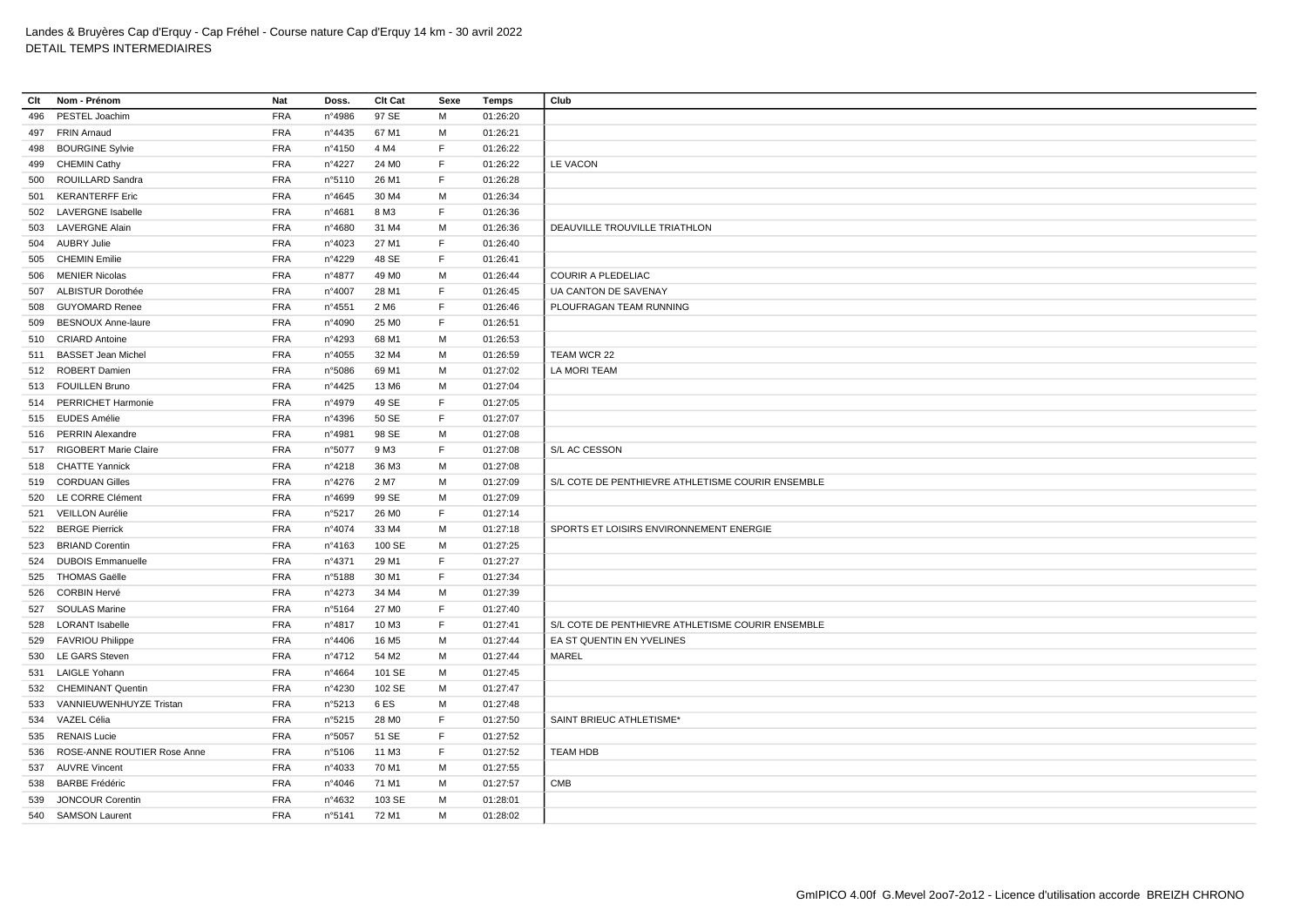| Clt | Nom - Prénom               | Nat        | Doss.           | Clt Cat           | Sexe        | <b>Temps</b> | Club                                |
|-----|----------------------------|------------|-----------------|-------------------|-------------|--------------|-------------------------------------|
| 541 | <b>DELAUNAY Chloe</b>      | <b>FRA</b> | n°4322          | 52 SE             | F           | 01:28:04     |                                     |
|     | 542 DELAHAYE Thomas        | <b>FRA</b> | nº4318          | 104 SE            | M           | 01:28:04     |                                     |
| 543 | <b>GANNE Franck</b>        | <b>FRA</b> | n°4447          | 37 M3             | М           | 01:28:04     |                                     |
| 544 | <b>GERARDIN Clemence</b>   | <b>FRA</b> | n°4471          | 29 MO             | F           | 01:28:05     |                                     |
|     | 545 BOUREL Laurent         | <b>FRA</b> | nº4144          | 38 M3             | М           | 01:28:07     | <b>REDEK BRETEIL</b>                |
| 546 | <b>LECORGUILLE Pauline</b> | <b>FRA</b> | n°4755          | 53 SE             | F           | 01:28:09     |                                     |
|     | 547 BOITARD Sébastien      | <b>FRA</b> | n°4120          | 55 M2             | M           | 01:28:14     |                                     |
| 548 | <b>VILETTE Emmanuel</b>    | <b>FRA</b> | n°5223          | 39 M3             | M           | 01:28:19     |                                     |
|     | 549 LECOUEY Pierre-yves    | <b>FRA</b> | n°4757          | 73 M1             | M           | 01:28:20     | <b>QUEVEN ATHLETISME</b>            |
|     | 550 NICOLAS Nathalie       | <b>FRA</b> | n°4940          | 31 M1             | $\mathsf F$ | 01:28:22     | PASSION RUNING GOVEN                |
|     | 551 CONAN Stephanie        | <b>FRA</b> | n°4264          | 12 M3             | F           | 01:28:22     | <b>COURIR A CHAVAGNE</b>            |
| 552 | ROBILLARD Anne             | <b>FRA</b> | n°5090          | 13 M3             | F           | 01:28:23     |                                     |
| 553 | <b>BERTHELOT Elisabeth</b> | <b>FRA</b> | n°4085          | 14 M3             | F           | 01:28:24     | US LIFFRE                           |
|     | 554 MOTAIS Pierre          | <b>FRA</b> | n°4920          | 105 SE            | M           | 01:28:29     |                                     |
|     | 555 HENRY Sebastien        | <b>FRA</b> | n°4583          | 50 MO             | M           | 01:28:30     | PLOUFRAGAN TEAM RUNNING             |
| 556 | <b>GORA Germain</b>        | <b>FRA</b> | n°4491          | 51 M <sub>0</sub> | М           | 01:28:31     | ULTRA MARIN CLUB                    |
| 557 | <b>BOURNIQUE Anaïs</b>     | <b>FRA</b> | nº4151          | 30 MO             | F           | 01:28:31     | ULTRA MARIN CLUB                    |
|     | 558 LEFEBVRE Magali        | <b>FRA</b> | n°4763          | 16 M <sub>2</sub> | F.          | 01:28:32     | PLURIEN LES ARRETES                 |
|     | 559 BODEREAU Aline         | <b>FRA</b> | nº4110          | 2 M <sub>5</sub>  | F           | 01:28:33     | JOGGEURS DE MULSANNE                |
|     | 560 DAGNAUD Chrystèle      | <b>FRA</b> | n°4298          | 17 M <sub>2</sub> | E           | 01:28:35     | <b>COURIR A CHAVAGNE</b>            |
| 561 | <b>GUEDON Abel</b>         | <b>FRA</b> | n°4518          | 74 M1             | M           | 01:28:36     | <b>MORI TEAM</b>                    |
|     | 562 DOARE Franck           | <b>FRA</b> | n°4358          | 75 M1             | M           | 01:28:36     |                                     |
|     |                            |            |                 |                   | $\mathsf F$ |              |                                     |
| 563 | <b>DUPART Karine</b>       | <b>FRA</b> | n°4375          | 15 M3             | M           | 01:28:38     |                                     |
|     | 564 LE TULZO Franck        | <b>FRA</b> | n°4744          | 40 M3             |             | 01:28:38     | TREGUEUX LANGUEUX ATHLETISME        |
| 565 | PRESCHOUX Jérémy           | <b>FRA</b> | n°5022          | 52 MO             | M           | 01:28:40     |                                     |
|     | 566 AURELLE Matthieu       | <b>FRA</b> | n°4028          | 53 MO             | M           | 01:28:44     | S/L CA MAYENNE                      |
| 567 | SIMON Céline               | <b>FRA</b> | n°5156          | 32 M1             | $\mathsf F$ | 01:28:45     | AS POMMERET                         |
|     | 568 GUERIN Nathalie        | <b>FRA</b> | n°4529          | 18 M2             | F           | 01:28:46     | S/L AC MERDRIGNAC                   |
|     | 569 AUBIN Emmanuel         | <b>FRA</b> | n°4021          | 56 M2             | M           | 01:28:48     |                                     |
|     | 570 CLEMENTIAUX Séverine   | <b>FRA</b> | n°4253          | 33 M1             | F           | 01:28:52     |                                     |
| 571 | <b>BEAUREPAIRE Gael</b>    | <b>FRA</b> | n°4063          | 54 M <sub>0</sub> | М           | 01:28:53     |                                     |
|     | 572 ROUSSELOT Andre        | <b>FRA</b> | n°5115          | 3 M7              | м           | 01:28:54     |                                     |
|     | 573 LESCEAU Émilie         | <b>FRA</b> | n°4794          | 31 M <sub>0</sub> | E           | 01:28:55     |                                     |
| 574 | CLEMENTIAUX Frédéric       | <b>FRA</b> | n°4252          | 41 M3             | M           | 01:28:55     |                                     |
|     | 575 MORIN Leo              | <b>FRA</b> | n°4911          | 106 SE            | М           | 01:28:58     |                                     |
|     | 576 MORIN Maxence          | <b>FRA</b> | n°4913          | 107 SE            | М           | 01:29:00     |                                     |
|     | 577 ROUGER Laurent         | <b>FRA</b> | n°5109          | 42 M3             | M           | 01:29:02     |                                     |
|     | 578 GRIGY Jean Luc         | <b>FRA</b> | $n^{\circ}4513$ | 14 M6             | M           | 01:29:10     |                                     |
| 579 | JOSSELIN Celine            | <b>FRA</b> | n°4636          | 32 M <sub>0</sub> | F           | 01:29:11     | EA PAYS DE BROCELIANDE              |
| 580 | <b>DRON Caroline</b>       | <b>FRA</b> | nº4367          | 54 SE             | $\mathsf F$ | 01:29:12     |                                     |
|     | 581 SYLVESTRE Laurent      | <b>FRA</b> | n°5172          | 57 M2             | M           | 01:29:12     |                                     |
|     | 582 DIAU Patrick           | <b>FRA</b> | $n^{\circ}4352$ | 17 M <sub>5</sub> | M           | 01:29:13     | TEAM 79                             |
|     | 583 QUENET Sandra          | <b>FRA</b> | n°5030          | 19 M2             | F           | 01:29:14     | COURONS A THORIGNE FOUILLARD        |
|     | 584 ABI KHALIL Marie       | <b>FRA</b> | n°4001          | 20 M <sub>2</sub> | E           | 01:29:14     | <b>COURONS A THORIGNE FOUILLARD</b> |
|     | 585 LAUNAY Vincent         | <b>FRA</b> | n°4676          | 76 M1             | M           | 01:29:15     |                                     |
|     |                            |            |                 |                   |             |              |                                     |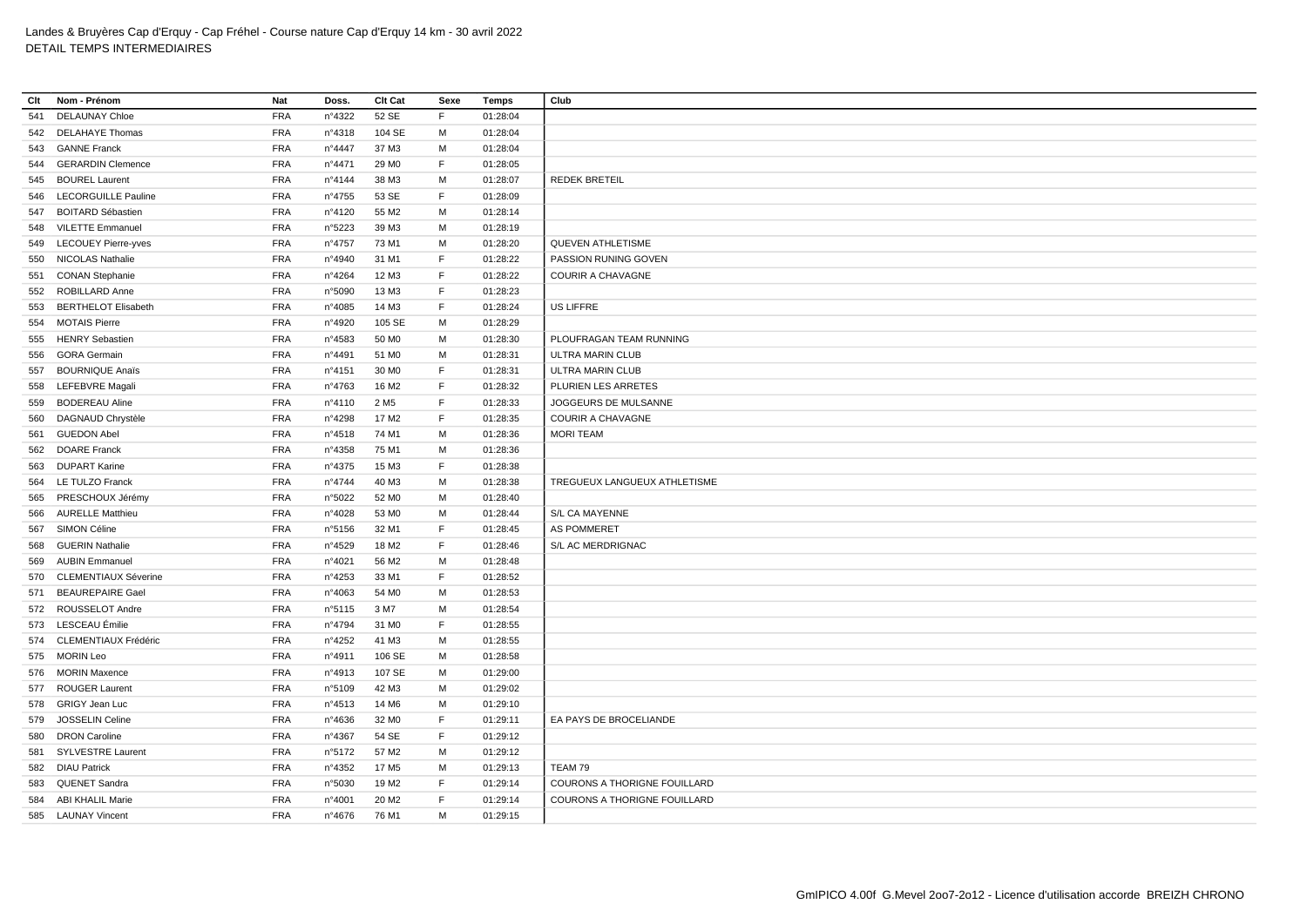| Clt | Nom - Prénom               | Nat        | Doss.            | Clt Cat           | Sexe | Temps    | Club                    |
|-----|----------------------------|------------|------------------|-------------------|------|----------|-------------------------|
| 586 | <b>CHARPENTIER Julie</b>   | <b>FRA</b> | n°4215           | 34 M1             | F    | 01:29:15 |                         |
| 587 | <b>DIENER Sébastien</b>    | <b>FRA</b> | n°4354           | 58 M2             | М    | 01:29:16 |                         |
| 588 | <b>HAQUIN Bastien</b>      | <b>FRA</b> | n°4571           | 108 SE            | M    | 01:29:18 |                         |
| 589 | <b>CARRE Maëlys</b>        | <b>FRA</b> | n°4205           | 3 JU              | F    | 01:29:18 |                         |
| 590 | <b>ESNAULT Pauline</b>     | <b>FRA</b> | n°4392           | 55 SE             | F    | 01:29:19 |                         |
| 591 | <b>ROPARS Erwan</b>        | <b>FRA</b> | n°5105           | 59 M2             | M    | 01:29:21 |                         |
| 592 | <b>GOURANTON Patrice</b>   | <b>FRA</b> | n°4504           | 60 M <sub>2</sub> | M    | 01:29:22 |                         |
| 593 | <b>JEGONDAY Nancy</b>      | <b>FRA</b> | n°4623           | 56 SE             | F.   | 01:29:22 |                         |
| 594 | <b>HAMET Jean</b>          | <b>FRA</b> | n°4560           | 61 M2             | М    | 01:29:24 |                         |
| 595 | STEVANT Gwenaëlle          | <b>FRA</b> | n°5169           | 33 MO             | F    | 01:29:26 |                         |
| 596 | <b>GRESSET Claire</b>      | <b>FRA</b> | $n^{\circ}4512$  | 57 SE             | F    | 01:29:26 |                         |
| 597 | <b>BOSCHER Mathilde</b>    | <b>FRA</b> | n°4128           | 58 SE             | F.   | 01:29:28 |                         |
| 598 | <b>CARRE Samuel</b>        | <b>FRA</b> | n°4206           | 109 SE            | M    | 01:29:29 |                         |
| 599 | <b>LEROUX Rebecca</b>      | <b>FRA</b> | n°4790           | 59 SE             | F    | 01:29:30 |                         |
| 600 | <b>DINOMAIS Christèle</b>  | <b>FRA</b> | $n^{\circ}$ 4356 | 16 M3             | F    | 01:29:33 |                         |
| 601 | <b>BERROU Cedric</b>       | <b>FRA</b> | n°4082           | 62 M <sub>2</sub> | M    | 01:29:34 | SAINT BRIEUC TRIATHLON  |
| 602 | <b>LEMESLE Eric</b>        | <b>FRA</b> | n°4782           | 35 M4             | м    | 01:29:42 | LES CHEMINS DE TRAVERSE |
| 603 | <b>LEMARINIER Juliette</b> | <b>FRA</b> | n°4778           | 60 SE             | F    | 01:29:46 |                         |
|     | 604 JORT Lola              | <b>FRA</b> | n°4634           | 61 SE             | F    | 01:29:47 |                         |
|     | 605 LAIGLE Amandine        | <b>FRA</b> | n°4663           | 62 SE             | F    | 01:29:47 |                         |
| 606 | <b>GRIVEAU Jeremy</b>      | <b>FRA</b> | $n^{\circ}4516$  | 55 MO             | M    | 01:29:47 | 73R                     |
| 607 | <b>PRIGENT Antoine</b>     | <b>FRA</b> | n°5024           | 110 SE            | M    | 01:29:48 |                         |
| 608 | PAYNOT Frédéric            | <b>FRA</b> | n°4969           | 43 M3             | M    | 01:29:48 | LABBE TEX PRESS         |
| 609 | <b>GODEAU Cecile</b>       | <b>FRA</b> | n°4485           | 34 M <sub>0</sub> | F    | 01:29:51 |                         |
| 610 | ROBERT Thomas              | <b>FRA</b> | n°5088           | 56 M <sub>0</sub> | M    | 01:29:52 |                         |
| 611 | MASSOT Sébastien           | <b>FRA</b> | n°4866           | 63 M2             | M    | 01:29:52 |                         |
|     | 612 TARDIVEL Christelle    | <b>FRA</b> | n°5175           | 17 M3             | F    | 01:29:54 |                         |
|     | 613 GOUTHERAUT Michel      | <b>FRA</b> | $n^{\circ}4505$  | 36 M4             | M    | 01:29:58 |                         |
|     | 614 HOURDIN Yann           | <b>FRA</b> | n°4600           | 44 M3             | M    | 01:29:58 |                         |
|     | 615 LE MINOUX Pia          | <b>FRA</b> | n°4729           | 21 M <sub>2</sub> | F.   | 01:29:59 |                         |
|     | 616 DEME Richard           | <b>FRA</b> | n°4334           | 45 M3             | м    | 01:30:00 |                         |
| 617 | <b>BESANCON Antoine</b>    | <b>FRA</b> | n°4088           | 77 M1             | м    | 01:30:01 |                         |
|     | 618 RIO Denis              | <b>FRA</b> | n°5078           | 64 M2             | М    | 01:30:01 | 73R                     |
|     | 619 DURAND Elodie          | <b>FRA</b> | n°4376           | 35 MO             | F    | 01:30:02 |                         |
|     | 620 FABRE Anais            | <b>FRA</b> | n°4402           | 63 SE             | F.   | 01:30:04 | LA VAILLANTE            |
| 621 | <b>REMINGOL Pierre</b>     | <b>FRA</b> | n°5054           | 37 M4             | м    | 01:30:05 | <b>MORI TEAM</b>        |
|     | 622 TESSIER Sylvie         | <b>FRA</b> | n°5179           | 18 M3             | F    | 01:30:06 |                         |
| 623 | <b>BARBELETTE Didier</b>   | <b>FRA</b> | n°4047           | 18 M <sub>5</sub> | М    | 01:30:06 |                         |
|     | 624 MERCADIER Guillemine   | <b>FRA</b> | n°4878           | 64 SE             | F.   | 01:30:06 |                         |
|     | 625 MORIN Delphine         | <b>FRA</b> | n°4909           | 65 SE             | F    | 01:30:07 |                         |
|     | 626 THEAUD Francoise       | <b>FRA</b> | n°5183           | 5 M4              | F    | 01:30:11 | S/L AC CESSON           |
| 627 | RENOU Catherine            | <b>FRA</b> | n°5067           | 3 M <sub>5</sub>  | F    | 01:30:15 | AS MARTIGNE BRIAND      |
|     | 628 GESBERT Franck         | <b>FRA</b> | n°4474           | 57 M <sub>0</sub> | М    | 01:30:15 |                         |
| 629 | <b>GUELOU Catherine</b>    | <b>FRA</b> | n°4522           | 6 M4              | F    | 01:30:15 | S/L AC CESSON           |
|     | 630 BONNEAU Hugo           | <b>FRA</b> | n°4124           | 8 JU              | М    | 01:30:17 |                         |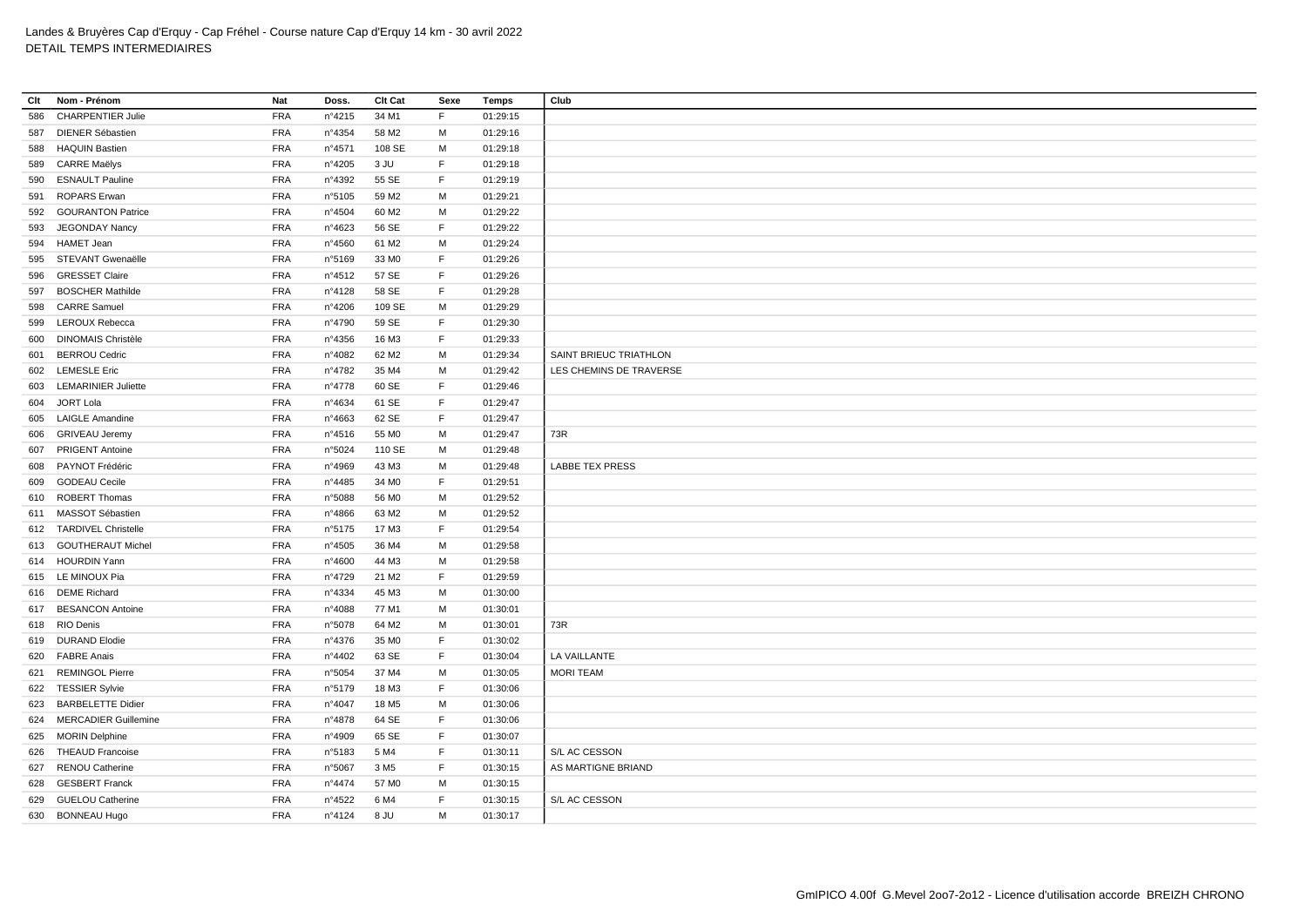| Clt | Nom - Prénom               | Nat        | Doss.  | Clt Cat           | Sexe | Temps    | Club                                              |
|-----|----------------------------|------------|--------|-------------------|------|----------|---------------------------------------------------|
| 631 | <b>BONNEAU Charles</b>     | <b>FRA</b> | n°4123 | 65 M2             | М    | 01:30:17 |                                                   |
|     | 632 GUILLOUET Sylvie       | <b>FRA</b> | n°4545 | 22 M <sub>2</sub> | F    | 01:30:21 | PLUMAUGAT ATHLETISME                              |
| 633 | MARCHIX Aurélie            | <b>FRA</b> | n°4847 | 35 M1             | F    | 01:30:23 |                                                   |
| 634 | ROUXEL Clémence            | <b>FRA</b> | n°5121 | 66 SE             | F.   | 01:30:23 |                                                   |
| 635 | <b>CORBEL Elodie</b>       | <b>FRA</b> | n°4271 | 36 M <sub>0</sub> | F    | 01:30:23 |                                                   |
| 636 | <b>BOISSEL Catherine</b>   | <b>FRA</b> | n°4118 | 19 M3             | F    | 01:30:23 | <b>ROZ PAMP</b>                                   |
| 637 | <b>PILLET Herve</b>        | <b>FRA</b> | n°4999 | 38 M4             | M    | 01:30:27 | 73R                                               |
| 638 | <b>MARTIN Stéphanie</b>    | <b>FRA</b> | n°4863 | 36 M1             | E    | 01:30:28 | LES MOLLETS LYSTRIENS                             |
| 639 | <b>BARREAU Lucie</b>       | <b>FRA</b> | n°4052 | 4 M <sub>5</sub>  | F    | 01:30:28 | <b>FSGT VILLE D ALLONNES</b>                      |
| 640 | <b>LAURENT Quintin</b>     | <b>FRA</b> | n°4678 | 78 M1             | M    | 01:30:30 |                                                   |
|     | 641 PAILLETTE Agnes        | <b>FRA</b> | n°4960 | 20 M3             | F    | 01:30:37 |                                                   |
|     | 642 RIO Julie              | <b>FRA</b> | n°5079 | 67 SE             | F    | 01:30:37 | <b>JAMES</b>                                      |
|     | 643 LORANT Lou-ann         | <b>FRA</b> | n°4820 | 4 JU              | F    | 01:30:37 | SAINT BRIEUC TRIATHLON                            |
| 644 | <b>GUEZOU Valence</b>      | <b>FRA</b> | n°4536 | 23 M <sub>2</sub> | F    | 01:30:40 |                                                   |
| 645 | <b>JOUAN Stephanie</b>     | <b>FRA</b> | n°4638 | 24 M2             | F    | 01:30:40 | COUREUR DE L IC                                   |
|     | 646 GUILLOME Cécile        | <b>FRA</b> | n°4542 | 37 M <sub>0</sub> | F    | 01:30:43 |                                                   |
|     | 647 FERRARI Laure          | <b>FRA</b> | n°4414 | 25 M <sub>2</sub> | F    | 01:30:46 | S/L PLERIN ATHLETISME                             |
|     | 648 TREHOREL Laetitia      | <b>FRA</b> | n°5200 | 37 M1             | F    | 01:30:47 |                                                   |
| 649 | <b>LAIGO Emilie</b>        | <b>FRA</b> | n°4665 | 38 M1             | F    | 01:30:47 | <b>TEAM IMMOLOC</b>                               |
|     | 650 LAHAYE Elween          | <b>FRA</b> | n°4662 | 68 SE             | F    | 01:30:48 |                                                   |
| 651 | LE CHANU Valerie           | <b>FRA</b> | n°4683 | 7 M4              | F    | 01:30:56 |                                                   |
|     | 652 TRIFAULT Alice         | <b>FRA</b> | n°5202 | 69 SE             | F    | 01:30:59 | PATRIOTE BONNETABLE                               |
|     | 653 GILARD Aline           | <b>FRA</b> | n°4480 | 21 M3             | F    | 01:31:00 | <b>JLO ORGERES</b>                                |
| 654 | <b>GRANDCOIN Maëlle</b>    | <b>FRA</b> | n°4508 | 70 SE             | F    | 01:31:00 |                                                   |
| 655 | <b>MANGOLD Camille</b>     | <b>FRA</b> | n°4844 | 71 SE             | F    | 01:31:01 |                                                   |
| 656 | <b>PALIER Gilles</b>       | <b>FRA</b> | n°4962 | 111 SE            | M    | 01:31:03 | <b>BIOGROUPE</b>                                  |
|     | 657 FLAGEUL Caroline       | <b>FRA</b> | n°4419 | 22 M3             | F    | 01:31:12 | S/L COTE DE PENTHIEVRE ATHLETISME COURIR ENSEMBLE |
| 658 | <b>FELIN Benjamin</b>      | <b>FRA</b> | n°4409 | 112 SE            | M    | 01:31:15 |                                                   |
| 659 | <b>LOISEAU Thierry</b>     | <b>FRA</b> | n°4815 | 46 M3             | M    | 01:31:19 | <b>US ARNAGE</b>                                  |
| 660 | <b>DUCHEMIN Nadege</b>     | <b>FRA</b> | n°4373 | 39 M1             | F    | 01:31:20 |                                                   |
| 661 | <b>BEAUDEQUIN Alain</b>    | <b>FRA</b> | n°4062 | 19 M <sub>5</sub> | M    | 01:31:21 | ENTENTE ANGEVINE ATHLETISME*                      |
|     | 662 LEPETIT Aurelie        | <b>FRA</b> | n°4787 | 40 M1             | F    | 01:31:21 |                                                   |
| 663 | <b>CHEVILLARD Isabelle</b> | <b>FRA</b> | n°4239 | 23 M3             | F    | 01:31:22 | S/L ESSHA LE LION D ANGERS                        |
| 664 | <b>RENARD Christophe</b>   | <b>FRA</b> | n°5059 | 39 M4             | М    | 01:31:25 |                                                   |
| 665 | <b>BOUJARD Virginie</b>    | <b>FRA</b> | n°4136 | 72 SE             | F    | 01:31:29 |                                                   |
| 666 | <b>GICQUEL Isabelle</b>    | <b>FRA</b> | n°4478 | 8 M4              | E    | 01:31:32 | S/L AC MERDRIGNAC                                 |
|     | 667 MACE Françoise         | <b>FRA</b> | n°4834 | 26 M <sub>2</sub> | F    | 01:31:34 | <b>TEAM HDB</b>                                   |
| 668 | <b>FYNE Christine</b>      | <b>FRA</b> | n°4439 | 27 M <sub>2</sub> | E    | 01:31:35 |                                                   |
| 669 | <b>GUERLESQUIN Mickael</b> | <b>FRA</b> | n°4530 | 47 M3             | М    | 01:31:35 | JOGGING PLUMAUDAN                                 |
|     | 670 GUERNIGOU Enora        | <b>FRA</b> | n°4531 | 73 SE             | F    | 01:31:36 |                                                   |
|     | 671 DEBOS Solène           | <b>FRA</b> | nº4313 | 41 M1             | F    | 01:31:36 | S/L ASPTT RENNES                                  |
|     | 672 GOUCHET Pierrick       | <b>FRA</b> | n°4497 | 58 M <sub>0</sub> | M    | 01:31:36 |                                                   |
|     | 673 MORIO Louane           | <b>FRA</b> | n°4917 | 5 JU              | F    | 01:31:38 |                                                   |
|     | 674 FAY Arnaud             | <b>FRA</b> | n°4407 | 79 M1             | м    | 01:31:38 |                                                   |
|     | 675 CARCAILLET Anthony     | <b>FRA</b> | n°4197 | 66 M <sub>2</sub> | M    | 01:31:40 |                                                   |
|     |                            |            |        |                   |      |          |                                                   |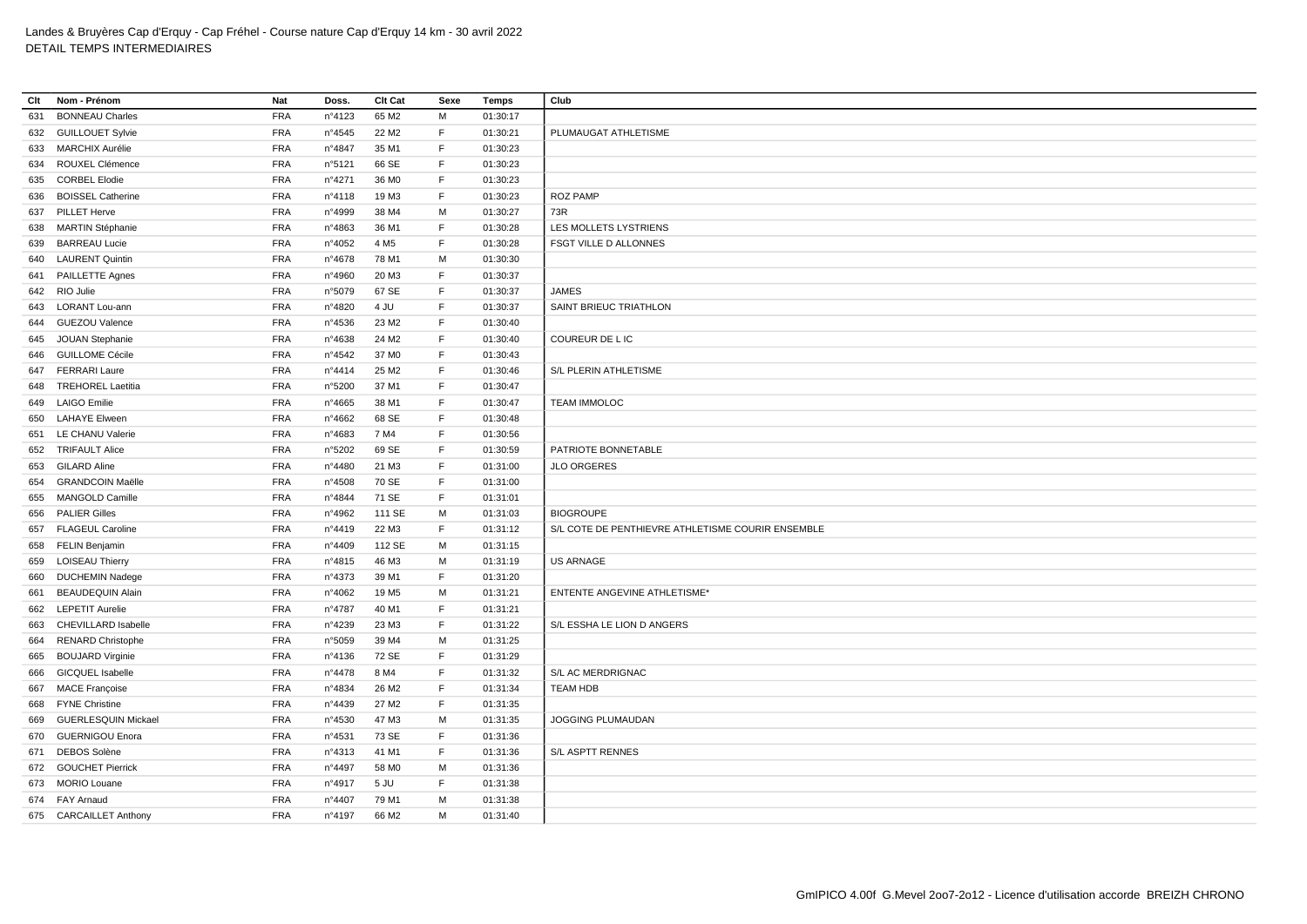| Clt | Nom - Prénom                  | Nat        | Doss.           | Clt Cat           | Sexe        | Temps    | Club                                    |
|-----|-------------------------------|------------|-----------------|-------------------|-------------|----------|-----------------------------------------|
| 676 | RESLOU Karine                 | <b>FRA</b> | n°5069          | 24 M3             | F.          | 01:31:41 |                                         |
|     | 677 COURCOUX Killian          | <b>FRA</b> | n°4290          | 9 JU              | м           | 01:31:43 |                                         |
|     | 678 MERCIER Denis             | <b>FRA</b> | n°4881          | 48 M3             | M           | 01:31:43 |                                         |
|     | 679 CAMARD Karine             | <b>FRA</b> | n°4191          | 28 M2             | F           | 01:31:46 |                                         |
|     | 680 MAHE GUILLO Laurence      | <b>FRA</b> | n°4837          | 9 M4              | F           | 01:31:48 | CIMA PAYS D AURAY                       |
| 681 | <b>MOY Ginette</b>            | <b>FRA</b> | n°4930          | 3 M6              | F.          | 01:31:49 | CIMA PAYS D AURAY                       |
|     | 682 MORANCAY Christopher      | <b>FRA</b> | n°4903          | 113 SE            | M           | 01:31:52 |                                         |
| 683 | STEIGER Léa                   | <b>FRA</b> | n°5168          | 74 SE             | F           | 01:31:54 |                                         |
|     | 684 CLEQUIN Sophie            | <b>FRA</b> | n°4254          | 75 SE             | F           | 01:31:55 | L ULTRA MARIN RAID DU GOLFE DU MORBIHAN |
|     | 685 HAMON Anne                | <b>FRA</b> | n°4563          | 10 M4             | F           | 01:31:56 | EA PAYS DE BROCELIANDE                  |
|     | 686 LESCOUBLET John           | <b>FRA</b> | n°4797          | 15 M6             | M           | 01:31:56 | L ULTRA MARIN RAID DU GOLFE DU MORBIHAN |
| 687 | AZOULAY Stéphanie             | <b>FRA</b> | n°4036          | 25 M3             | F           | 01:31:57 | JOGGING LOISIR ORGERES                  |
|     | 688 MARMION Agnès             | <b>FRA</b> | n°4853          | 29 M <sub>2</sub> | E           | 01:32:03 | LES G.O                                 |
|     | 689 MARIE Vanessa             | <b>FRA</b> | n°4850          | 26 M3             | $\mathsf F$ | 01:32:04 | LES MOLLETS LYSTRIENS                   |
|     | 690 GUILLON Aurore            | <b>FRA</b> | n°4543          | 42 M1             | F           | 01:32:04 | LES MOLLETS LYSTRIENS                   |
| 691 | LEGUELINEL Rachel             | <b>FRA</b> | n°4772          | 30 M <sub>2</sub> | F           | 01:32:04 | LES MOLLETS LYSTRIENS                   |
|     | 692 GUEDON Réjane             | <b>FRA</b> | n°4520          | 31 M2             | F           | 01:32:06 | ATHLETIC PONT REAN                      |
|     | 693 MEHEUST Pierrick          | <b>FRA</b> | nº4870          | 67 M2             | M           | 01:32:06 | <b>FONDERIE</b>                         |
| 694 | <b>GUEDON Cécile</b>          | <b>FRA</b> | n°4519          | 32 M <sub>2</sub> | $\mathsf F$ | 01:32:06 |                                         |
|     | 695 DUVAL Vanessa             | <b>FRA</b> | n°4385          | 43 M1             | F           | 01:32:11 |                                         |
| 696 | <b>RANNOU Myriam</b>          | <b>FRA</b> | n°5042          | 33 M2             | F           | 01:32:12 | MIL PAT DE L AULNE                      |
| 697 | JANNET Marie Helene           | <b>FRA</b> | $n^{\circ}4615$ | 5 M <sub>5</sub>  | F           | 01:32:13 | JOGGING PLUMAUDAN                       |
| 698 | <b>FERRE</b> Magali           | <b>FRA</b> | $n^{\circ}4415$ | 44 M1             | $\mathsf F$ | 01:32:14 |                                         |
|     | 699 LEDRU Sylvie              | <b>FRA</b> | n°4761          | 11 M4             | F           | 01:32:14 | JOGGING PLUMAUDAN                       |
|     |                               |            |                 |                   |             |          |                                         |
|     | 700 REVAULT Alexandra         | <b>FRA</b> | n°5071          | 45 M1             | F           | 01:32:14 | JOGGING PLUMAUDAN                       |
|     | 701 PAUGAM Solenn             | <b>FRA</b> | n°4967          | 38 MO             | F           | 01:32:16 |                                         |
| 702 | <b>CONNESSON Monique</b>      | <b>FRA</b> | n°4266          | 6 M <sub>5</sub>  | F           | 01:32:16 | S/L CA MAYENNE                          |
|     | 703 MOULIN Joëlle             | <b>FRA</b> | n°4922          | 7 M <sub>5</sub>  | E           | 01:32:16 | S/L CA MAYENNE                          |
| 704 | ODYE Maé                      | <b>FRA</b> | n°4949          | 4ES               | F           | 01:32:18 |                                         |
| 705 | <b>ANDRE Gilles</b>           | <b>FRA</b> | n°4015          | 20 M <sub>5</sub> | M           | 01:32:20 | <b>ENTRE TERRE ET MER</b>               |
| 706 | <b>COPPERMANN Antoine</b>     | <b>FRA</b> | n°4269          | 114 SE            | M           | 01:32:21 |                                         |
|     | 707 SEVELLEC Gaelle           | <b>FRA</b> | n°5153          | 27 M3             | F           | 01:32:23 | FFDA LANDERNEAU                         |
|     | 708 BARBEY Celine             | <b>FRA</b> | n°4048          | 34 M2             | F           | 01:32:25 | <b>REGION NORMANDIE</b>                 |
| 709 | <b>GOT Francois</b>           | <b>FRA</b> | n°4494          | 40 M4             | M           | 01:32:26 |                                         |
|     | 710 THORAVAL Armelle          | <b>FRA</b> | n°5191          | 8 M <sub>5</sub>  | F           | 01:32:29 | PLOUFRAGAN TEAM RUNNING                 |
|     | 711 BOURGAULT Maxence         | <b>FRA</b> | n°4146          | 115 SE            | M           | 01:32:31 |                                         |
|     | 712 CAILLIBOTTE Jean-luc      | <b>FRA</b> | n°4189          | 41 M4             | M           | 01:32:32 |                                         |
|     | 713 MARECHAL GUERIN Stéphanie | <b>FRA</b> | n°4848          | 35 M2             | F           | 01:32:35 |                                         |
|     | 714 TIEMDJO Aurelie           | <b>FRA</b> | n°5193          | 46 M1             | F           | 01:32:35 | S/L US ARNAGE                           |
| 715 | CABARET Jérôme                | <b>FRA</b> | n°4184          | 68 M2             | M           | 01:32:40 |                                         |
|     | 716 ROPARS Emmanuelle         | <b>FRA</b> | n°5104          | 47 M1             | E           | 01:32:46 |                                         |
|     | 717 SOULIER Louise            | <b>FRA</b> | n°5165          | 76 SE             | F           | 01:32:47 |                                         |
|     | 718 MARTIN Elodie             | <b>FRA</b> | n°4857          | 77 SE             | F           | 01:32:48 |                                         |
|     | 719 MARTIN Patricia           | <b>FRA</b> | n°4860          | 12 M4             | $\mathsf F$ | 01:32:48 |                                         |
|     | 720 THOMAS Laurence           | <b>FRA</b> | n°5189          | 48 M1             | E           | 01:32:52 |                                         |
|     |                               |            |                 |                   |             |          |                                         |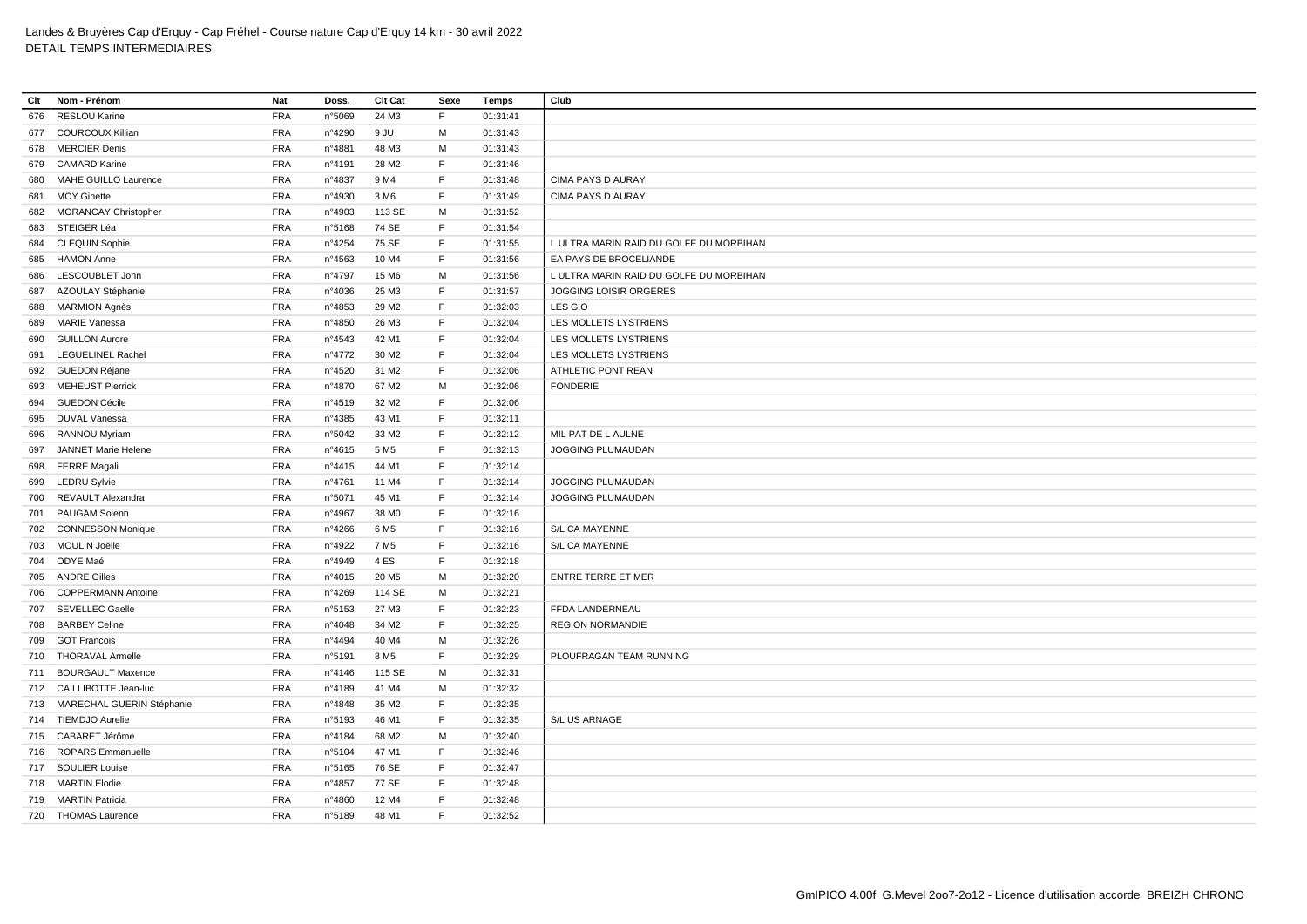| Clt | Nom - Prénom                   | Nat        | Doss.  | Clt Cat           | Sexe        | <b>Temps</b> | Club                          |
|-----|--------------------------------|------------|--------|-------------------|-------------|--------------|-------------------------------|
| 721 | <b>COSNIER Rozenn</b>          | <b>FRA</b> | n°4280 | 39 MO             | F.          | 01:32:53     |                               |
|     | 722 VIVION Estelle             | <b>FRA</b> | n°5230 | 49 M1             | F.          | 01:32:55     |                               |
|     | 723 JACOB Claude               | <b>FRA</b> | n°4611 | 42 M4             | M           | 01:32:56     | S/L CO PACEEN                 |
|     | 724 BLANCHARD Sébastien        | <b>FRA</b> | n°4104 | 59 MO             | M           | 01:32:57     | LE MEFFRAIS RUNNING CLUB      |
|     | 725 LELOUTRE Morgane           | <b>FRA</b> | n°4776 | 40 MO             | $\mathsf F$ | 01:32:58     |                               |
|     | 726 OMNES Aurelie              | <b>FRA</b> | n°4954 | 41 M <sub>0</sub> | F           | 01:32:59     |                               |
|     | 727 PERRIN Noel                | <b>FRA</b> | n°4984 | 69 M <sub>2</sub> | M           | 01:32:59     | TRAIL DU MENEZ BRE            |
|     | 728 MENER Céline               | <b>FRA</b> | n°4874 | 36 M2             | F           | 01:33:04     | <b>ROSE</b>                   |
|     | 729 BACONNEAU Jean-christophe  | <b>FRA</b> | n°4039 | 43 M4             | М           | 01:33:05     | VAUX LE PENIL ATHLETISME      |
|     | 730 AUPEE Franck               | <b>FRA</b> | n°4027 | 70 M2             | M           | 01:33:07     | LES MOLLETS LYSTRIENS         |
|     | 731 PIQUEREL Fanny             | <b>FRA</b> | n°5004 | 50 M1             | F           | 01:33:08     | UA CANTON DE SAVENAY          |
|     | 732 LETOUX Laurie              | <b>FRA</b> | n°4800 | 5 ES              | F           | 01:33:11     |                               |
|     | 733 LE DREN Anne               | <b>FRA</b> | n°4703 | 51 M1             | F           | 01:33:12     |                               |
|     | 734 MINOUX Christelle          | <b>FRA</b> | n°4894 | 37 M2             | $\mathsf F$ | 01:33:16     | AS POMMERET                   |
|     | 735 HAMON Lucile               | <b>FRA</b> | n°4568 | 78 SE             | F           | 01:33:21     |                               |
|     | 736 RICAUD Olivier             | <b>FRA</b> | n°5072 | 71 M2             | M           | 01:33:28     |                               |
|     | 737 WUILMET Vincent            | <b>FRA</b> | n°5233 | 80 M1             | M           | 01:33:30     |                               |
|     | 738 GOUPIL Laurent             | <b>FRA</b> | n°4502 | 49 M3             | M           | 01:33:35     |                               |
|     | 739 PELE Delphine              | <b>FRA</b> | n°4972 | 38 M2             | F           | 01:33:36     |                               |
|     | 740 BRIEND Sylvaine            | <b>FRA</b> | n°4167 | 39 M <sub>2</sub> | F           | 01:33:38     |                               |
|     | 741 GOLBIN Léonard             | <b>FRA</b> | n°4488 | 60 MO             | M           | 01:33:40     |                               |
|     | 742 BOURGEOIS Isabelle         | <b>FRA</b> | n°4147 | 42 M <sub>0</sub> | F           | 01:33:43     |                               |
|     | 743 BOUCHE Lea                 | <b>FRA</b> | n°4130 | 79 SE             | F           | 01:33:55     |                               |
|     | 744 NEDELEC Armelle            | <b>FRA</b> | n°4934 | 40 M <sub>2</sub> | $\mathsf F$ | 01:33:57     | <b>MAY RUN</b>                |
|     | 745 LOTTIN Fréderic            | <b>FRA</b> | n°4822 | 50 M3             | M           | 01:33:57     | <b>MAY RUN</b>                |
|     | 746 JEGU Nicolas               | <b>FRA</b> | n°4625 | 51 M3             | M           | 01:33:57     |                               |
|     | 747 GORIN Franck               | <b>FRA</b> | n°4492 | 72 M <sub>2</sub> | M           | 01:34:02     |                               |
|     | 748 LE BRUCHEC Nolwenn         | <b>FRA</b> | n°4689 | 81 M1             | м           | 01:34:03     | TEAM TRAIL BRETAGNE SUD       |
|     | 749 LE MERCIER Pascal          | <b>FRA</b> | n°4726 | 82 M1             | M           | 01:34:10     | <b>ASP LANFAINS</b>           |
|     | 750 HOUZE Fanny                | <b>FRA</b> | n°4601 | 43 MO             | F           | 01:34:13     |                               |
|     | 751 PREMEL Aymeric             | <b>FRA</b> | n°5021 | 83 M1             | M           | 01:34:19     | TREGUEUX LANGUEUX ATHLETISME  |
|     | 752 FOUQUET Maggy              | <b>FRA</b> | n°4427 | 13 M4             | $\mathsf F$ | 01:34:19     |                               |
|     | 753 DIEU Daniel                | <b>FRA</b> | n°4355 | 16 M6             | M           | 01:34:21     |                               |
|     | 754 HELLIO Yoan                | <b>FRA</b> | n°4579 | 84 M1             | M           | 01:34:24     | <b>COURIR A PLUSIEURS</b>     |
|     | 755 JULIE DUBOIS Julie         | <b>FRA</b> | n°4643 | 80 SE             | F           | 01:34:34     |                               |
|     | 756 DOURNON Simon              | <b>FRA</b> | nº4362 | 116 SE            | M           | 01:34:34     |                               |
|     | 757 LETACONNOUX Anthony        | <b>FRA</b> | n°4799 | 61 M <sub>0</sub> | M           | 01:34:34     |                               |
|     | 758 SALLOU Sandra              | <b>FRA</b> | n°5135 | 52 M1             | F           | 01:34:34     |                               |
| 759 | <b>DESPIERRES Marie</b>        | <b>FRA</b> | n°4347 | 81 SE             | F           | 01:34:35     |                               |
| 760 | <b>BONNENFANT PRAUD Muriel</b> | <b>FRA</b> | n°4125 | 28 M3             | F           | 01:34:38     | COURIR A SAINT GREGOIRE       |
|     | 761 LE GOUARD Christelle       | <b>FRA</b> | n°4714 | 29 M3             | F           | 01:34:38     | COURIR A SAINT GREGOIRE       |
|     | 762 BRIENS Françoise           | <b>FRA</b> | n°4169 | 14 M4             | E           | 01:34:42     |                               |
|     | 763 NICOLAS Christine          | <b>FRA</b> | n°4938 | 9 M <sub>5</sub>  | F.          | 01:34:46     |                               |
|     | 764 CHOUTEAU Philippe          | <b>FRA</b> | n°4242 | 17 M6             | M           | 01:34:48     | <b>AGILE TALON LA MEZIERE</b> |
|     | 765 BIHOUEE Myriam             | <b>FRA</b> | n°4098 | 82 SE             | F           | 01:34:52     |                               |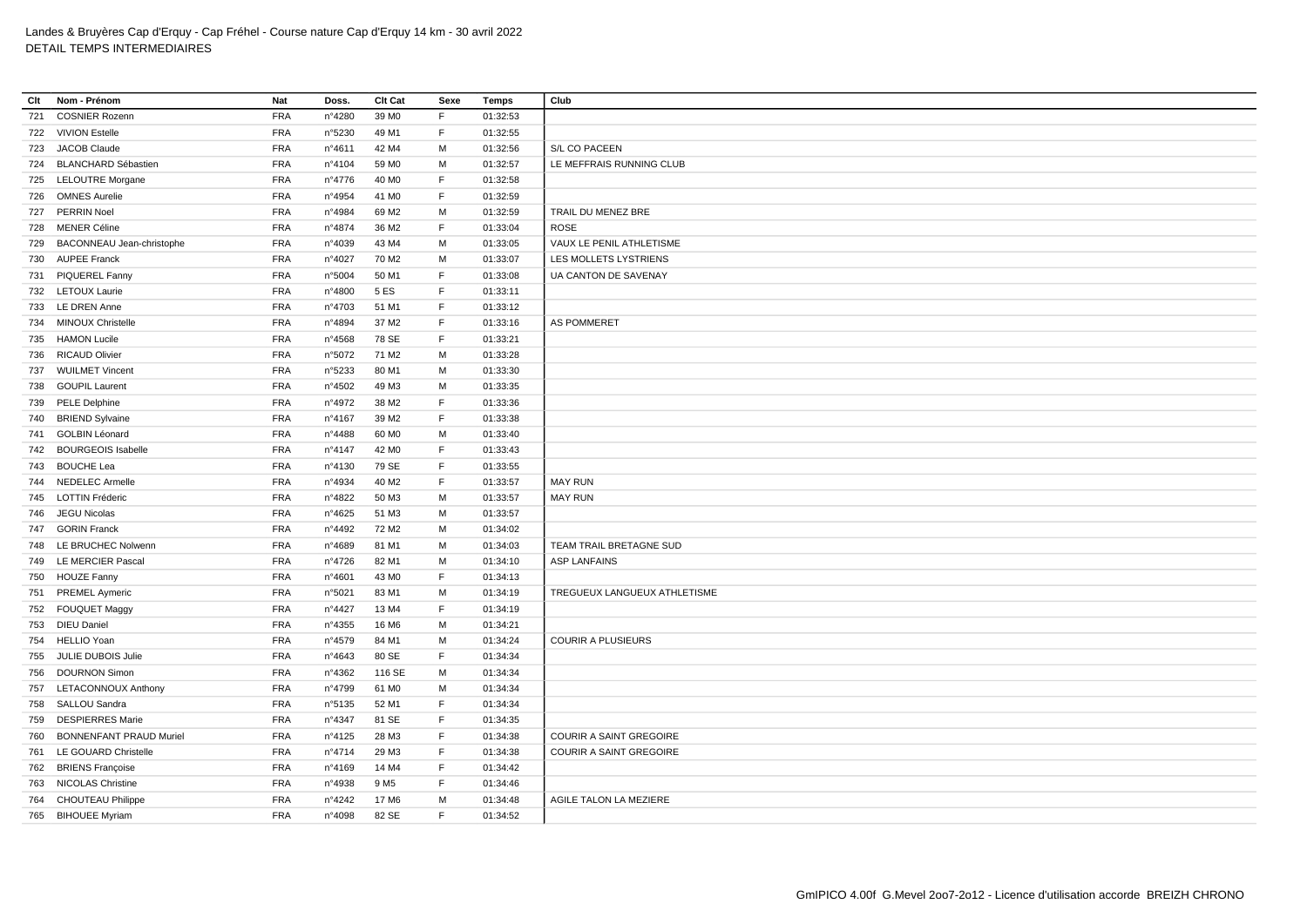| Clt | Nom - Prénom              | Nat        | Doss.                     | Clt Cat           | Sexe | Temps    | Club                         |
|-----|---------------------------|------------|---------------------------|-------------------|------|----------|------------------------------|
| 766 | <b>DELUGIN Emmanuel</b>   | <b>FRA</b> | n°4332                    | 85 M1             | M    | 01:34:52 |                              |
|     | 767 JAOUEN Elodie         | <b>FRA</b> | n°4617                    | 53 M1             | F    | 01:34:54 | LES CHEMINS DE TRAVERSE      |
|     | 768 LITRICO Cecile        | <b>FRA</b> | n°4812                    | 41 M <sub>2</sub> | F.   | 01:34:57 | ASNIERES SPORTS ATHLETISME   |
| 769 | <b>DARCEL Elodie</b>      | <b>FRA</b> | n°4304                    | 54 M1             | F    | 01:34:58 |                              |
|     | 770 COTTET Yann           | <b>FRA</b> | n°4282                    | 62 M <sub>0</sub> | М    | 01:34:58 |                              |
|     | 771 BABIN Pascal          | <b>FRA</b> | n°4037                    | 52 M3             | M    | 01:35:03 | <b>JOG FORS</b>              |
|     | 772 LE CHAPELAIN Didier   | <b>FRA</b> | n°4694                    | 18 M6             | М    | 01:35:07 |                              |
|     | 773 HUON Severine         | <b>FRA</b> | n°4608                    | 42 M <sub>2</sub> | F    | 01:35:18 |                              |
|     | 774 LEBEAU Jean-michel    | <b>FRA</b> | $n^{\circ}4745$           | 21 M <sub>5</sub> | М    | 01:35:19 |                              |
|     | 775 BAUDRY Claire         |            |                           | 55 M1             | F    |          |                              |
|     | 776 GERMAIN Anne-laure    | <b>FRA</b> | n°4059<br>$n^{\circ}4472$ | 44 M <sub>0</sub> | F    | 01:35:21 |                              |
|     |                           | <b>FRA</b> |                           |                   | E    | 01:35:21 | S/L ASPTT RENNES             |
|     | 777 AUTRET Murielle       | <b>FRA</b> | n°4030                    | 56 M1             |      | 01:35:25 | ALB BRECE                    |
|     | 778 REMINGOL Marie Laure  | <b>FRA</b> | n°5053                    | 43 M2             | F    | 01:35:35 | <b>MORITEAM</b>              |
| 779 | <b>ROUXEL Philippe</b>    | <b>FRA</b> | n°5123                    | 53 M3             | М    | 01:35:38 |                              |
| 780 | <b>FRONT Gregory</b>      | <b>FRA</b> | n°4437                    | 86 M1             | M    | 01:35:40 |                              |
| 781 | <b>LUCAS Guylaine</b>     | <b>FRA</b> | n°4830                    | 30 M3             | F.   | 01:35:43 | PLUMAUGAT ATHLETISME         |
|     | 782 PIJARD Céline         | <b>FRA</b> | n°4996                    | 57 M1             | F.   | 01:35:43 |                              |
|     | 783 PILEPIC Martin        | <b>FRA</b> | n°4998                    | 73 M2             | м    | 01:35:45 |                              |
|     | 784 LEFEBVRE Nathalie     | <b>FRA</b> | n°4765                    | 58 M1             | F    | 01:35:48 | LEFEBVRE                     |
|     | 785 VIVIER Valentin       | <b>FRA</b> | n°5229                    | 63 MO             | М    | 01:35:48 | LEFEBVRE                     |
| 786 | <b>ROBINE Julie</b>       | <b>FRA</b> | n°5096                    | 45 MO             | F.   | 01:35:49 | LEFEBVRE                     |
| 787 | <b>LEFEBVRE Vincent</b>   | <b>FRA</b> | n°4767                    | 74 M2             | М    | 01:35:49 | JLO                          |
| 788 | <b>MENER Thierry</b>      | <b>FRA</b> | n°4875                    | 54 M3             | M    | 01:35:54 | <b>MEGA CLUB</b>             |
| 789 | CHEREL Jean Paul          | <b>FRA</b> | $n^{\circ}4235$           | 44 M4             | M    | 01:35:54 |                              |
| 790 | RAULT Anne-helene         | <b>FRA</b> | n°5045                    | 44 M2             | F.   | 01:35:55 | T3 TEAM                      |
| 791 | LE GALLUDEC Angélique     | <b>FRA</b> | nº4711                    | 83 SE             | F.   | 01:35:56 |                              |
| 792 | <b>HAMET Nathalie</b>     | <b>FRA</b> | n°4561                    | 31 M3             | F    | 01:36:02 |                              |
|     | 793 AGLAVE Marine         | <b>FRA</b> | n°4006                    | 84 SE             | F    | 01:36:02 |                              |
| 794 | <b>AGLAVE Camille</b>     | <b>FRA</b> | n°4005                    | 85 SE             | F.   | 01:36:03 |                              |
| 795 | ?Dossard #4482            | <b>FRA</b> | n°4482                    | 117 SE            | М    | 01:36:03 |                              |
|     | 796 AVERTY Delphine       | <b>FRA</b> | n°4034                    | 45 M2             | F.   | 01:36:06 | <b>COURIR A CHAVAGNE</b>     |
|     | 797 FEUILLET Fanny        | <b>FRA</b> | nº4417                    | 46 M <sub>0</sub> | F    | 01:36:08 |                              |
|     | 798 DUTAY Valérie         | <b>FRA</b> | n°4379                    | 32 M3             | F    | 01:36:12 | LE RHEU NING                 |
| 799 | <b>SANDRINI Anne</b>      | <b>FRA</b> | n°5144                    | 47 MO             | F    | 01:36:14 |                              |
| 800 | MARCE Rosa                | <b>FRA</b> | n°4845                    | 59 M1             | F    | 01:36:23 |                              |
| 801 | <b>AUBREE Violaine</b>    | <b>FRA</b> | n°4022                    | 60 M1             | F.   | 01:36:23 |                              |
| 802 | <b>BERNARDEAU Mélanie</b> | <b>FRA</b> | n°4079                    | 61 M1             | F    | 01:36:26 | <b>JLO ORGERES</b>           |
|     | 803 CREZE Sophie          | <b>FRA</b> | n°4292                    | 46 M2             | F    | 01:36:26 | TREGUEUX LANGUEUX ATHLETISME |
| 804 | <b>LANDIER Véronique</b>  | <b>FRA</b> | n°4670                    | 15 M4             | F.   | 01:36:26 |                              |
| 805 | <b>OLERON Nolwenn</b>     | <b>FRA</b> | n°4950                    | 62 M1             | F    | 01:36:34 |                              |
| 806 | <b>BERREE Marion</b>      | <b>FRA</b> | n°4081                    | 63 M1             | F    | 01:36:38 | <b>COURIR POUR BERTILLE</b>  |
|     | 807 FAURE David           | <b>FRA</b> | $n^{\circ}4405$           | 87 M1             | M    | 01:36:39 | <b>COURIR POUR BERTILLE</b>  |
| 808 | RAGUENEAU Florence        | <b>FRA</b> | n°5038                    | 16 M4             | F.   | 01:36:41 | <b>ASPTT TOURS</b>           |
|     | 809 MLAYEH Bilal          | <b>FRA</b> | n°4897                    | 64 MO             | M    | 01:36:45 | <b>MAREL</b>                 |
|     | 810 VERNIER Eric          | <b>FRA</b> | n°5218                    | 45 M4             | М    | 01:36:45 |                              |
|     |                           |            |                           |                   |      |          |                              |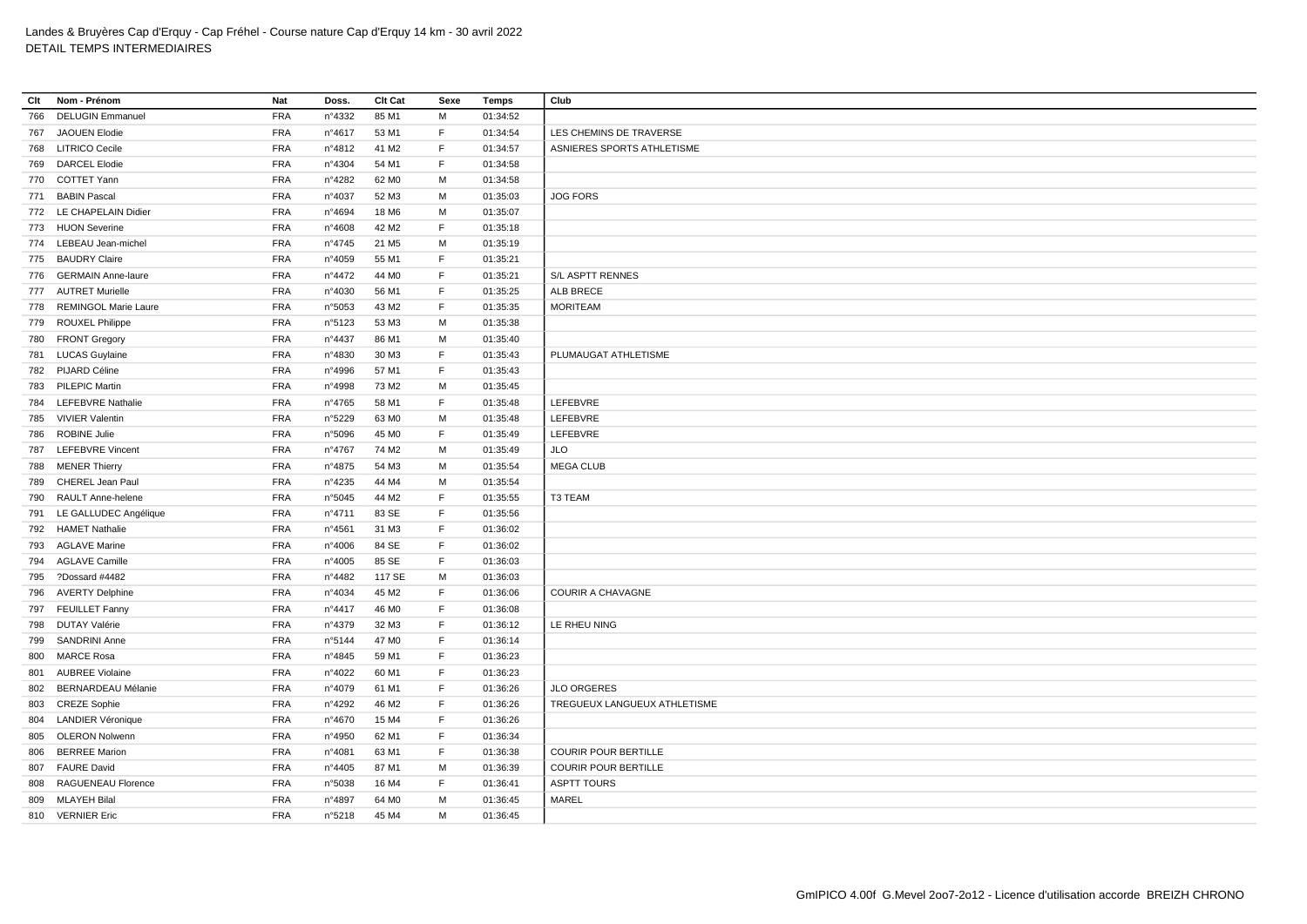| Clt | Nom - Prénom                 | Nat        | Doss.           | Clt Cat           | Sexe        | <b>Temps</b> | Club                                    |
|-----|------------------------------|------------|-----------------|-------------------|-------------|--------------|-----------------------------------------|
| 811 | RAIMBAUX Geraldine           | <b>FRA</b> | n°5040          | 64 M1             | F           | 01:36:49     |                                         |
|     | 812 GAUDUCHON Alexandre      | <b>FRA</b> | n°4463          | 75 M2             | M           | 01:36:50     |                                         |
| 813 | JIMONET Angelique            | <b>FRA</b> | n°4629          | 33 M3             | F.          | 01:36:50     | VAL DE REUIL AC                         |
|     | 814 HELLIO Edouard           | <b>FRA</b> | n°4578          | 22 M <sub>5</sub> | M           | 01:36:51     |                                         |
|     | 815 CHEVREUIL Christophe     | <b>FRA</b> | n°4241          | 55 M3             | M           | 01:36:55     |                                         |
|     | 816 HOUITTE Gwenael          | <b>FRA</b> | n°4597          | 76 M <sub>2</sub> | M           | 01:36:55     | JE COURS A RENNES                       |
|     | 817 DEL FRATE Régis          | <b>FRA</b> | n°4316          | 56 M3             | M           | 01:37:00     |                                         |
|     | 818 BONVALLET Isabelle       | <b>FRA</b> | nº4126          | 65 M1             | F           | 01:37:10     | LES G.O                                 |
|     | 819 ESSAHLI Andre            | <b>FRA</b> | n°4393          | 46 M4             | М           | 01:37:18     |                                         |
| 820 | <b>TROUILLARD Clément</b>    | <b>FRA</b> | n°5206          | 118 SE            | M           | 01:37:19     | <b>ROSE</b>                             |
| 821 | <b>COLLIN Florence</b>       | <b>FRA</b> | n°4261          | 47 M2             | F           | 01:37:19     | TREGUEUX LANGUEUX ATHLETISME            |
|     | 822 BEBIN Vincent            | <b>FRA</b> | n°4064          | 57 M3             | M           | 01:37:21     | <b>BEBIN VINCENT</b>                    |
| 823 | <b>RICHARD Fabrice</b>       | <b>FRA</b> | n°5074          | 58 M3             | M           | 01:37:22     |                                         |
| 824 | <b>BELLIER Stéphanie</b>     | <b>FRA</b> | n°4070          | 66 M1             | $\mathsf F$ | 01:37:22     |                                         |
|     | 825 SARRAZIN Catherine       | <b>FRA</b> | n°5145          | 10 M <sub>5</sub> | F           | 01:37:26     |                                         |
| 826 | <b>GUERIN Emmanuel</b>       | <b>FRA</b> | n°5239          | 59 M3             | M           | 01:37:27     |                                         |
| 827 | <b>SCHUTZ Gabrielle</b>      | <b>FRA</b> | n°5148          | 48 M2             | F           | 01:37:28     | DEFOULES DE ST JOUAN                    |
|     | 828 PASSARD Bruno            | <b>FRA</b> | n°4966          | 60 M3             | M           | 01:37:30     |                                         |
| 829 | <b>LAUGARO Denis</b>         | <b>FRA</b> | n°4675          | 47 M4             | M           | 01:37:30     |                                         |
| 830 | <b>JANOT Nicolas</b>         | <b>FRA</b> | $n^{\circ}4616$ | 77 M2             | M           | 01:37:30     |                                         |
| 831 | NICOLINO Sandrine            | <b>FRA</b> | n°4942          | 34 M3             | F           | 01:37:33     |                                         |
| 832 | LOUBOUTIN Solène             | <b>FRA</b> | n°4824          | 67 M1             | F           | 01:37:34     | TREGUEUX LANGUEUX ATHLETISME            |
| 833 | <b>LOUVET Isabelle</b>       | <b>FRA</b> | n°4827          | 17 M4             | F           | 01:37:35     |                                         |
|     | 834 BELLIER Florent          | <b>FRA</b> | n°4069          | 65 MO             | M           | 01:37:37     |                                         |
|     | 835 SEON Solenn              | <b>FRA</b> | n°5150          | 49 M2             | F           | 01:37:38     | DERVALLIERES ATHLETIQUE CLUB            |
|     | 836 LOUIS-JOSEPH Johanna     | <b>FRA</b> | n°4825          | 68 M1             | F           | 01:37:38     | TEAM RIDER TATTOO                       |
|     | 837 LETOUX Pauline           | <b>FRA</b> | n°4802          | 6 JU              | F           | 01:37:40     |                                         |
|     | 838 GOHIN Dywan              | <b>FRA</b> | n°4487          | 7 ES              | м           | 01:37:43     |                                         |
|     | 839 HEBERT Émilie            | <b>FRA</b> | n°4576          | 48 M <sub>0</sub> | F           | 01:37:48     |                                         |
| 840 | RONDEL Adeline               | <b>FRA</b> | n°5102          | 69 M1             | F           | 01:37:53     |                                         |
| 841 | <b>BOUESSAY Morgane</b>      | <b>FRA</b> | n°4133          | 70 M1             | F           | 01:37:55     |                                         |
| 842 | <b>CANTIN Marine</b>         | <b>FRA</b> | n°4193          | 86 SE             | $\mathsf F$ | 01:37:57     |                                         |
| 843 | <b>CORDIER Benoit</b>        | <b>FRA</b> | n°4274          | 88 M1             | M           | 01:37:59     |                                         |
| 844 | ROBILLARD Anne-cécile        | <b>FRA</b> | n°5091          | 49 M <sub>0</sub> | F.          | 01:37:59     |                                         |
|     | 845 BALAN Nadège             | <b>FRA</b> | n°4042          | 50 M2             | F           | 01:38:04     |                                         |
|     | 846 BARCAT François          | <b>FRA</b> | n°4051          | 48 M4             | M           | 01:38:06     |                                         |
| 847 | <b>THOMAS Noémie</b>         | <b>FRA</b> | n°5190          | 87 SE             | F           | 01:38:07     | L ULTRA MARIN RAID DU GOLFE DU MORBIHAN |
| 848 | ROUSSELET Fanny              | <b>FRA</b> | n°5114          | 88 SE             | F           | 01:38:08     |                                         |
| 849 | <b>BLANCHET Adeline</b>      | <b>FRA</b> | nº4105          | 50 M <sub>0</sub> | F           | 01:38:08     |                                         |
| 850 | <b>DELAMONTAGNE Faustine</b> | <b>FRA</b> | n°4320          | 89 SE             | F           | 01:38:10     |                                         |
|     | 851 HERPEUX Kévin            | <b>FRA</b> | n°4586          | 119 SE            | M           | 01:38:10     |                                         |
|     | 852 GUILLEMIN Quentin        | <b>FRA</b> | n°4540          | 120 SE            | м           | 01:38:12     |                                         |
| 853 | <b>HEGER Maud</b>            | <b>FRA</b> | n°4577          | 51 MO             | F           | 01:38:14     |                                         |
|     | 854 HAMON Sylvie             | <b>FRA</b> | n°4569          | 11 M <sub>5</sub> | F           | 01:38:18     |                                         |
|     | 855 LEBRY Sandrine           | <b>FRA</b> | n°4748          | 71 M1             | F           | 01:38:25     |                                         |
|     |                              |            |                 |                   |             |              |                                         |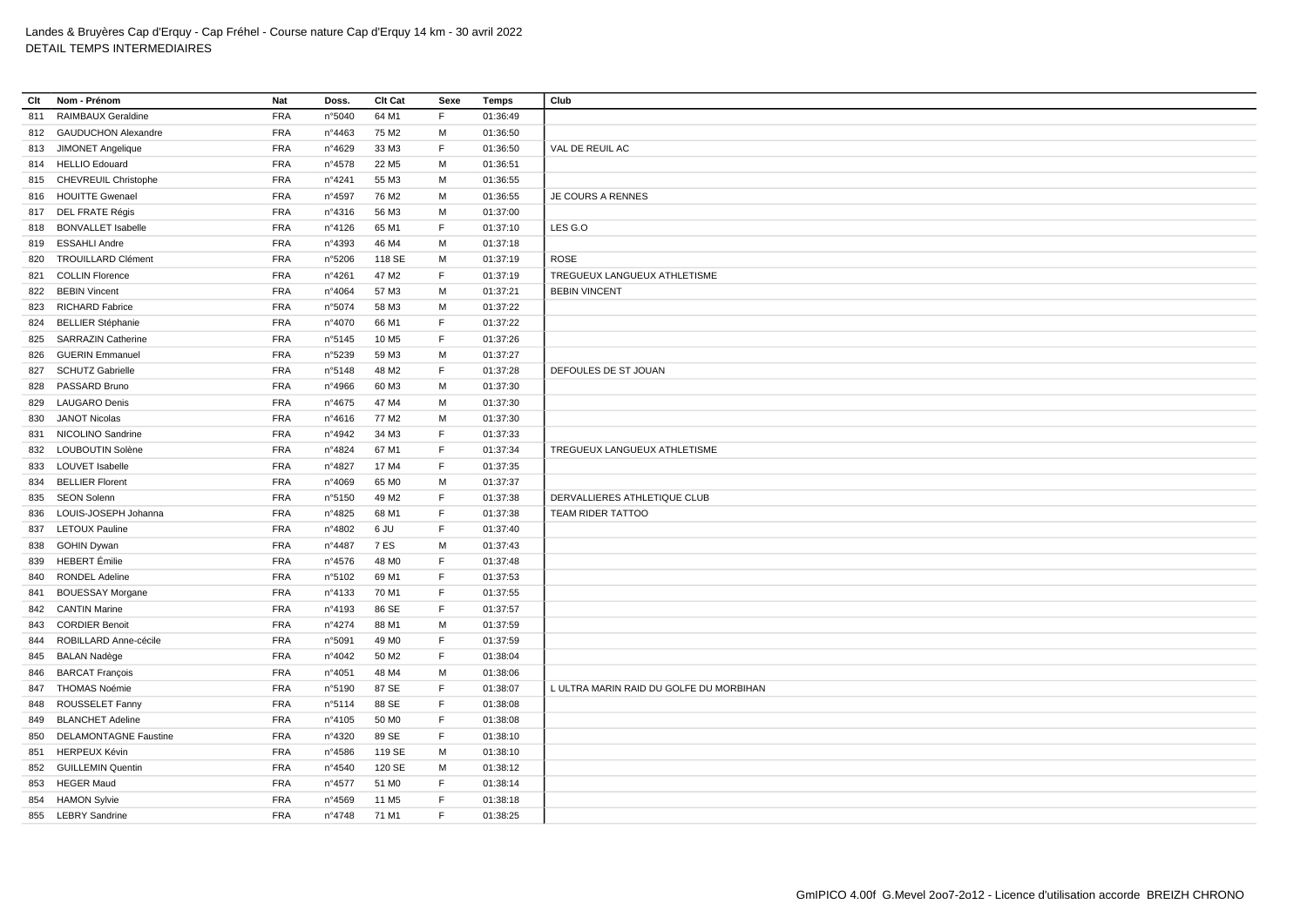| Clt | Nom - Prénom               | Nat        | Doss.           | Clt Cat           | Sexe         | <b>Temps</b> | Club                          |
|-----|----------------------------|------------|-----------------|-------------------|--------------|--------------|-------------------------------|
| 856 | <b>LECOQ Nathalie</b>      | <b>FRA</b> | n°4754          | 18 M4             | F            | 01:38:26     | S/L LE MANS A 72              |
|     | 857 BOUSSARD Annie         | <b>FRA</b> | n°4152          | 12 M <sub>5</sub> | E            | 01:38:28     |                               |
| 858 | SYLVESTRE Pierre-yves      | <b>FRA</b> | n°5173          | 19 M6             | M            | 01:38:28     |                               |
| 859 | <b>RETAILLEAU Sandrine</b> | <b>FRA</b> | n°5070          | 51 M2             | F            | 01:38:30     |                               |
| 860 | JADEAU Karine              | <b>FRA</b> | n°4613          | 35 M3             | E            | 01:38:30     |                               |
| 861 | <b>BADOUARD Allison</b>    | <b>FRA</b> | n°4041          | 90 SE             | $\mathsf F$  | 01:38:30     |                               |
| 862 | <b>PORTIER Laetitia</b>    | <b>FRA</b> | n°5241          | 52 M <sub>0</sub> | E            | 01:38:33     |                               |
| 863 | <b>BLIVET Didier</b>       | <b>FRA</b> | n°4106          | 49 M4             | M            | 01:38:34     | TEAM DU PELEM                 |
|     | 864 LE BRAS Servane        | <b>FRA</b> | n°4686          | 36 M3             | E            | 01:38:38     | <b>JOGGING LOISIR ORGERES</b> |
| 865 | <b>BASSO Julie</b>         | <b>FRA</b> | n°4056          | 53 MO             | $\mathsf F$  | 01:38:39     |                               |
| 866 | <b>CHAUVIN Sophie</b>      | <b>FRA</b> | n°4226          | 54 M <sub>0</sub> | $\mathsf{F}$ | 01:38:40     |                               |
| 867 | <b>BLOT Virginie</b>       | <b>FRA</b> | n°4107          | 72 M1             | $\mathsf F$  | 01:38:40     | PRG GOVEN                     |
| 868 | <b>MARTIN Marie-noelle</b> | <b>FRA</b> | n°4859          | 13 M <sub>5</sub> | E            | 01:38:42     |                               |
| 869 | <b>BERTHEL Thierry</b>     | <b>FRA</b> | n°4083          | 61 M3             | M            | 01:38:42     |                               |
|     | 870 GICQUEL Pauline        | <b>FRA</b> | n°4479          | 55 MO             | F            | 01:38:43     |                               |
|     | 871 LHOTE Mickael          | <b>FRA</b> | n°4810          | 78 M2             | M            | 01:38:43     |                               |
|     | 872 LE CORRE Jean          | <b>FRA</b> | n°4701          | 4 M7              | M            | 01:38:44     |                               |
|     | 873 BRIZARD Eva            | <b>FRA</b> | n°4173          | 73 M1             | $\mathsf F$  | 01:38:45     | JLO                           |
|     | 874 AYOUBI Alexandre Ali   | <b>FRA</b> | n°4035          | 62 M3             | M            | 01:38:45     | JOGGING LOISIR ORGERES        |
|     | 875 LEBRET Pierrick        | <b>FRA</b> | n°4747          | 66 MO             | M            | 01:38:46     |                               |
|     | 876 LE COLLONNIER Sidonie  | <b>FRA</b> | n°4697          | 74 M1             | $\mathsf F$  | 01:38:46     | <b>AS POMMERET</b>            |
|     | 877 GOURANTON Anne         | <b>FRA</b> | n°4503          | 52 M <sub>2</sub> | F            | 01:38:47     |                               |
|     | 878 LE HIR Arnaud          | <b>FRA</b> | n°4722          | 79 M <sub>2</sub> | M            | 01:38:48     |                               |
| 879 | <b>GERMAIN Dominique</b>   | <b>FRA</b> | n°4473          | 19 M4             | $\mathsf F$  | 01:38:52     |                               |
| 880 | <b>MAILLARD Denis</b>      | <b>FRA</b> | n°4840          | 80 M2             | M            | 01:38:54     | MAREL                         |
| 881 | <b>FERRY Annaick</b>       | <b>FRA</b> | $n^{\circ}4416$ | 75 M1             | $\mathsf F$  | 01:39:00     |                               |
| 882 | <b>DELAHOUSSE Gael</b>     | <b>FRA</b> | n°4319          | 67 MO             | M            | 01:39:00     |                               |
| 883 | ?Dossard #5013             | <b>FRA</b> | n°5013          | 121 SE            | M            | 01:39:02     |                               |
| 884 | <b>SAEZ Charlene</b>       | <b>FRA</b> | n°5129          | 91 SE             | E            | 01:39:02     |                               |
| 885 | <b>GUENEGO Yann</b>        | <b>FRA</b> | n°4524          | 63 M3             | M            | 01:39:02     | S/L AC CESSON                 |
| 886 | DUBOIS-HENRY Damien        | <b>FRA</b> | n°4372          | 122 SE            | M            | 01:39:03     |                               |
| 887 | <b>GRAFF Camille</b>       | <b>FRA</b> | n°4507          | 92 SE             | F            | 01:39:03     |                               |
| 888 | <b>FOUVILLE Valerie</b>    | <b>FRA</b> | n°4429          | 20 M4             | E            | 01:39:06     | LES JOGGEURS DE MULSANNE      |
| 889 | <b>BELLIOT Patrick</b>     | <b>FRA</b> | n°4071          | 64 M3             | M            | 01:39:11     | 73R                           |
| 890 | <b>RAFFRAY Philippe</b>    | <b>FRA</b> | n°5244          | 65 M3             | M            | 01:39:13     |                               |
| 891 | <b>PERRIN Dominique</b>    | <b>FRA</b> | n°4983          | 21 M4             | E            | 01:39:15     |                               |
| 892 | LE CORRE Enora             | <b>FRA</b> | n°4700          | 93 SE             | F            | 01:39:20     |                               |
|     | 893 AUFFRAY Françoise      | <b>FRA</b> | n°4025          | 37 M3             | E            | 01:39:23     |                               |
| 894 | POULIQUEN Jean-sébastien   | <b>FRA</b> | n°5016          | 68 MO             | M            | 01:39:23     | <b>JPG PLERIN</b>             |
| 895 | <b>LAROCHELLE Francois</b> | <b>FRA</b> | n°4673          | 50 M4             | M            | 01:39:25     |                               |
| 896 | <b>LAROCHELLE Coraline</b> | <b>FRA</b> | n°4671          | 94 SE             | $\mathsf F$  | 01:39:25     |                               |
| 897 | <b>MILET Lionel</b>        | <b>FRA</b> | n°4892          | 89 M1             | M            | 01:39:29     | LA FL M                       |
| 898 | <b>BOELEN Carole</b>       | <b>BEL</b> | n°4112          | 95 SE             | $\mathsf F$  | 01:39:29     |                               |
| 899 | <b>DESPIERRES Thierry</b>  | <b>FRA</b> | n°4348          | 51 M4             | м            | 01:39:31     |                               |
|     | 900 ROBIN-LUCO Katell      | <b>FRA</b> | n°5095          | 76 M1             | E            | 01:39:31     |                               |
|     |                            |            |                 |                   |              |              |                               |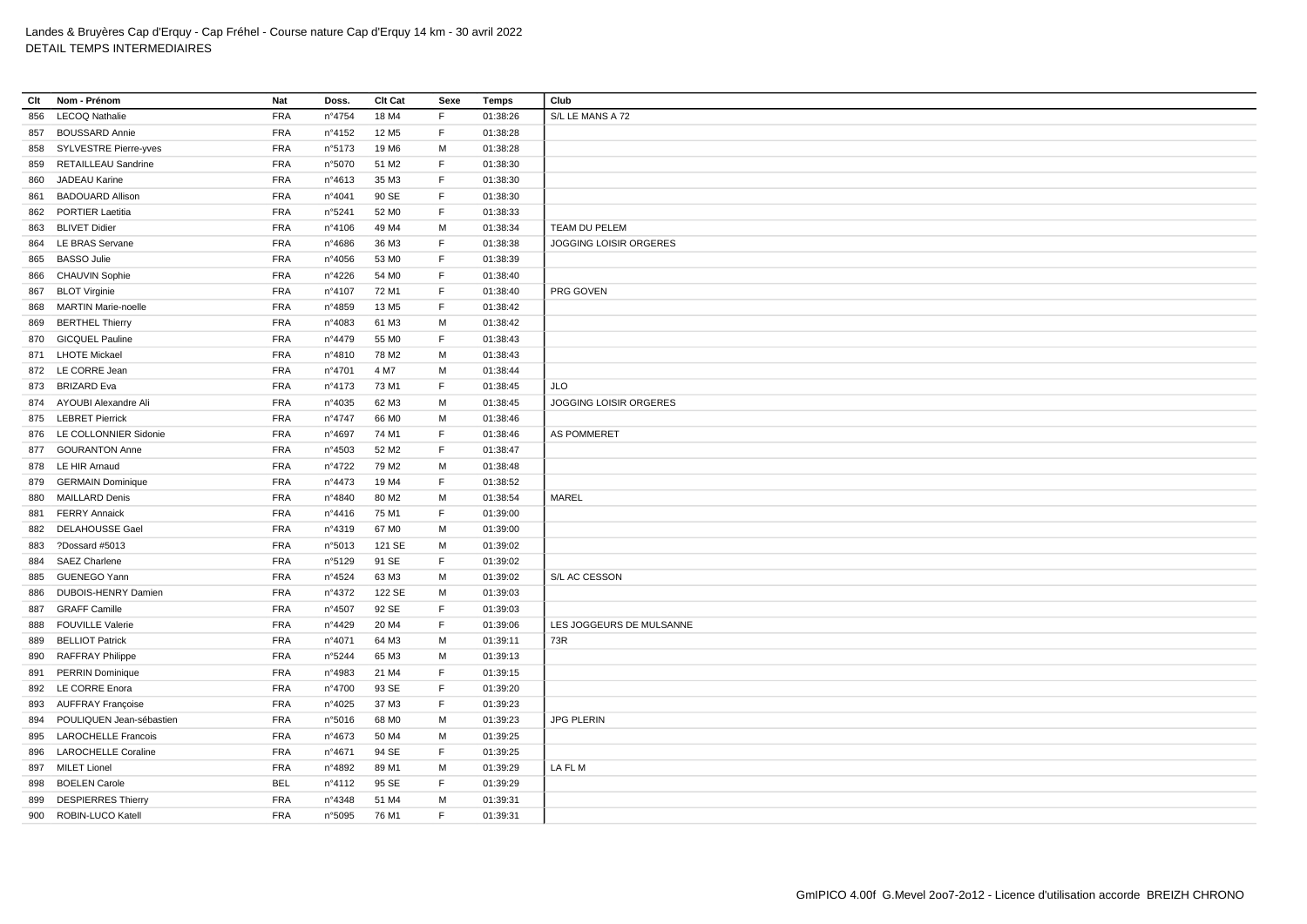| Clt | Nom - Prénom                    | Nat        | Doss.           | Clt Cat           | Sexe | <b>Temps</b> | Club                                    |
|-----|---------------------------------|------------|-----------------|-------------------|------|--------------|-----------------------------------------|
| 901 | JEULAND Francois                | <b>FRA</b> | n°4627          | 123 SE            | М    | 01:39:40     |                                         |
|     | 902 GOT Geraldine               | <b>FRA</b> | n°4495          | 38 M3             | F.   | 01:39:41     |                                         |
|     | 903 LEGRIS Fanny                | <b>FRA</b> | n°4770          | 53 M2             | F.   | 01:39:42     |                                         |
| 904 | <b>LOUASIL Sandra</b>           | <b>FRA</b> | n°4823          | 54 M2             | F.   | 01:39:42     |                                         |
| 905 | <b>BOISSINOT Laurent</b>        | <b>FRA</b> | n°4119          | 23 M <sub>5</sub> | М    | 01:39:49     | <b>JOG FORS</b>                         |
| 906 | <b>PAPILLON Pauline</b>         | <b>FRA</b> | n°4964          | 56 MO             | F    | 01:39:52     |                                         |
|     | 907 HUBERT Jennifer             | <b>FRA</b> | n°4603          | 57 M <sub>0</sub> | F    | 01:39:52     |                                         |
| 908 | <b>PAILLETTE Pascal</b>         | <b>FRA</b> | n°4961          | 52 M4             | М    | 01:39:55     |                                         |
| 909 | PEREGORD Sara                   | <b>FRA</b> | n°4257          | 96 SE             | F    | 01:39:56     |                                         |
|     | 910 CORDUAN Alice               | <b>FRA</b> | n°4275          | 2 M7              | F    | 01:39:59     |                                         |
|     | 911 FOUQUET Didier              | <b>FRA</b> | n°4426          | 24 M <sub>5</sub> | M    | 01:40:01     |                                         |
|     | 912 DAVIAU Julie                | <b>FRA</b> | n°4307          | 58 MO             | F    | 01:40:07     | <b>MEGA CLUB</b>                        |
|     | 913 GOUILL-VACHEYROUX Alexandra | <b>FRA</b> | n°4501          | 55 M2             | F.   | 01:40:09     |                                         |
|     | 914 CARRE Jerome                | <b>FRA</b> | n°4204          | 81 M2             | М    | 01:40:09     |                                         |
|     | 915 METAYER Melanie             | <b>FRA</b> | n°4890          | 77 M1             | F    | 01:40:10     | CAP ST DO                               |
|     | 916 TILLARD Martine             | <b>FRA</b> | n°5194          | 14 M <sub>5</sub> | F    | 01:40:16     | 73R                                     |
|     | 917 SAMSON Noellie              | <b>FRA</b> | n°5142          | 78 M1             | F.   | 01:40:16     | 73R                                     |
|     | 918 CLAEYS Anne Laure           | <b>FRA</b> | $n^{\circ}4245$ | 79 M1             | F    | 01:40:17     |                                         |
| 919 | <b>QUINTIN Frederic</b>         | <b>FRA</b> | n°5033          | 90 M1             | М    | 01:40:17     |                                         |
| 920 | <b>QUINTIN Claude</b>           | <b>FRA</b> | n°5032          | 80 M1             | F    | 01:40:17     |                                         |
| 921 | <b>CLAEYS Sebastien</b>         | <b>FRA</b> | n°4247          | 82 M <sub>2</sub> | M    | 01:40:17     | <b>MEGA CLUB</b>                        |
|     | 922 ROSSI Laure                 | <b>FRA</b> | n°5107          | 59 MO             | F.   | 01:40:19     |                                         |
| 923 | <b>BOURGEOIS Julia</b>          | <b>FRA</b> | nº4148          | 97 SE             | F    | 01:40:22     |                                         |
|     | 924 MARTIN François             | <b>FRA</b> | n°4858          | 124 SE            | M    | 01:40:23     |                                         |
|     | 925 CHENEAU Marie-reine         | <b>FRA</b> | n°4231          | 81 M1             | F    | 01:40:24     | S/L CA MAYENNE                          |
| 926 | <b>RIVIERE Laetitia</b>         | <b>FRA</b> | n°5082          | 56 M2             | F.   | 01:40:24     | S/L CA MAYENNE                          |
|     | 927 MILLET Jean-jacques         | <b>FRA</b> | n°4893          | 25 M <sub>5</sub> | М    | 01:40:26     |                                         |
| 928 | <b>GODEST Delphine</b>          | <b>FRA</b> | n°4486          | 57 M2             | F.   | 01:40:33     |                                         |
|     | 929 DEL FRATE Sophie            | <b>FRA</b> | n°4317          | 39 M3             | F    | 01:40:34     |                                         |
| 930 | MARIETTE Hervé                  | <b>FRA</b> | n°4851          | 20 M6             | М    | 01:40:38     |                                         |
| 931 | CORVEE Stéphanie                | <b>FRA</b> | n°4279          | 58 M2             | F.   | 01:40:43     | LA VAILLANTE                            |
|     | 932 SALLARD Manuela             | <b>FRA</b> | n°5134          | 59 M2             | F    | 01:40:52     | <b>EANM CA MAYENNE</b>                  |
|     | 933 BOY Fanny                   | <b>FRA</b> | n°4157          | 60 M <sub>2</sub> | F    | 01:40:53     | S/L CA MAYENNE                          |
|     | 934 NOUET Soizic                | <b>FRA</b> | n°4945          | 40 M3             | F    | 01:40:55     |                                         |
| 935 | LE BOUEDEC Marine               | <b>FRA</b> | n°4684          | 98 SE             | F.   | 01:40:58     |                                         |
| 936 | <b>BERGE Christine</b>          | <b>FRA</b> | n°4073          | 41 M3             | F    | 01:41:00     | SPORTS ET LOISIRS ENVIRONNEMENT ENERGIE |
| 937 | <b>BROUARD Sylvie</b>           | <b>FRA</b> | n°4176          | 15 M <sub>5</sub> | F.   | 01:41:01     |                                         |
| 938 | <b>GIBAUD Alain</b>             | <b>FRA</b> | n°4477          | 21 M6             | M    | 01:41:01     |                                         |
| 939 | <b>BOISHARDY Marie Helene</b>   | <b>FRA</b> | $n^{\circ}4116$ | 22 M4             | F.   | 01:41:02     |                                         |
| 940 | <b>BOULARD Jérémy</b>           | <b>FRA</b> | n°4137          | 69 MO             | M    | 01:41:06     |                                         |
| 941 | RAGUENEAU Sandrine              | <b>FRA</b> | n°5039          | 42 M3             | F.   | 01:41:09     |                                         |
| 942 | FRESNAY Jérôme                  | <b>FRA</b> | n°4433          | 26 M <sub>5</sub> | M    | 01:41:11     | <b>COURIR A CHANTEPIE</b>               |
|     | 943 MEREL Clara                 | <b>FRA</b> | n°4889          | 99 SE             | F    | 01:41:23     |                                         |
| 944 | <b>LAURENT Marc</b>             | <b>FRA</b> | n°4677          | 125 SE            | М    | 01:41:23     |                                         |
|     | 945 GAUDRY Pascal               | <b>FRA</b> | n°4462          | 53 M4             | М    | 01:41:24     |                                         |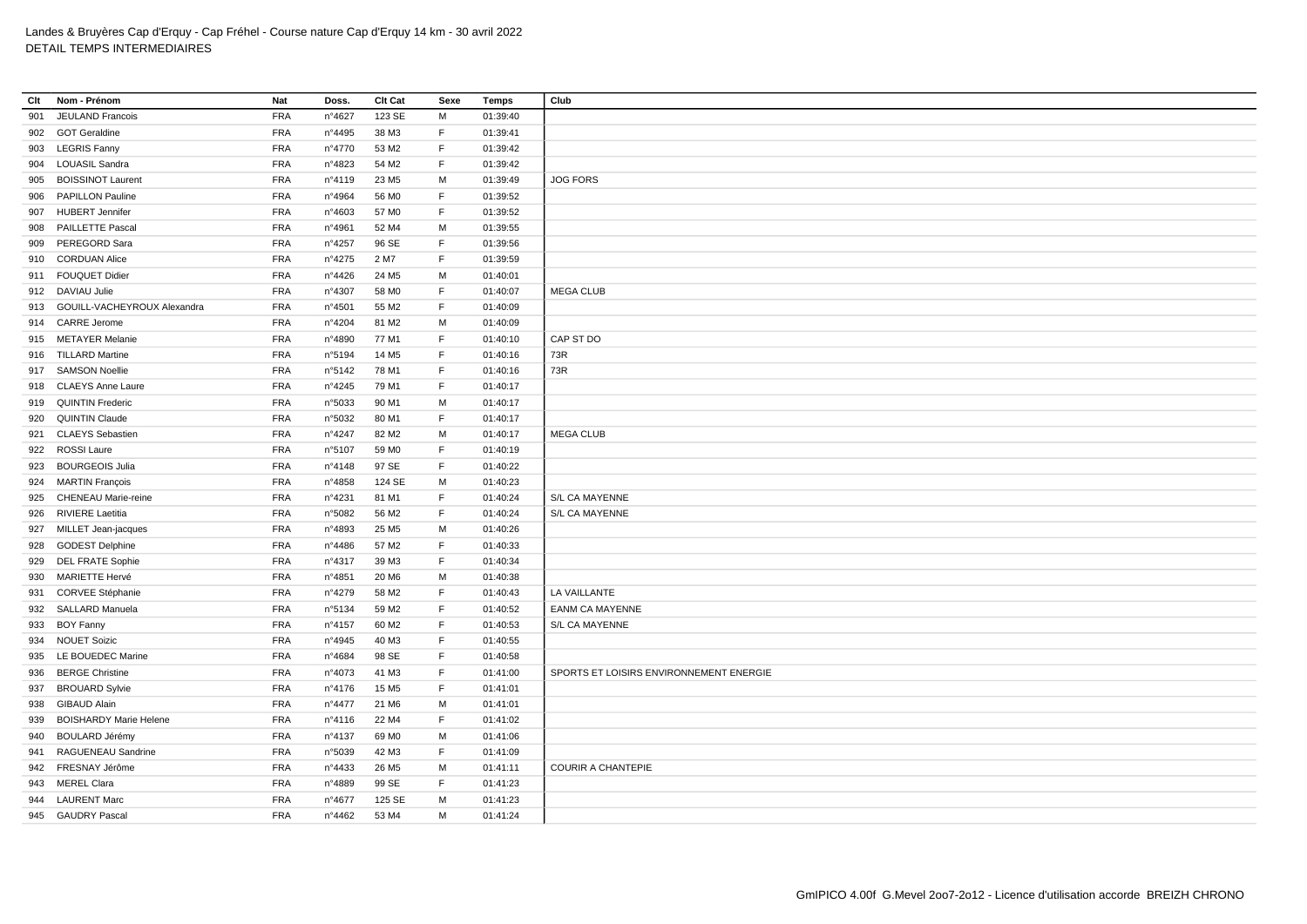| Clt | Nom - Prénom                   | Nat        | Doss.  | Clt Cat           | Sexe | Temps    | Club                                    |
|-----|--------------------------------|------------|--------|-------------------|------|----------|-----------------------------------------|
| 946 | <b>GAUDRY Martine</b>          | <b>FRA</b> | n°4461 | 23 M4             | F.   | 01:41:24 |                                         |
|     | 947 LECLAIR Gerard             | <b>FRA</b> | n°4751 | 5 M7              | М    | 01:41:27 |                                         |
|     | 948 VACHEYROUX Yann            | FRA        | n°5209 | 83 M2             | М    | 01:41:28 |                                         |
|     | 949 PANE Corinna               | <b>FRA</b> | n°4963 | 24 M4             | F.   | 01:41:35 |                                         |
|     | 950 COUDRIN Marielle           | <b>FRA</b> | n°4285 | 61 M2             | F.   | 01:41:35 | <b>MEGA CLUB</b>                        |
| 951 | <b>LAFAGE Laurent</b>          | <b>FRA</b> | n°4658 | 91 M1             | M    | 01:41:40 |                                         |
|     | 952 LE DUVEHAT Sandrine        | <b>FRA</b> | n°4706 | 43 M3             | F.   | 01:41:44 | <b>COURIR A CHAVAGNE</b>                |
| 953 | <b>DANIEL Sylvie</b>           | <b>FRA</b> | n°4301 | 25 M4             | F.   | 01:41:44 | <b>COURIR A CHAVAGNE</b>                |
|     | 954 HOUDEMOND Fabrice          | <b>FRA</b> | n°4594 | 66 M3             | M    | 01:41:46 | ECHAPPEE DES FOUGERETZ                  |
| 955 | LE CLECH Cécile                | <b>FRA</b> | n°4696 | 62 M <sub>2</sub> | F.   | 01:41:46 |                                         |
| 956 | <b>COSSET Francky</b>          | <b>FRA</b> | n°4281 | 54 M4             | м    | 01:41:46 |                                         |
| 957 | REDOUTE Sandra                 | <b>FRA</b> | n°5052 | 82 M1             | F.   | 01:41:48 |                                         |
| 958 | <b>MONCOUCUT Marie</b>         | <b>FRA</b> | n°4900 | 26 M4             | F.   | 01:41:53 |                                         |
|     | 959 GILARD Fabien              | <b>FRA</b> | n°4481 | 67 M3             | M    | 01:41:56 | <b>JLO ORGERES</b>                      |
| 960 | POUDRET Maeva                  | <b>FRA</b> | n°5014 | 100 SE            | F.   | 01:41:57 |                                         |
| 961 | <b>POUDRET Marie Christine</b> | <b>FRA</b> | n°5015 | 44 M3             | F    | 01:41:57 | <b>ESG RUNNING</b>                      |
|     | 962 BOULARD Sandrine           | <b>FRA</b> | n°4138 | 63 M2             | F.   | 01:42:12 | S/L US ARNAGE                           |
|     | 963 CHEREAU Nelly              | <b>FRA</b> | n°4234 | 45 M3             | F.   | 01:42:12 | FSGT VILLE D ALLONNES                   |
| 964 | <b>RENARD Catherine</b>        | <b>FRA</b> | n°5058 | 27 M4             | F.   | 01:42:13 | S/L US ARNAGE                           |
| 965 | CHEREAU Christian              | <b>FRA</b> | n°4233 | 6 M7              | M    | 01:42:13 | FFGT VILLE D                            |
| 966 | <b>GANNE Stéphanie</b>         | <b>FRA</b> | n°4448 | 64 M2             | F    | 01:42:15 |                                         |
|     | 967 ALLEARD Fabienne           | FRA        | n°4008 | 28 M4             | E    | 01:42:16 | L ULTRA MARIN RAID DU GOLFE DU MORBIHAN |
| 968 | DELETRE Frédérique             | <b>FRA</b> | n°4329 | 65 M2             | F.   | 01:42:22 |                                         |
| 969 | <b>GRIMAULT Isabelle</b>       | <b>FRA</b> | n°4514 | 29 M4             | F.   | 01:42:25 |                                         |
|     | 970 FABRE Laurine              | <b>FRA</b> | n°4403 | 60 MO             | F    | 01:42:30 |                                         |
|     | 971 CHEMIN Christophe          | <b>FRA</b> | n°4228 | 55 M4             | M    | 01:42:32 | ECHAPPEE DES FOUGERETZ                  |
|     | 972 VILLAIN Romain             | <b>FRA</b> | n°5224 | 70 M <sub>0</sub> | M    | 01:42:34 |                                         |
|     | 973 MULLOT Céline              | <b>FRA</b> | n°4931 | 66 M2             | F.   | 01:42:43 | S/L CA MAYENNE                          |
|     | 974 OLIVIER Valerie            | <b>FRA</b> | n°4952 | 30 M4             | F    | 01:42:43 |                                         |
|     | 975 VIEL Jacky                 | <b>FRA</b> | n°5222 | 56 M4             | м    | 01:42:50 |                                         |
|     | 976 FURION Pascal              | <b>FRA</b> | n°4438 | 57 M4             | M    | 01:42:55 |                                         |
| 977 | <b>POUSSIN Eric</b>            | <b>FRA</b> | n°5019 | 68 M3             | M    | 01:42:56 |                                         |
|     | 978 COPPERMANN Olivier         | <b>FRA</b> | n°4270 | 58 M4             | M    | 01:43:01 |                                         |
| 979 | <b>LE MOINE Olivier</b>        | <b>FRA</b> | n°4730 | 59 M4             | M    | 01:43:02 |                                         |
|     | 980 LE GOUX Dominique          | FRA        | n°4715 | 83 M1             | F.   | 01:43:18 |                                         |
| 981 | CHAUVEL Bruno                  | <b>FRA</b> | n°4221 | 69 M3             | M    | 01:43:19 |                                         |
|     | 982 ESNAULT Laurence           | <b>FRA</b> | nº4391 | 31 M4             | F.   | 01:43:20 |                                         |
| 983 | <b>DUVAL Sabrina</b>           | <b>FRA</b> | n°4384 | 84 M1             | F    | 01:43:21 |                                         |
| 984 | <b>JEULAND Mailys</b>          | <b>FRA</b> | n°4628 | 101 SE            | F.   | 01:43:23 |                                         |
|     | 985 LE REUN Lionel             | <b>FRA</b> | n°4738 | 71 M <sub>0</sub> | М    | 01:43:24 |                                         |
| 986 | <b>LEGROS</b> Isabelle         | <b>FRA</b> | n°4771 | 67 M2             | F.   | 01:43:24 | <b>AS POMMERET</b>                      |
| 987 | <b>GUILLOUX Magali</b>         | <b>FRA</b> | n°4546 | 61 M <sub>0</sub> | F.   | 01:43:24 |                                         |
| 988 | RABAULT Jean-dominique         | <b>FRA</b> | n°5035 | 84 M2             | м    | 01:43:25 |                                         |
| 989 | <b>GONZALES Bernard</b>        | <b>FRA</b> | n°4490 | 27 M <sub>5</sub> | M    | 01:43:26 |                                         |
|     | 990 GLOREL Emilie              | <b>FRA</b> | n°4484 | 62 M <sub>0</sub> | F.   | 01:43:30 | <b>VCS BETTON</b>                       |
|     |                                |            |        |                   |      |          |                                         |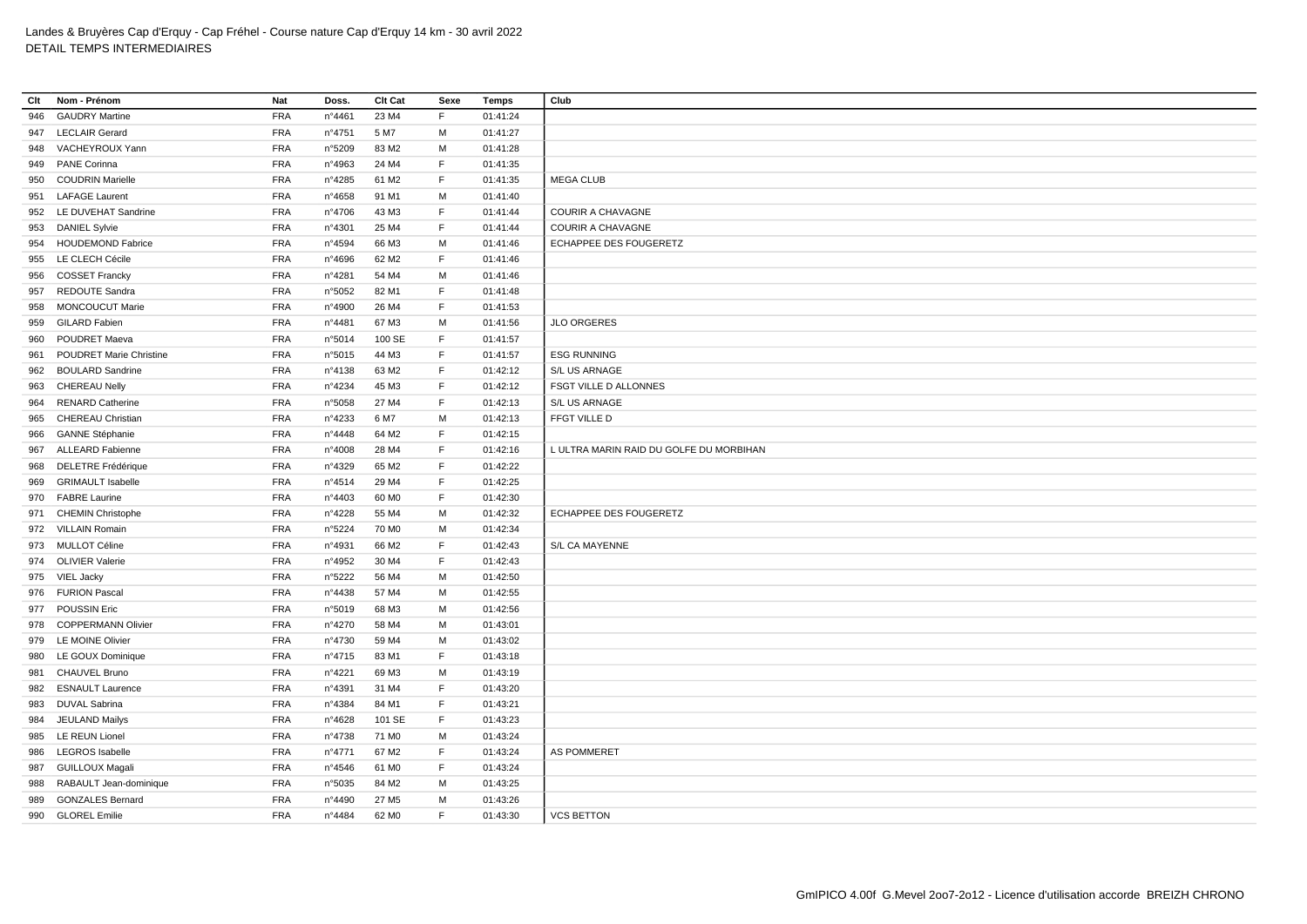| Clt | Nom - Prénom                 | Nat        | Doss.  | Clt Cat           | Sexe         | <b>Temps</b> | Club                                              |
|-----|------------------------------|------------|--------|-------------------|--------------|--------------|---------------------------------------------------|
| 991 | <b>CHATTON Sébastien</b>     | <b>FRA</b> | n°4219 | 70 M3             | M            | 01:43:32     | TREGUEUX LANGUEUX ATHLETISME                      |
| 992 | <b>VINET Florine</b>         | <b>FRA</b> | n°5227 | 102 SE            | F            | 01:43:34     |                                                   |
| 993 | <b>LABAS Marie-francoise</b> | <b>FRA</b> | n°4652 | 32 M4             | $\mathsf F$  | 01:43:35     | OUST SPORT NATURE MALESTROITE MALESTROIT          |
| 994 | <b>COLINEAUX Cathy</b>       | <b>FRA</b> | n°4259 | 33 M4             | F            | 01:43:35     | OSN MALESTROIT                                    |
| 995 | SOILLE Séverine              | <b>FRA</b> | n°5161 | 103 SE            | $\mathsf F$  | 01:43:44     | <b>BIOGROUPE</b>                                  |
| 996 | VIE Séverine                 | <b>FRA</b> | n°5220 | 85 M1             | F            | 01:43:46     |                                                   |
|     | 997 LEROY Stéphanie          | <b>FRA</b> | n°4793 | 68 M2             | $\mathsf{F}$ | 01:44:05     | S/L RCN COEUR DE LOIRE                            |
| 998 | <b>HAMON Lise</b>            | <b>FRA</b> | n°4567 | 86 M1             | $\mathsf F$  | 01:44:05     |                                                   |
| 999 | <b>GESRET Céline</b>         | <b>FRA</b> | n°4475 | 69 M <sub>2</sub> | F            | 01:44:08     |                                                   |
|     | 1000 LAMBERT Virginie        | <b>FRA</b> | n°4666 | 70 M <sub>2</sub> | $\mathsf F$  | 01:44:09     | S/L CA MAYENNE                                    |
|     | 1001 BABY Patrick            | <b>FRA</b> | n°4038 | 60 M4             | M            | 01:44:13     |                                                   |
|     | 1002 JEGU Alexandra          | <b>FRA</b> | n°4624 | 71 M2             | E            | 01:44:15     |                                                   |
|     | 1003 LOISEAU Carine          | <b>FRA</b> | n°4813 | 72 M <sub>2</sub> | F            | 01:44:16     | S/L US ARNAGE                                     |
|     | 1004 PHILIPPE Florence       | <b>FRA</b> | n°4989 | 46 M3             | F            | 01:44:24     |                                                   |
|     | 1005 DELETRE Olivier         | <b>FRA</b> | n°4330 | 28 M <sub>5</sub> | м            | 01:44:25     |                                                   |
|     | 1006 MARTEAU Karine          | <b>FRA</b> | n°4854 | 73 M2             | $\mathsf{F}$ | 01:44:40     |                                                   |
|     | 1007 LAROCHELLE Nathalie     | <b>FRA</b> | n°4674 | 34 M4             | $\mathsf F$  | 01:44:51     |                                                   |
|     | 1008 BESNARD Emmanuelle      | <b>FRA</b> | n°4089 | 87 M1             | F            | 01:44:58     |                                                   |
|     | 1009 ENGEL Anne Marie        | <b>FRA</b> | n°4387 | 35 M4             | $\mathsf F$  | 01:44:59     |                                                   |
|     | 1010 RICHARD Delphine        | <b>FRA</b> | n°5073 | 88 M1             | E            | 01:45:05     |                                                   |
|     | 1011 GRAS Muriel             | <b>FRA</b> | n°4510 | 47 M3             | $\mathsf F$  | 01:45:05     |                                                   |
|     | 1012 LE CAM Guenaelle        | <b>FRA</b> | n°4692 | 74 M2             | F            | 01:45:07     | S/L COTE DE PENTHIEVRE ATHLETISME COURIR ENSEMBLE |
|     | 1013 VALLEE Severine         | <b>FRA</b> | n°5212 | 75 M2             | $\mathsf F$  | 01:45:09     |                                                   |
|     | 1014 HUARD Christopher       | <b>FRA</b> | n°4602 | 72 M <sub>0</sub> | M            | 01:45:19     |                                                   |
|     | 1015 RAGAIGNE Celine         | <b>FRA</b> | n°5037 | 76 M <sub>2</sub> | $\mathsf{F}$ | 01:45:25     |                                                   |
|     | 1016 RAULT Anne              | <b>FRA</b> | n°5044 | 63 MO             | F            | 01:45:44     |                                                   |
|     | 1017 GUESSOUM Malia          | <b>FRA</b> | n°4533 | 48 M3             | E            | 01:45:48     |                                                   |
|     | 1018 PASQUET Nathalie        | <b>FRA</b> | n°4965 | 36 M4             | F            | 01:45:52     | L ULTRA MARIN RAID DU GOLFE DU MORBIHAN           |
|     | 1019 GAIGNOUX Cecile         | <b>FRA</b> | n°4443 | 77 M2             | E            | 01:45:53     | SAINT JACQUES FOOTING                             |
|     | 1020 ROZE Philippe           | <b>FRA</b> | n°5125 | 29 M <sub>5</sub> | M            | 01:45:54     |                                                   |
|     | 1021 RAMEL Alexia            | <b>FRA</b> | n°5041 | 104 SE            | F            | 01:46:02     |                                                   |
|     | 1022 ROPARTZ Caroline        | <b>FRA</b> | n°4190 | 78 M2             | E            | 01:46:03     |                                                   |
|     | 1023 BARBU Florence          | <b>FRA</b> | n°4050 | 64 M <sub>0</sub> | $\mathsf F$  | 01:46:04     |                                                   |
|     | 1024 EUDES Catherine         | <b>FRA</b> | n°4397 | 49 M3             | $\mathsf{F}$ | 01:46:06     |                                                   |
|     | 1025 ODYE Camille            | <b>FRA</b> | n°4948 | 10 JU             | M            | 01:46:06     |                                                   |
|     | 1026 ROBIN Anne              | <b>FRA</b> | n°5092 | 50 M3             | F            | 01:46:10     |                                                   |
|     | 1027 ROBACH Elisabeth        | <b>FRA</b> | n°5083 | 51 M3             | $\mathsf F$  | 01:46:15     |                                                   |
|     | 1028 LAMY Nathalie           | <b>FRA</b> | n°4667 | 79 M <sub>2</sub> | $\mathsf{F}$ | 01:46:15     | ASSOCIATION SPORTIVE DU CHANT D OISEL             |
|     | 1029 L'OEILLET Guillaume     | <b>FRA</b> | n°4651 | 73 M <sub>0</sub> | M            | 01:46:18     |                                                   |
|     | 1030 HAMERY Isabelle         | <b>FRA</b> | n°4559 | 37 M4             | F            | 01:46:20     |                                                   |
|     | 1031 HERISSON Maryline       | <b>FRA</b> | n°4585 | 38 M4             | $\mathsf F$  | 01:46:27     | VS LA FERTE BERNARD                               |
|     | 1032 HERISSON Jean Marc      | <b>FRA</b> | n°4584 | 30 M <sub>5</sub> | M            | 01:46:27     |                                                   |
|     | 1033 RUFFIN Cyrille          | <b>FRA</b> | n°5127 | 85 M2             | M            | 01:46:30     |                                                   |
|     | 1034 HERVY Christelle        | <b>FRA</b> | n°4588 | 52 M3             | F            | 01:46:39     |                                                   |
|     | 1035 QUEMENER Audrey         | <b>FRA</b> | n°5027 | 65 MO             | F            | 01:46:48     |                                                   |
|     |                              |            |        |                   |              |              |                                                   |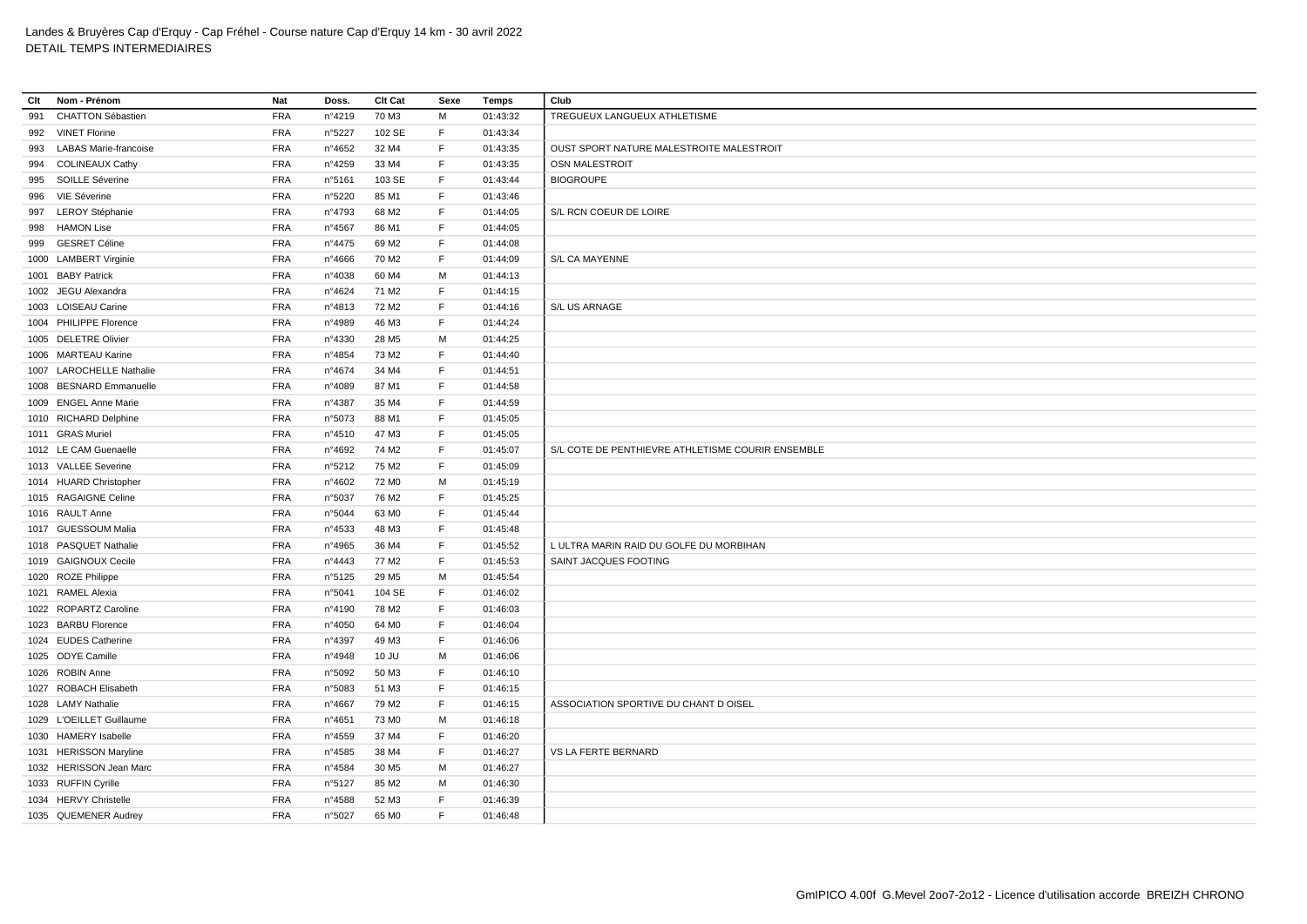| Clt<br>Nom - Prénom        | Nat        | Doss.           | Clt Cat           | Sexe        | Temps    | Club                          |
|----------------------------|------------|-----------------|-------------------|-------------|----------|-------------------------------|
| 1036 TETREL David          | <b>FRA</b> | n°5180          | 86 M2             | м           | 01:46:53 |                               |
| 1037 TETREL Lydie          | <b>FRA</b> | n°5181          | 80 M2             | F           | 01:46:54 |                               |
| 1038 GUILGARS Vanessa      | <b>FRA</b> | n°4537          | 89 M1             | F           | 01:47:02 |                               |
| 1039 PRADERE Pascal        | <b>FRA</b> | n°5020          | 31 M <sub>5</sub> | M           | 01:47:05 |                               |
| 1040 LECOUTURIER Angelina  | <b>FRA</b> | n°4759          | 53 M3             | F           | 01:47:06 |                               |
| 1041 BERTHOME Maryline     | <b>FRA</b> | n°4087          | 54 M3             | F           | 01:47:06 | CERISEENNE                    |
| 1042 AUGER Florence        | <b>FRA</b> | n°4026          | 55 M3             | F           | 01:47:13 |                               |
| 1043 LE ROUX Morgann       | <b>FRA</b> | n°4739          | 92 M1             | M           | 01:47:35 |                               |
| 1044 VINET Nathalie        | <b>FRA</b> | n°5228          | 39 M4             | E           | 01:47:35 |                               |
| 1045 ROUX Marie Do         | <b>FRA</b> | n°5118          | 16 M <sub>5</sub> | $\mathsf F$ | 01:47:39 | 73R                           |
| 1046 LORANT Jean-michel    | <b>FRA</b> | n°4818          | 71 M3             | M           | 01:47:55 |                               |
| 1047 LORANT Isabelle       | <b>FRA</b> | $n^{\circ}4816$ | 56 M3             | $\mathsf F$ | 01:47:55 | SAINT BRIEUC TRIATHLON        |
| 1048 BAUDET Caroline       | <b>FRA</b> | n°4057          | 90 M1             | F           | 01:48:03 | <b>AS POMMERET</b>            |
| 1049 ENGEL Patrick         | <b>FRA</b> | n°4388          | 32 M <sub>5</sub> | M           | 01:48:11 |                               |
| 1050 TOULEMONT Soazig      | <b>FRA</b> | n°5198          | 57 M3             | F           | 01:48:12 | LES SEMELLES DE VENT          |
| 1051 BADOUAL Gaelle        | <b>FRA</b> | nº4040          | 81 M2             | F           | 01:48:16 |                               |
| 1052 LESCOP Annaig         | <b>FRA</b> | n°4796          | 82 M <sub>2</sub> | F           | 01:48:16 |                               |
| 1053 HOUDEMOND Jean-michel | <b>FRA</b> | n°4595          | 61 M4             | M           | 01:48:21 |                               |
| 1054 SAINT JALMES Stephane | <b>FRA</b> | n°5131          | 87 M2             | M           | 01:48:22 |                               |
| 1055 TOUCHART Karine       | <b>FRA</b> | n°5197          | 83 M2             | F           | 01:48:22 |                               |
| 1056 BOULOM Justine        | <b>FRA</b> | $n^{\circ}4143$ | 105 SE            | F           | 01:48:38 |                               |
| 1057 QUEFFELEC Yves-marie  | <b>FRA</b> | n°5026          | 126 SE            | M           | 01:48:39 |                               |
| 1058 PITAVAL Cecile        | <b>FRA</b> | n°5005          | 40 M4             | F           | 01:48:41 | MAREL                         |
| 1059 ANDRE Alexandre       | <b>FRA</b> | n°4014          | 127 SE            | M           | 01:48:46 | <b>ENTRE TERRE ET MER</b>     |
| 1060 FLOURIOT Alice        | <b>FRA</b> | n°4422          | 106 SE            | F           | 01:49:42 |                               |
| 1061 RIPAUD Carole         | <b>FRA</b> | n°5081          | 58 M3             | F.          | 01:49:44 |                               |
| 1062 BOUVIER Pauline       | <b>FRA</b> | n°4155          | 66 MO             | $\mathsf F$ | 01:49:54 | COURIR A CHAVAGNE             |
| 1063 CONAN David           | <b>FRA</b> | n°4263          | 72 M3             | M           | 01:49:58 | <b>COURIR A CHAVAGNE</b>      |
| 1064 LE DUVEHAT Olivier    | <b>FRA</b> | n°4705          | 88 M2             | M           | 01:50:02 | COURIR A CHAVAGNE             |
| 1065 MERDRIGNAC Laurine    | <b>FRA</b> | n°4885          | 107 SE            | F           | 01:50:20 |                               |
| 1066 PILLET Mireille       | <b>FRA</b> | n°5000          | 59 M3             | F           | 01:50:33 | 73R                           |
| 1067 GAIDOT Yann           | <b>FRA</b> | n°4441          | 128 SE            | M           | 01:50:59 | ROSE                          |
| 1068 DIAU Maryléne         | <b>FRA</b> | n°4351          | 17 M <sub>5</sub> | F           | 01:51:09 | TEAM 79                       |
| 1069 JOSPITRE Janice       | <b>FRA</b> | n°4635          | 67 MO             | F           | 01:51:37 |                               |
| 1070 BASINC Tatiana        | <b>FRA</b> | n°4053          | 68 MO             | $\mathsf F$ | 01:51:37 |                               |
| 1071 JABOT Camille         | <b>FRA</b> | nº4610          | 69 MO             | F           | 01:51:37 |                               |
| 1072 GAUDRON Denis         | <b>FRA</b> | n°4459          | 33 M <sub>5</sub> | M           | 01:51:56 |                               |
| 1073 GAUDRON Marie         | <b>FRA</b> | n°4460          | 18 M <sub>5</sub> | E           | 01:51:56 |                               |
| 1074 BONFANTI Anne         | <b>FRA</b> | n°4122          | 60 M3             | $\mathsf F$ | 01:52:00 |                               |
| 1075 LEGRAND Mickael       | <b>FRA</b> | n°4769          | 74 M <sub>0</sub> | M           | 01:52:02 | MAREL                         |
| 1076 LE DU Sophie          | <b>FRA</b> | n°4704          | 61 M3             | F           | 01:52:18 |                               |
| 1077 MERCIER Christine     | <b>FRA</b> | n°4880          | 91 M1             | F           | 01:52:18 |                               |
| 1078 LETOUX Marylene       | <b>FRA</b> | n°4801          | 84 M2             | F           | 01:52:19 |                               |
| 1079 GUILLAMET Daniel      | <b>FRA</b> | n°4538          | 62 M4             | М           | 01:52:22 | CAFE DE LA MAIRIEBANNALEC     |
| 1080 DARCEL Pierrick       | <b>FRA</b> | n°4305          | 34 M <sub>5</sub> | M           | 01:52:36 | <b>COURIR A SAINT GERVAIS</b> |